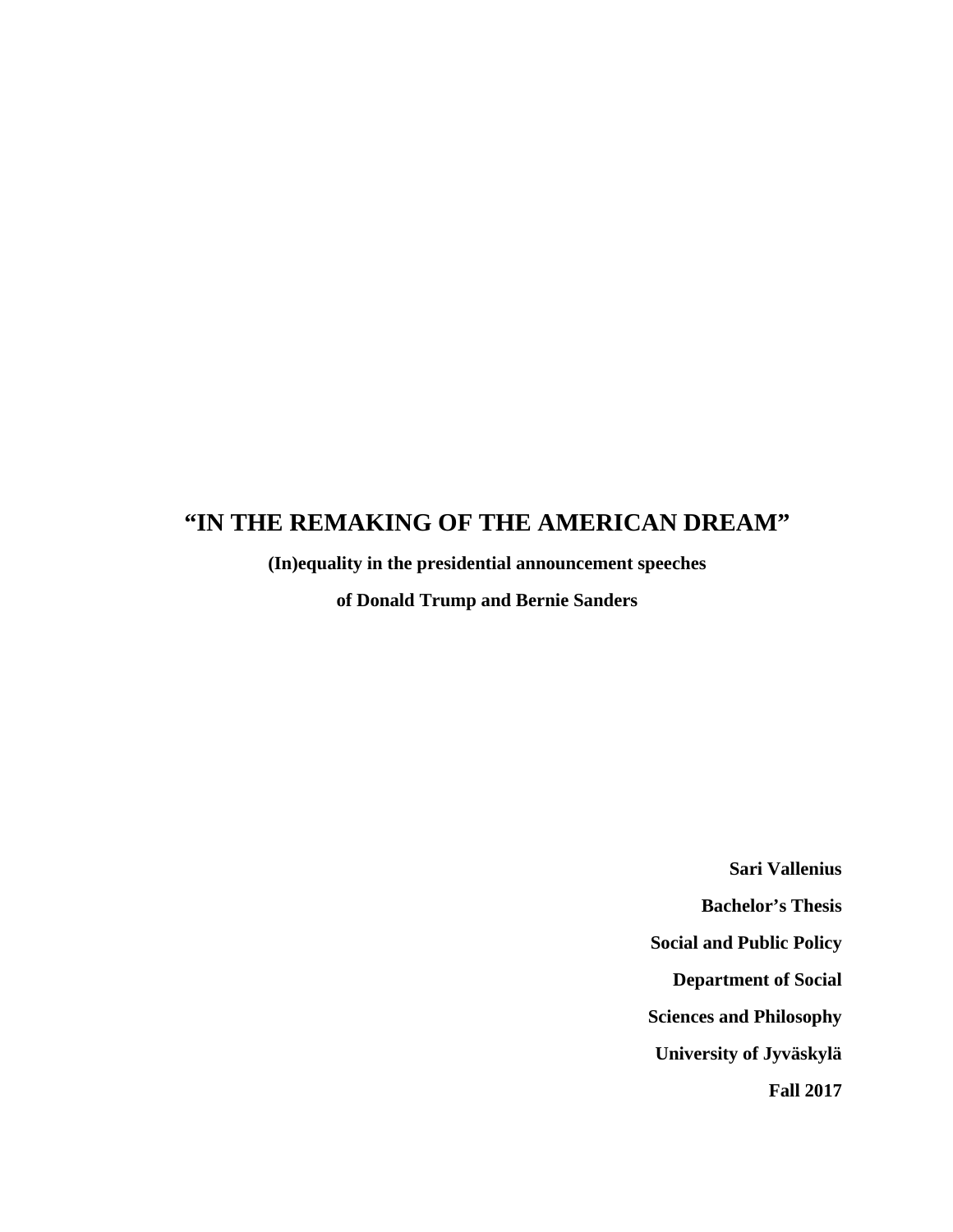#### **ABSTRACT**

#### **"IN THE REMAKING OF THE AMERICAN DREAM"**

**(In)equality in the presidential announcement speeches of Donald Trump and Bernie Sanders**

**Sari Vallenius**

**Social and Public Policy**

**Bachelor's Thesis**

**Department of Social Sciences and Philosophy**

**University of Jyväskylä**

**Supervisor: Ilkka Virmasalo**

**Fall 2017**

**pages: 28 pages + appendix A** 

#### **Abstract**

**The aim of the following thesis is to identify how the incumbent President of the United States, Donald John Trump and Senator Bernard "Bernie" Sanders expressed (in)equality through their policy solutions in the presidential announcement speeches in 2015. I also assess their American dreams and concentrate particularly on the equality feature of the dream, namely equality of opportunity and contrast it with an alternative, equality of results. I analyze the speeches with a qualitative method, a content analysis which I merge with Göran Therborn's mechanisms of (in)equality. Then I compare the mechanisms to vital, existential and resource inequality. Resource inequality includes the features of (in)equality of results and opportunity. The result of the research is that even though the candidates suggest also similar solutions, uses Sanders more often the mechanisms of equality than Trump due to the different approaches in rhetoric and politics. Trump's speech also produces two main narratives of competence and incompetence. It is imperative to receive more information of the deeper motives, attitudes and values of the political speeches. Once they become transparent, it is easier to take a position as a voter.**

**Keywords: the American dream, equality of opportunity, equality of results, vital inequality, existential inequality, resource inequality**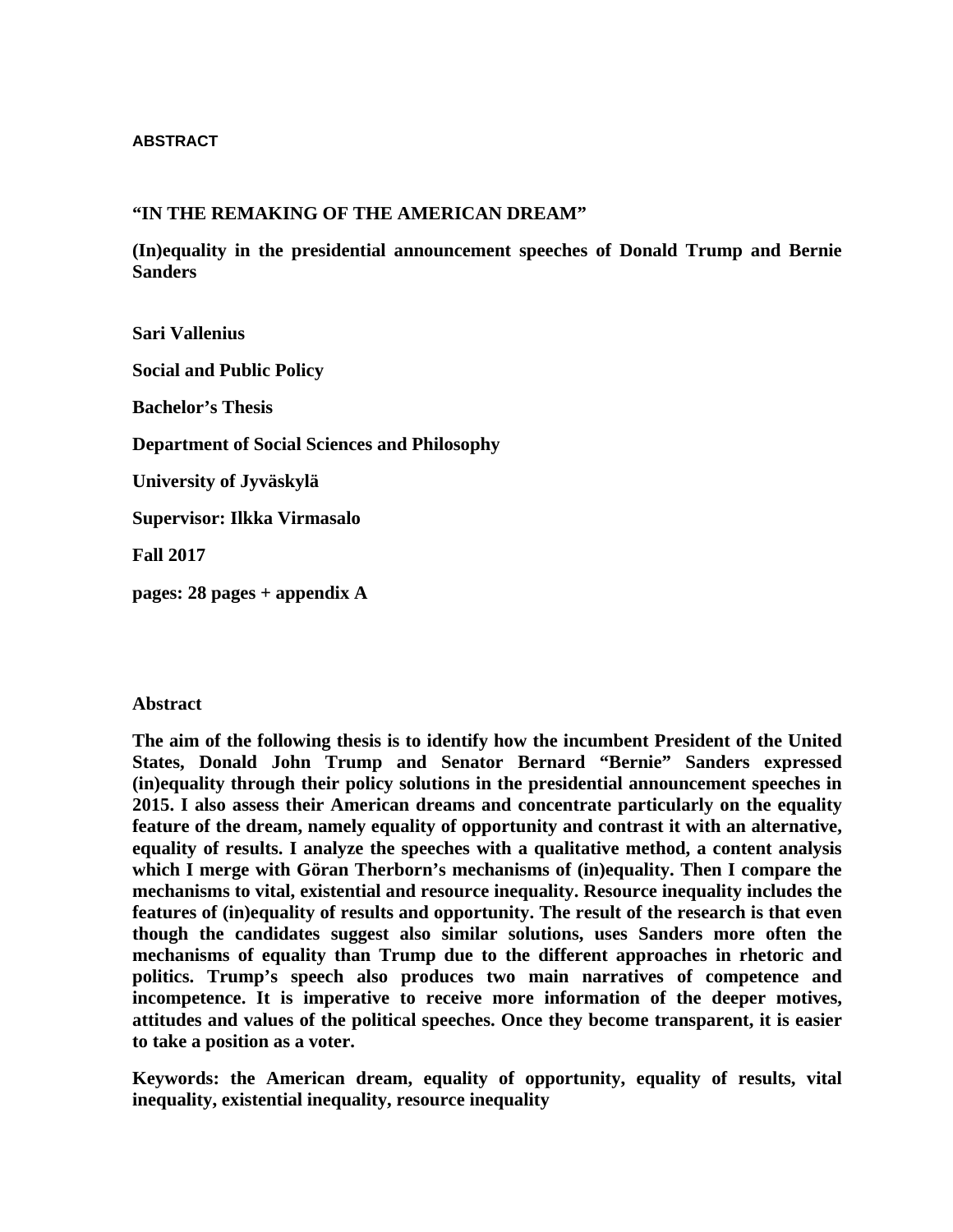#### **"IN THE REMAKING OF THE AMERICAN DREAM"**

**(In)equality in the presidential announcement speeches of Donald Trump and Bernie Sanders**

**Sari Vallenius Yhteiskuntapolitiikka Kandidaatintutkielma Yhteiskuntatieteiden ja filosofian laitos Jyväskylän yliopisto Ohjaaja: Ilkka Virmasalo Syksy 2017 sivumäärä: 28 sivua + liite A** 

#### **Tiivistelmä**

**Tutkielman tavoitteena on tunnistaa miten nykyinen Yhdysvaltain presidentti, Donald John Trump ja senaattori Bernard "Bernie" Sanders ilmaisivat puheissaan tasa-arvoa ja epätasa-arvoa toimenpideratkaisuehdotuksissaan kun he asettuivat ehdolle presidentinvaaleihin vuonna 2015. Tarkastelen myös heidän amerikkalaisia unelmiaan ja keskityn erityisesti heidän unelmiensa tasa-arvo-ominaisuuteen, mahdollisuuksien tasa-arvoon, jota vertaan vaihtoehtoiseen lopputulosten tasa-arvoon. Analysoin puheet laadullisen tutkimusmetodin, sisällönanalyysin avulla ja yhdistän tulokset Göran Therbornin tasa-arvon ja epätasa-arvon mekanismeihin. Tämän jälkeen vertaan mekanismeja elämänehtojen ja resurssien eriarvoisuuteen sekä eksistentiaaliseen eriarvoisuuteen. Mahdollisuuksien ja lopputulosten tasa-/epätasa-arvot sisältyvät resurssien eriarvoisuuteen. Tutkimuksen tulos on, että vaikka ehdokkailla on samankaltaisiakin ratkaisuehdotuksia, käyttää Sanders enemmän tasa-arvon mekanismeja kuin Trump, mihin vaikuttavat heidän erilaiset lähestymistapansa retoriikassa ja politiikassa. Sisällönanalyysin lisäksi Trumpin puheesta muodostuu kaksi päänarratiivia, jotka ovat pätevyyden ja epäpätevyyden narratiivit. On ensiarvoisen tärkeää saada lisää tietoa ehdokkaiden taustamotiiveista, asenteista ja arvoista. Kun ne tehdään läpinäkyviksi, on helpompaa osallistua politiikan tekoon äänestäjänä.**

**Avainsanat: amerikkalainen unelma, mahdollisuuksien tasa-arvo, lopputulosten tasaarvo, elämänehtojen eriarvoisuus, eksistentiaalinen eriarvoisuus, resurssien eriarvoisuus**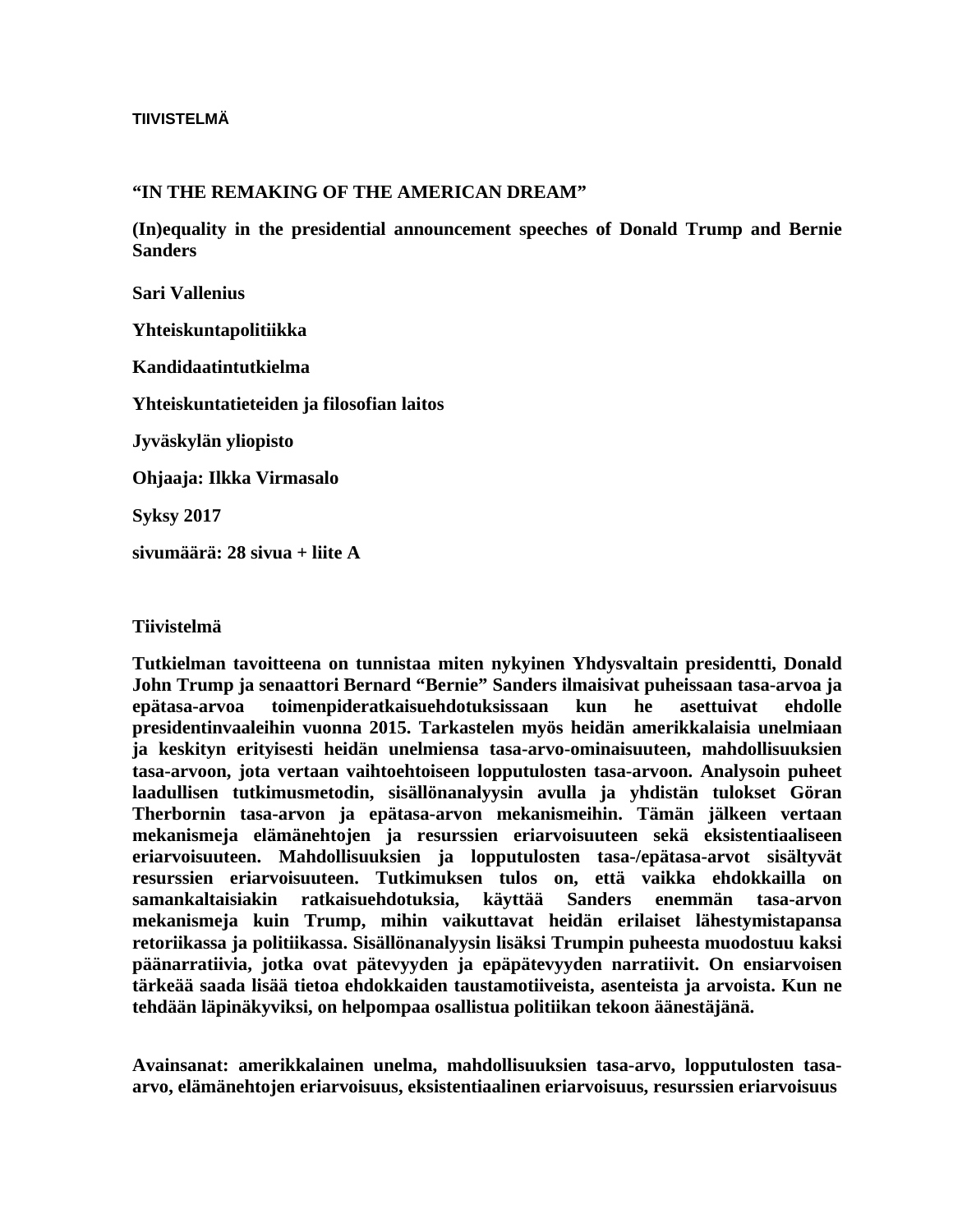# **CONTENTS**

| 2.1. Equality of opportunity, the American dream and an alternative4 |  |
|----------------------------------------------------------------------|--|
| 3 THE PRESIDENTIAL ANNOUNCEMENT SPEECHES7                            |  |
|                                                                      |  |
|                                                                      |  |
| 6.1. "Sadly, the American dream is dead." (Trump 2015, 84T)13        |  |
| 7 IN THE REMAKING OF THE AMERICAN DREAM19                            |  |
|                                                                      |  |
| <b>APPENDIX A</b>                                                    |  |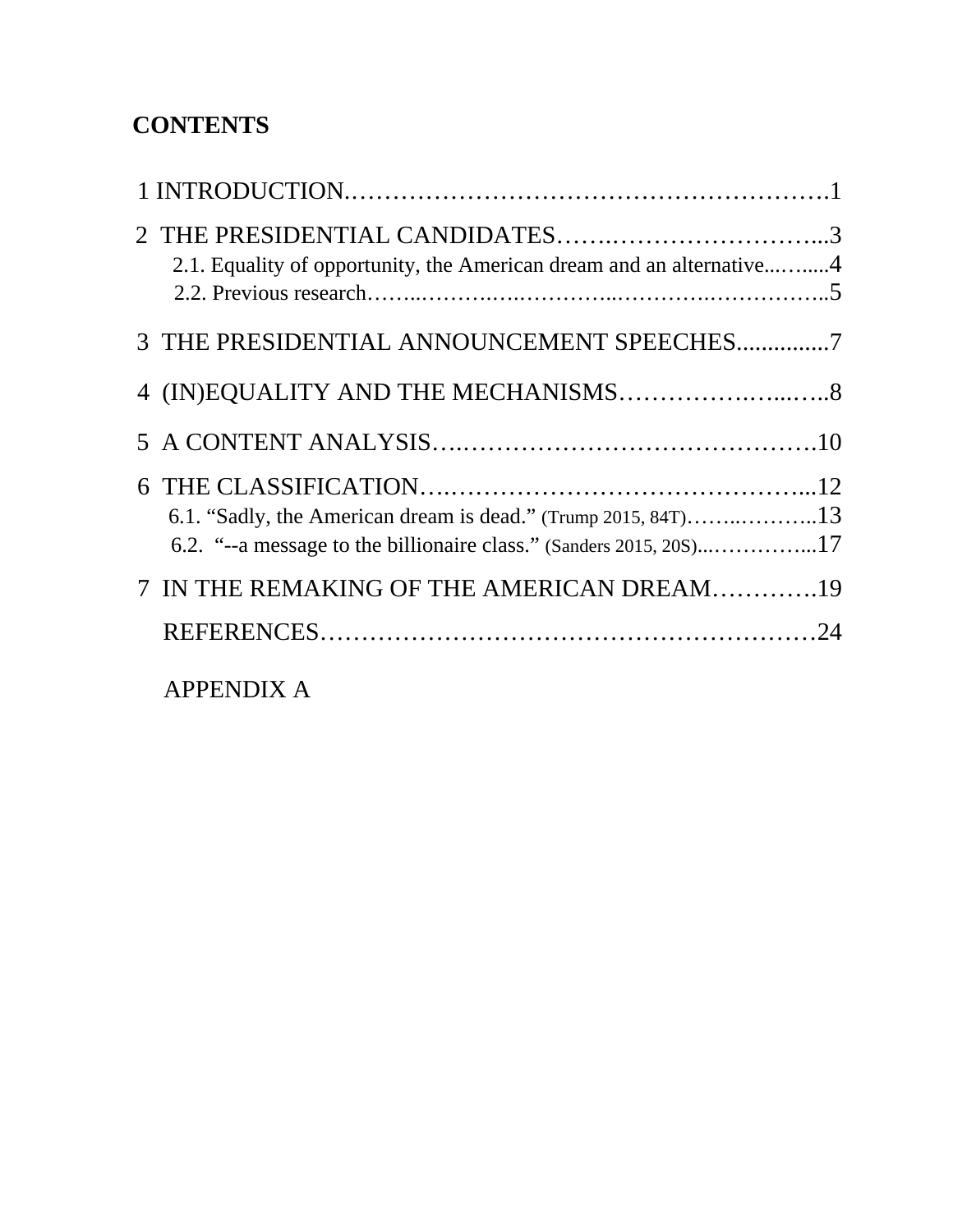# **1 INTRODUCTION**

I was introduced to the American dream when I took part of an American organization, Up With People and toured around the world in a cast of 130 people and stayed in 80 host families. Many American families wrote to my memory book a sentence: "Realize your dreams" which I did not fully understand. After that year I recall that I had a sensation of understanding the world in a different way. What I did not recognize was that I had brought an ideological souvenir with me until in one seminar at the University I noticed that the idea of the American dream had been delivered to me.

 The American dream is discussed in different platforms such as media, science and politics which have also expressed the worry of the state of the dream (Currier 2017; Chetty et al. 2016; Chetty 2017b). Economist Joseph Stiglitz has argued that the dream appears to be more of a myth (Stiglitz 2016, 137; Hudson in Vallenius 2014) and yet as a unifying belief it may have a strong impact on an individual and a nation. Hence, it is essential to understand the American dream rhetoric and narrative of what can be said and what people adapt with. The candidate's ultimate goal is to captivate the attention of the voter, thus it is beneficial to appeal to an ethos that is familiar to people.

The research of inequality is central to social sciences and economics. To understand how inequality processes formulate, enable governments to acknowledge the problems and ideally make policies to reduce inequality. In the recent "Inequality report 2018", Alvaredo, Chancel, Piketty, Saez & Zucman (2018, 5) argue that since the 1980s income inequality has become a global phenomenon and due to its uneven development, they suggest that "national policies and institutions" play crucial part in the process. In the US both income and wealth growth have favored the people "at the top" (Stiglitz 2016, 135–136) which makes the US "the most unequal [developed] country" (Stiglitz 2016, 137). Once "social distance" increases, "social cohesion" will decrease (Therborn 2009; Vallenius 2014). Thus it is important to research "the rising [economic] inequality" because otherwise it may lead to "political, economic and social catastrophes" (Alvaredo et al. 2018, 4).

 I analyzed two presidential announcement speeches of the Republican Party (GOP) presidential candidate, and now incumbent President Donald John Trump and the Democratic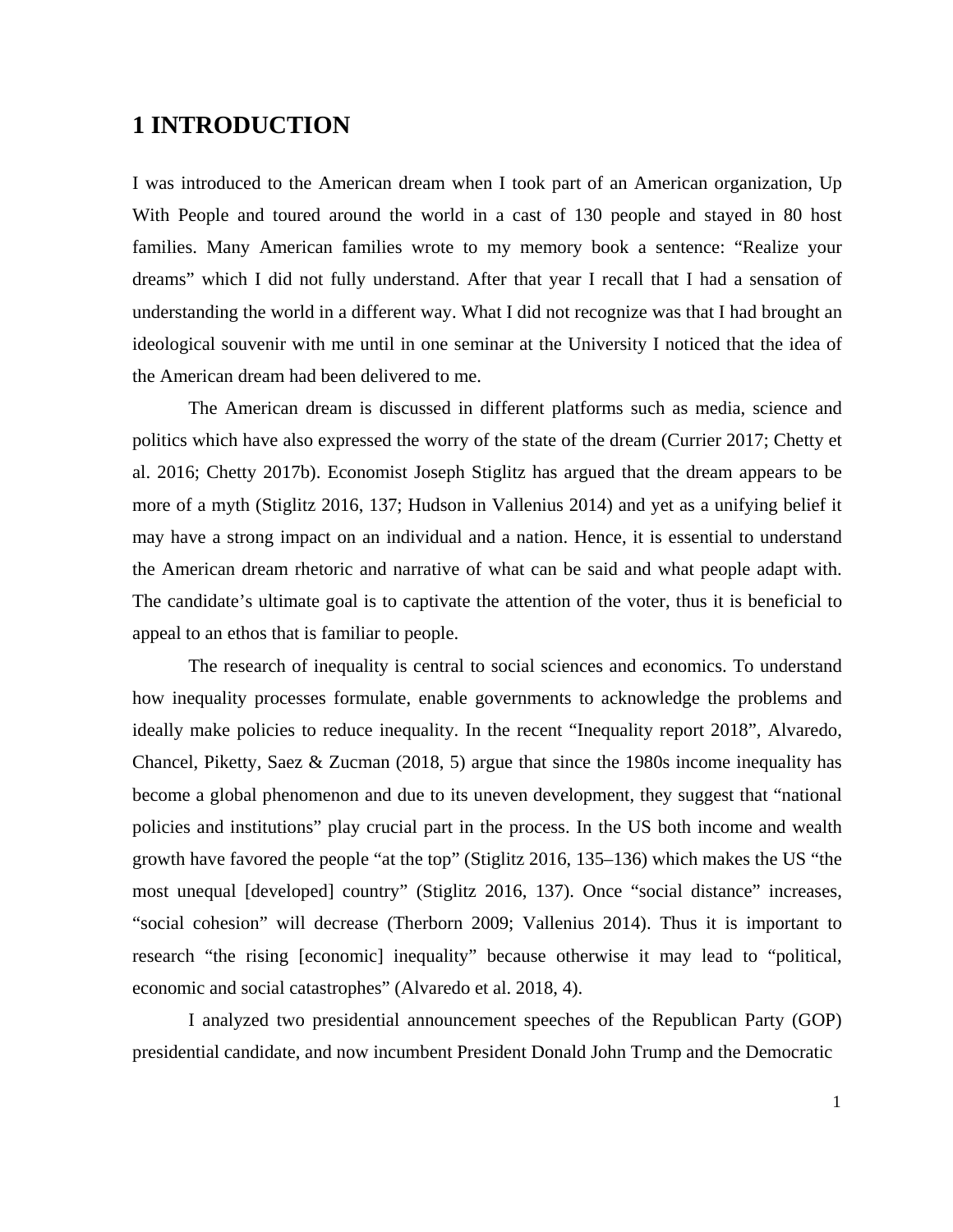Party candidate, Senator Bernard "Bernie" Sanders. I chose these candidates because they possibly express different political views and American dreams. After introducing Trump and Sanders, I explain equality of opportunity, the American dream and social and economic mobility which seem to be intertwined. I also discuss of an alternative, the Nordic model in which the concepts of equality of opportunity and equality of results merge. As my analysis methods, I use content analysis and the mechanisms of (in)equality of Göran Therborn. I then discuss the mechanisms and connect them with vital, existential and resource inequality which includes equality of opportunity and inequality of results (Therborn 2013, 54). My aim is to discover how Trump's and Sanders' policy solutions support (in)equality and how the candidates formulate their American dreams. I come from a Nordic country myself, Finland and therefore lean more towards the ideas of Bernie Sanders but I am equally interested in the views of Donald Trump.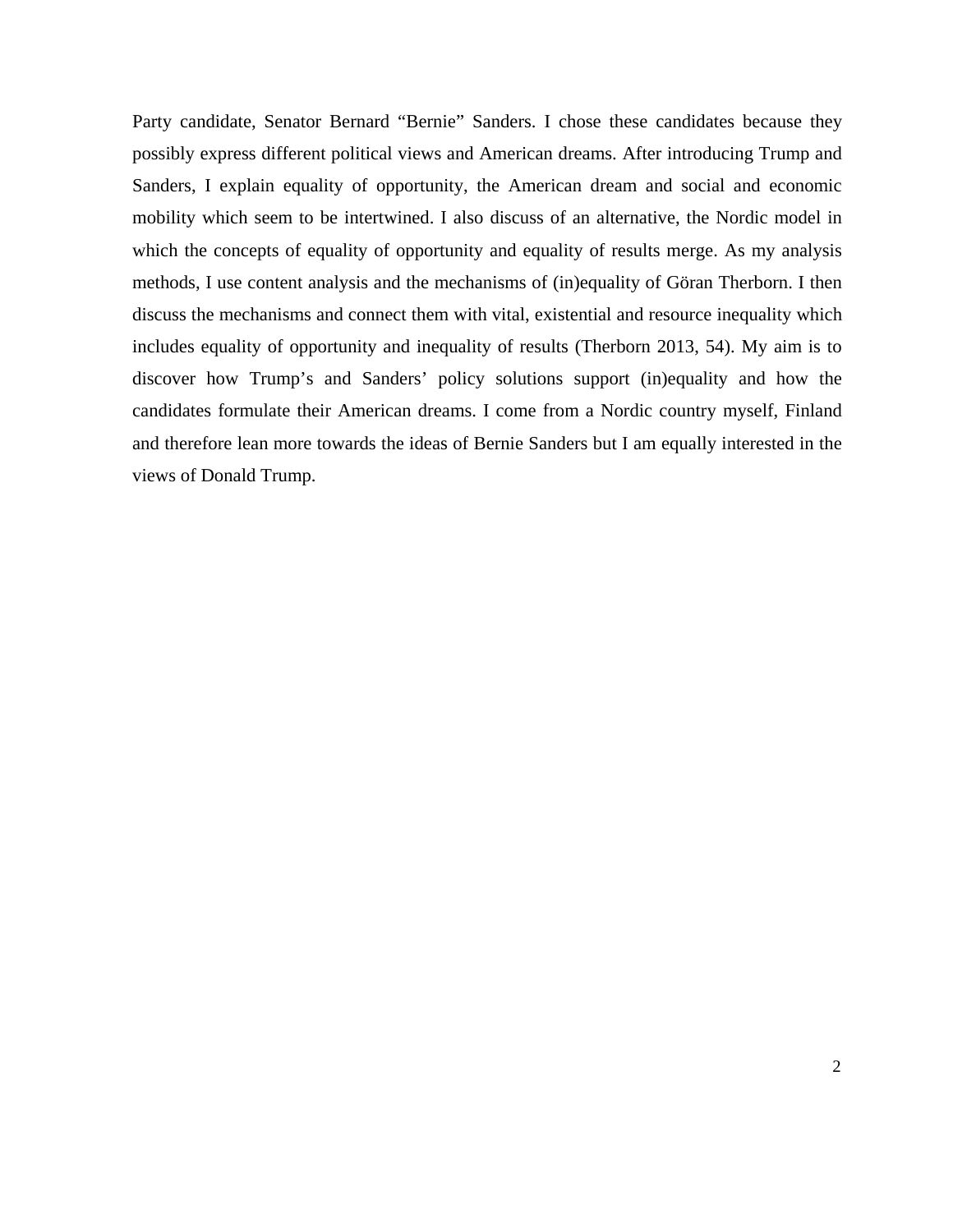# **2 THE PRESIDENTIAL CANDIDATES**

Last presidential election in November, 2016 differed from a traditional election. Right from the beginning, Donald Trump was a controversial candidate because of his unusual professional background and provocative campaign rhetoric. Trump appeared to shake the political status quo as an outsider. He ran for the Republicans although "--he was a liberaldemocrat for many years [and] --a democrat for most of 2000s--" (Wehner 2017). The pathway to the White House was an extraordinary triumph through the Electoral College vote, and Donald John Trump became the  $45<sup>th</sup>$  President of the United States in January 2017. Trump exemplifies the American dream well because he has 'made it'. His father taught him the business and Trump became a real estate entrepreneur, a billionaire and a celebrity of the Apprentice TV series. The straightforward manner and the narrative of a successful individual possibly helped him becoming the President which was just another milestone in achieving the American dream.

 Senator Bernie Sanders comes from a different background. He is "--an independent in politics and chooses to caucus with the Democrats in the Senate" (Ballotpedia 2017). Sanders defines himself as a "Democratic Socialist" (Ballotpedia 2017). Since 1981 Sanders has been working in the politics as a Mayor of Burlington, Vermont, a House Representative and a Senator (Ballotpedia 2017). Therefore, Sanders knows the political field and his agenda thoroughly. Sanders ran for the Democrats and was popular especially among the young voters (Blake 2016). After losing to Hillary Clinton, Sanders endorsed her (Ballotpedia 2017). Sanders provides another great example of the American dream. Sanders' father came originally from Poland and with Sanders' mother, they were able to provide their son a better life (Sanders 2015, 29S) which can be interpreted as achieving the American dream.

 In 2015 Trump (June, 16) and Sanders (May, 26) launched their presidential campaigns. Trump claimed the other politicians to be corrupted and promised to bring change by "making America great again" (Trump 2015, 84T). Sanders instead wanted to start "a political revolution" and demanded the wealthy "--to start paying their fair share of taxes" (Sanders 2015, 20S). Trump and Sanders both agreed on the fact that the United States and the people were not doing well economically and targeted their message to the middle class.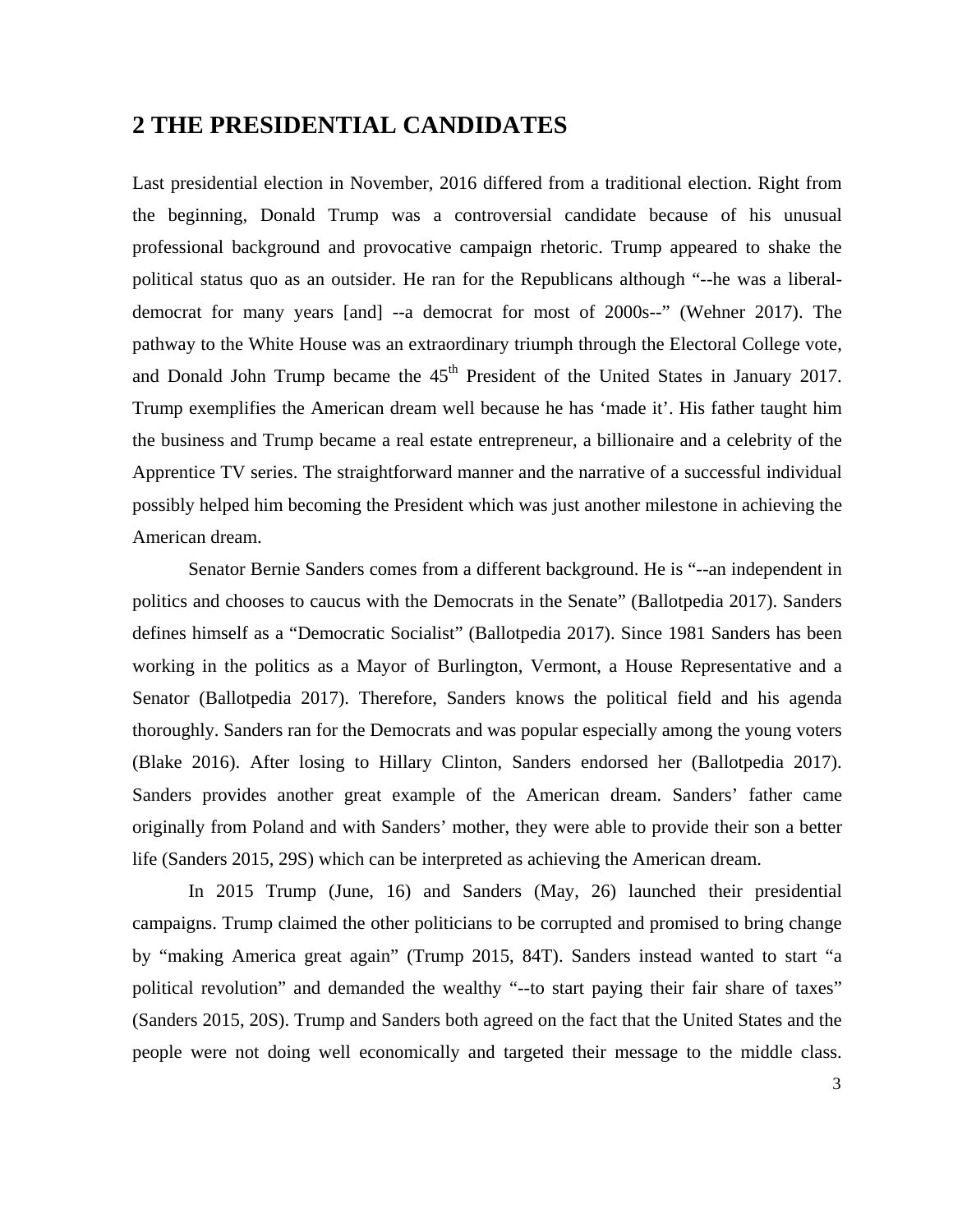#### **2.1. Equality of opportunity, the American dream and an alternative**

"The American identity" (Huntington 2004, 67) is based on "a social ethos, a political creed, - the American Creed" (Myrdal in Huntington 2004, 67; Vallenius 2014) which, according to Lipset, has "five key principles as its core: liberty, egalitarianism (of opportunity and respect, not result or condition), individualism, populism, and laissez-faire" (Lipset in Huntington 2004, 67; Huntington in McKay in Vallenius 2014; McKay in Vallenius 2014). These principles influence the American dream but the concentration here is solely on equality of opportunity.

 "The concept of a self-made man" which emerged from "The American Protestant belief in individual responsibility--" (Huntington 2004, 68) and, thus "work, virtue and happiness" (Ghosh 2013) are essential in the American dream. The term was originally invented by James Truslow Adams (1931, 317) who stated:

> "--there has been --the American dream, that dream of a land in which life should be better and richer and fuller for every man, with opportunity for each according to his ability or achievement-- a dream of a social order in which each man and each woman shall be able to attain to the fullest stature of which they are innately capable and be recognized by others for what they are, regardless of the fortuitous circumstances of birth or position" (Adams 1931, 317).

Adams introduced social and economic mobility which can be achieved through equality of opportunity which seem to be embedded to the American dream and as Chetty, Grusky, Hell, Hendren, Manduca & Narang (2016; Leonhardt & Scott in Bartels in Vallenius 2014) have argued that "A defining feature of the dream is upward income mobility: the ideal that children have a higher standard of living than their parents". Schiller has claimed that the dream has altered during the decades from Adams' "ideals" of "freedom and equality" to "material success" (Schiller 2017). In reality with "limited equality of opportunity" it is hard to rise from "rags to riches" (Therborn 2013, 120; McKay 2013, 28–29 in Vallenius). Chetty et al. (2016) show evidence of the decreased intergenerational mobility: the possibility for a child to earn more than her parents has "fallen from 90% to 50%" in fifty years.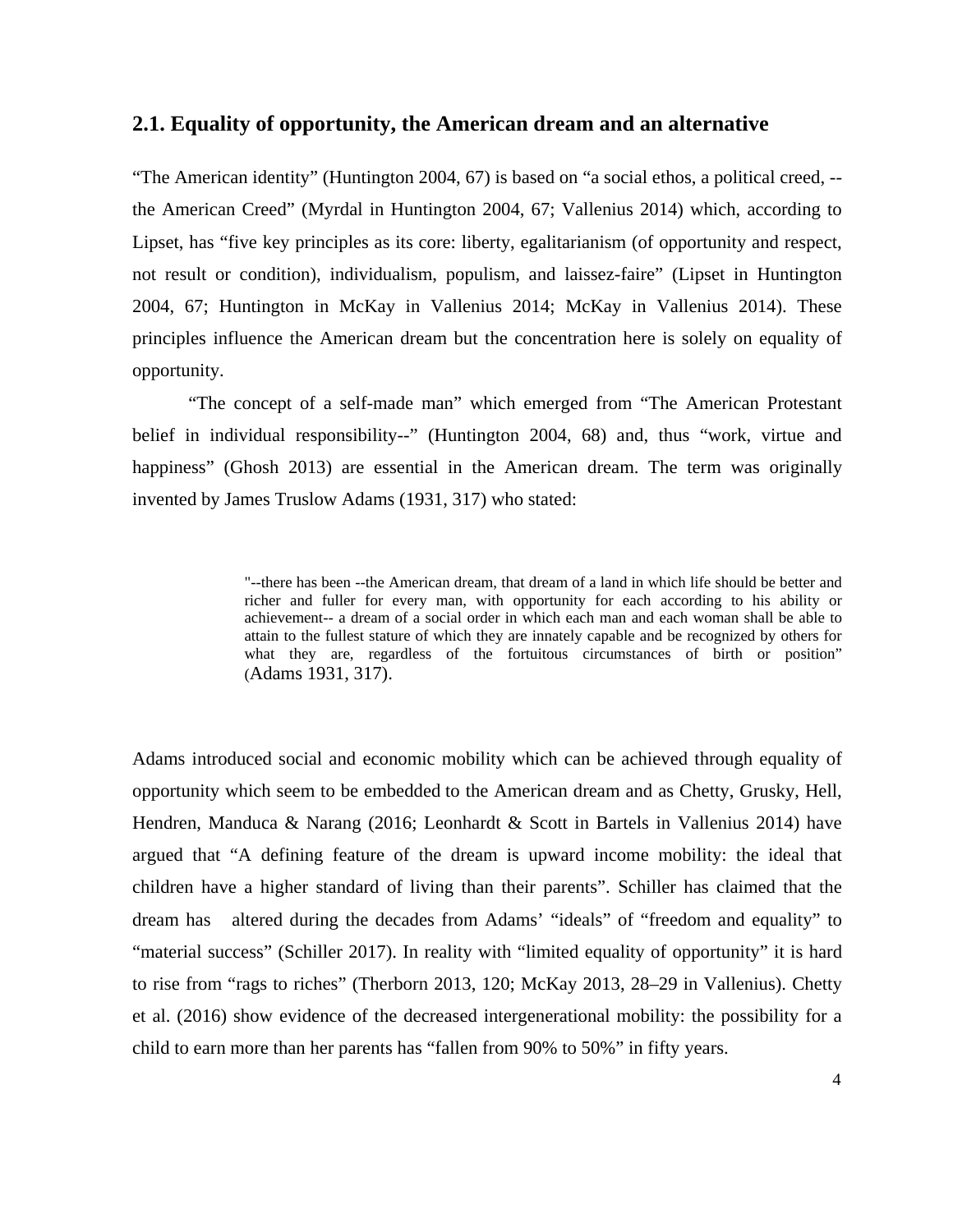Equality of results (or outcome or condition) offers one alternative concept to equality of opportunity. In "equality of opportunities" one has more judicial base to rights and opportunities than to actual equality of how people are able to use their opportunities and receive same results as the better-off (Holli 2012, 78). Equality of condition seem to merge with equality of opportunity in the Nordic countries (Kangas 1998, 22), which are social democratic and market-free economies and which can be described as the Nordic model. When in equality of opportunity people are expected to compete more individually, in equality of results, they are being helped by the government. Although, according to Kantola, Nousiainen & Saari (2012, 17) neoliberalism and thus, individualism have increased in the west since the 1980s.

 The Nordic model has received considerable attention in the international media since the 2008 financial crisis. In fact, the American dream has been argued to exist in the Nordic countries (Fleetwood 2013; Partanen 2016b). Sanders has also used the Nordic societies as an example in his rhetoric which has sparked off more writings (Partanen 2016a). There exists many variations of the political philosophies but equality of opportunity and equality of results express perhaps in the simplest way the main differences of the egalitarian features of the American dream and the Nordic model.

#### **2.2. Previous research**

My thesis merges with three different areas of research in social sciences which are political speeches, the American dream and (in)equality. The American dream and (in)equality are value-laden concepts which nevertheless express some features of the present collective culture as it was shown in a research of race and class inequalities in which the questions needed to be altered since the interviewees described their life situations through the American dream (Heather Johnson 2015, 17). Johnson's study found evidence of "--the processes through which inequality and ideology are being passed along" because better and worse off families believed that they had either succeeded or failed according to their own abilities even though they acknowledged the differences in their starting points (Johnson 2015, 21). This would relate to the self-made man within the equality of opportunity. Thus, it is essential to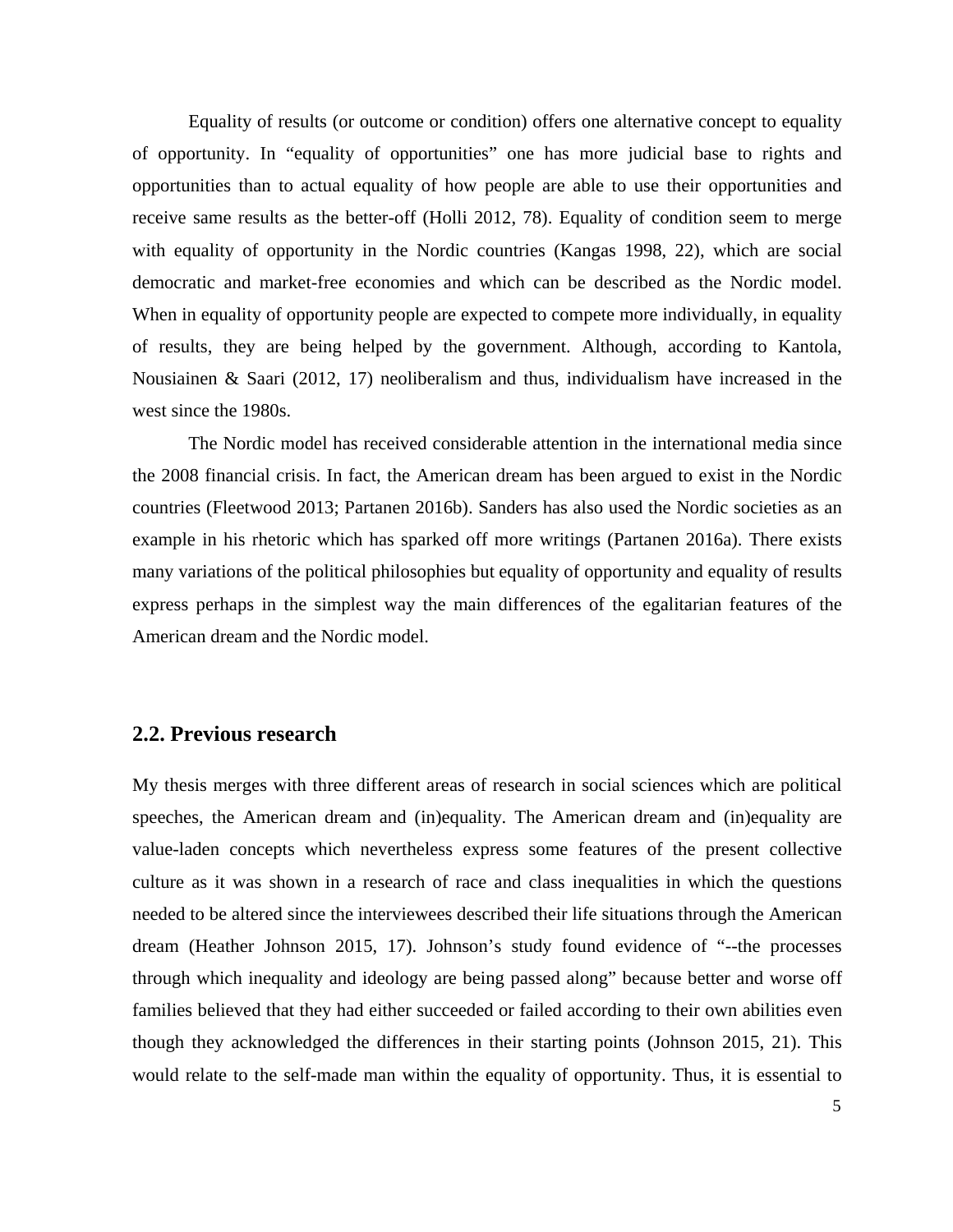acknowledge the importance of the ideology since people possibly act upon it.

 It is also possible "--that everyone has slightly different definition of what constitutes the American dream" which makes it a "--subjective concept" (Zigmund 2017). Despite the variations it may reflect the values that are important, not only individually but collectively which can be researched via people's expectations and realizations of the dream and according to Pew Research Center the current attitudes towards the American dream seemed fairly positive since 36% of the people felt that they had already achieved the dream (Smith 2017).

 The concept of the American dream has been popularized in the political rhetoric (Gale 2007; Ghosh 2013). The research of "the role of the American dream in contemporary political culture" showed the increasing usage of the word, "the dream" during 1964–2010 (Ghosh 2013) and as Gale (2007) predicts, "--[the] political landscape, --will continue to be supported by the foundation of the American dream".

Many theorists such as Stiglitz (2015), Piketty (2014; 2017) and Therborn (2006; 2009; 2013) have researched inequality. Piketty has co-created the World Wealth & Income database which gathers information of inequality (World wealth and income database 2017) such as the "Inequality report 2018" mentioned in chapter 1. In sociology [and other social sciences and economics] intergenerational mobility is measured via education, work and class structure (Therborn 2006, 2). To examine particularly equality of opportunity, one may research what enables or disables the individual of achieving the American dream. One example is the Equality of Opportunity -project which tries to create policies "that will empower families to rise out of poverty and achieve better life outcomes" and to search areas where "the American Dream is still thriving" (Equality of Opportunity -project 2017). Therborn claims that the research of inequality concentrates on the difference of income and emphasizes that wealth, social relations and power count also as resources (Therborn 2013, 51). Therborn argues that besides John Rawls since the 1970s, the academia has given only little focus to inequality (Therborn 2013, 1) and that debating of the mechanisms in science and politics is essential (Therborn 2013, 67). Hence, it is important to learn of the policy solutions the candidates make in the speeches to understand their opinion of (in)equality.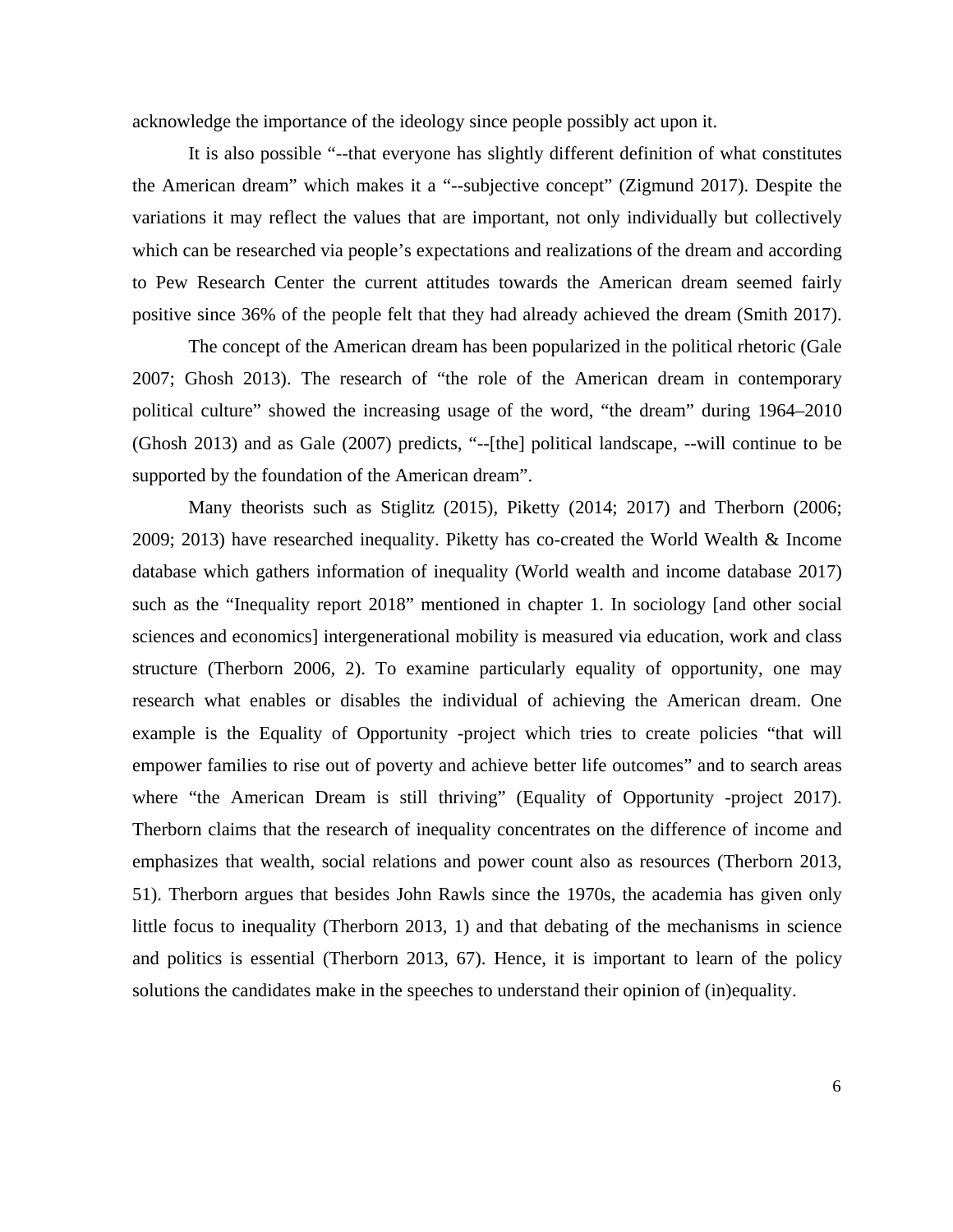# **3 THE PRESIDENTIAL ANNOUNCEMENT SPEECHES**

When I originally chose the research topic I was curious of the American dream due to the personal experience which was mentioned in chapter 1 and because I had studied a module of Contemporary Government and Politics of the US. I wanted to contrast the dream with the Nordic model and study it via Social mobility. Once I discovered the equality factor to be one of the main differences, I became interested in equality of opportunity and equality of results. I also found the writings on media of the American dream existing in the Nordic countries (Partanen 2016b) which strengthened my interest towards the research topic. The countries seemed to exchange cultural products because the Americans showed interest towards the Nordic countries and on the other hand, as Kantola et al. (2012, 17) addressed in chapter 2.1., in the west the politics have shifted towards neoliberal values.

 Since Trump used the American dream directly in his rhetoric, his speech suited to the research topic. I could have researched only the speeches of Trump but I wanted to contrast his speech with another presidential candidate. I listened to Trump's rallies and noticed that he delivered often the same political message as in his announcement speech. I listened to Trump debating with his opponent, Hillary Clinton and also the fellow Republicans but instead, became interested in Bernie Sanders since he seemed to support the Nordic values. I thought that Trump and Sanders would make a good comparison and would possibly reveal differences in the policy solutions they supported. Therefore, as the analysis material I chose the presidential announcement speech of Donald Trump which was held on the 16th of June in 2015 at Trump Tower in New York City and of Bernie Sanders which was held on May the 26th in 2015 at Lake Champlain in Burlington, Vermont.

The research questions are the following:

- **1. How do Trump and Sanders formulate their political agenda and remake the American dream?**
- **2. Which mechanisms of (in)equality Trump and Sanders use?**
- **3. In what way are the mechanisms connected to vital, existential and resource (in)equality?**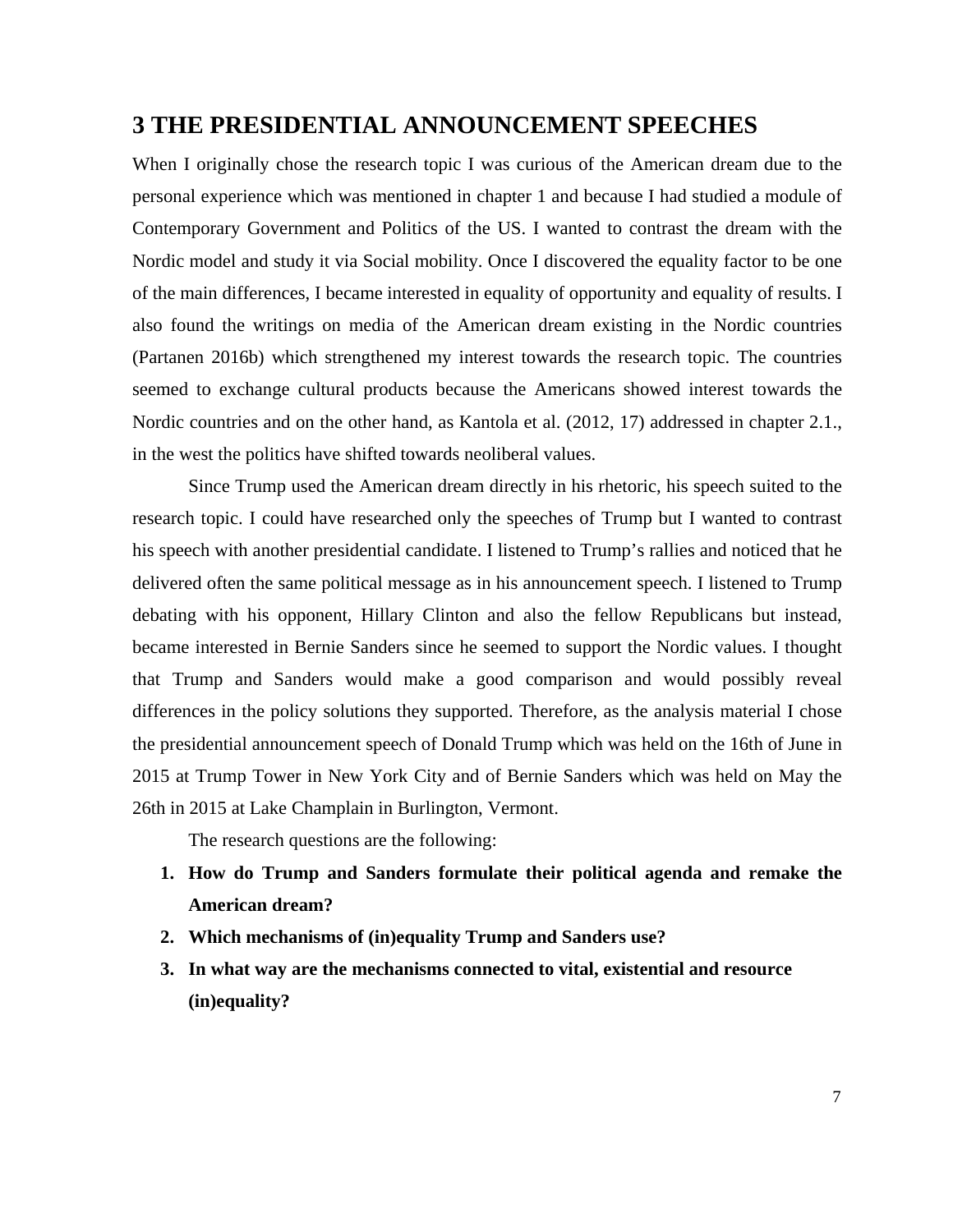# **4 (IN)EQUALITY AND THE MECHANISMS**

When I considered of a theoretical background, I thought of Carl Schmitt's division of Friends and Enemies which would have suited to Trump's rhetoric but not to Sanders'. Instead I discovered Göran Therborn's mechanisms of equality and inequality in the book "The Killing Fields of Inequality". Therborn is a former professor of Sociology of Cambridge University who argues that "capability approach" offers a good theoretical base to analyze inequality (Therborn 2013, 41). Therborn's (in)equalities and the mechanisms provide theoretical tools and a method to analyze the policy solutions of Trump and Sanders which promote through their policy solutions capabilities to some people and restrictions to others.

 I introduce here the three inequalities which are connected to the mechanisms (see FIGURE 1, page 9) which can produce equality too. They are vital, existential and resource inequality which affect each other. (Therborn 2013, 53.) Vital inequality relates to how "socially contructed" inequalities influence "life-chances" which can be measured for example by researching "life--[and] health expectancy" (Therborn 2013, 49) which affects also resource inequality (Therborn 2013b, 53). Existential equality means to be respected as a human being and to have the right to develop oneself (Therborn 2013, 49) which in inequality is denied and therefore has an impact on vital and resource inequality (Therborn 2013, 53). Resource inequality means that one has unequal access to resources such as wealth, social relations (Therborn 2013, 49) and power structures like politics (Therborn 2013, 51) which influences vital and existential inequality (Therborn 2013, 53). According to Therborn (2009) social resource inequality is "referred to as inequality of opportunity and the wealth to inequality of outcome" although he (Therborn 2013, 54–55) argues that contrasting them does not illustrate inequality in depth.

The mechanisms of (in)equality are Approximation - Distanciation, Inclusion - Exclusion, De-hierarchization - Hierarchization, Redistribution and rehabilitation - Exploitation. (Therborn 2013, 62, 64). I interpret that Distanciation is connected to vital and resource inequality. It means that someone gets ahead because of better health, family relations or has better opportunities at her reach which produces "winners and losers" (Therborn 2013, 56). The individualist ideology interprets it as succeeding (Therborn 2013,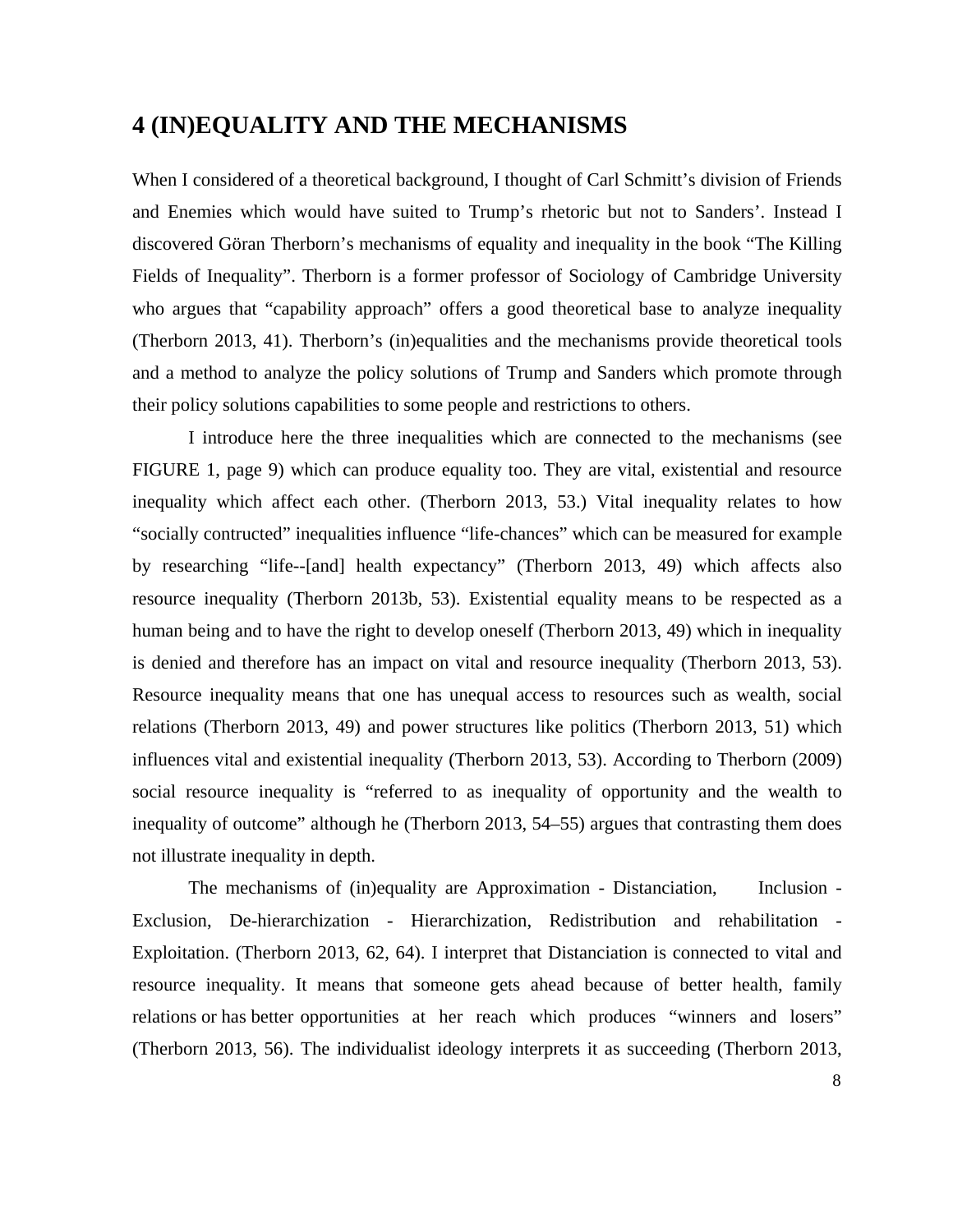56) and does not acknowledge that some people are left behind which relates to equality of opportunity and the American dream. Approximation or "catching up" on the other hand, means to lessen this inequality (Therborn 2013, 61) which affects equality of opportunity as a social resource and equality of results as an economic resource. I interpret that Exclusion and Hierarchization are connected to existential inequality. When people are excluded, they are denied of access to something which divides people to "in-groups and out-groups". Inclusion and De-hierarchization reduce these inequalities and erase barriers and hierarchies. (Therborn 2013, 59, 62–64.) Exploitation is in connection with resource and existential inequality. It means that someone uses the other one's resources for their benefit (Therborn 2013, 58) and devalues the people. Redistribution and rehabilitation answer to this inequality by redistributing resources and bringing back the honor of the exploited people (Therborn 2013, 66–67 7).

opposing "the financial and corporate oligarchy" and therefore one may argue that the mechanisms suppose an egalitarian point of view which may be biased against Trump's political views. I argue that the mechanisms nevertheless reveal some indicators of the candidate's attitudes and values of (in)equality. According to Kaloudis (2015, 184), Therborn argues from a political point of view

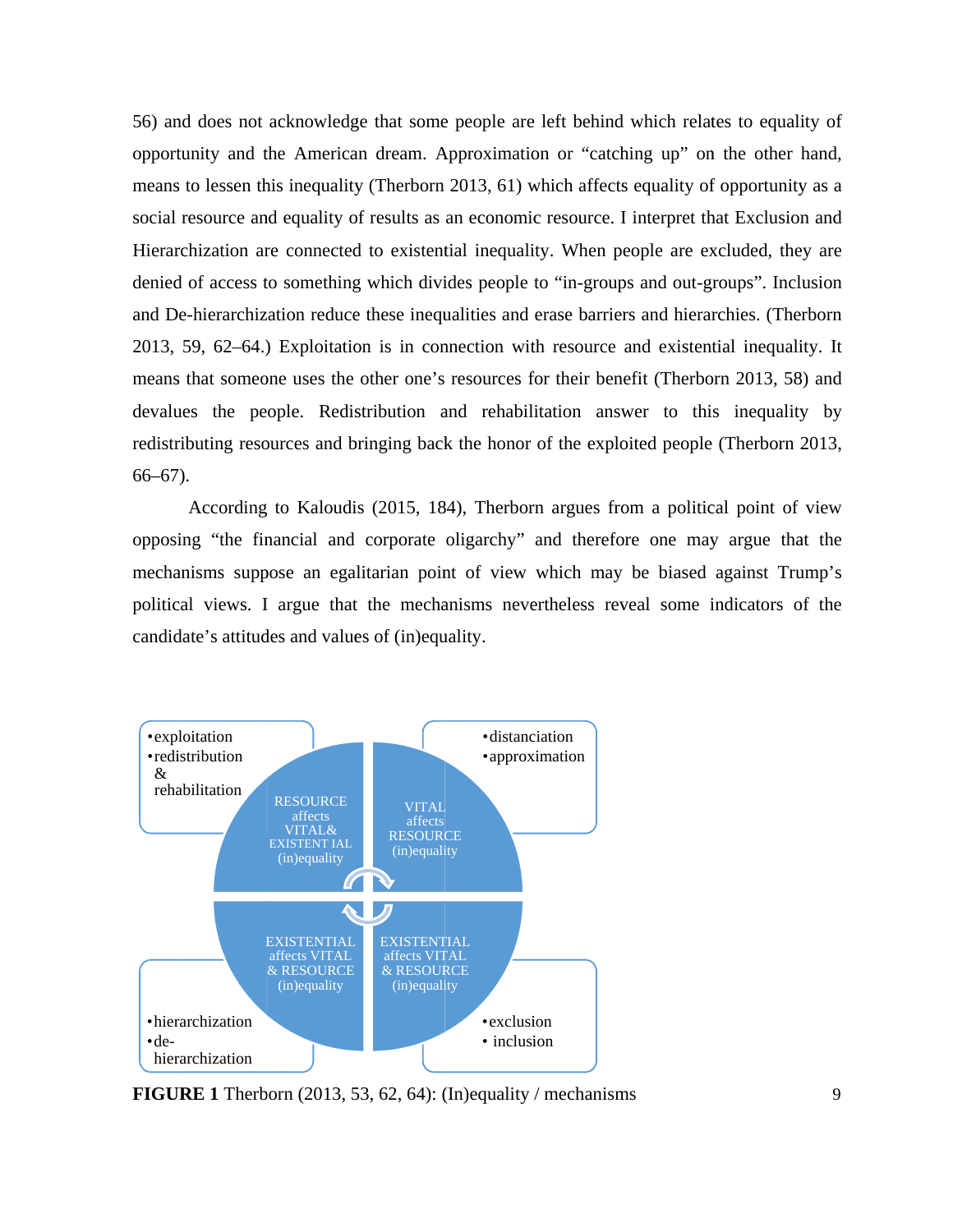# **5 A CONTENT ANALYSIS**

I searched for a qualitative method that was suitable for a text analysis and had several options such as discourse, argumentation, rhetorical, actant, narrative and drama -analysis. Narrative or drama -analysis would have suited Trump's speech because he used narratives substantially but not so well to Sanders who held his speech based on his political agenda. After considering the options, I chose content analysis since it allowed to research the speeches by their topics and create and code classes which I then could combine with (in)equality mechanisms. I thought of quantifying the data, yet chose to concentrate on the qualitative method since my analysis concentrates on the mechanisms and its interlinked nature to (in)equality which did not produce large numeric units. I also considered focusing on the equality of opportunity and equality of results but came to a conclusion that it would have not possibly produced enough information.

 The aim of content analysis is to receive information of the phenomenon in a concise form and it should be more than a description of the analysis material (Tuomi & Sarajärvi 2006, 105). I merged the policy solutions with the mechanisms and further analyzed them in the context of the three inequalities. I wanted to discover beyond the rhetoric and did find some "--meanings of the text" which is central to content analysis (Tuomi & Sarajärvi 2006, 106). This research can be called as an inductive research which means making conclusions and generalizations from a special case (Francis Bacon in Raatikainen 2004, 18).

 According to Miles & Huberman (in Tuomi & Sarajärvi 2006, 110–111) the three main phases in content analysis are reducing, clustering and abstracting. In reducing, the information is being organized and the unnecessary information is being left out (Tuomi  $\&$ Sarajärvi 2006, 111). Clustering means that one searches for similarities and differences in which each higher class combines the subclasses (Tuomi & Sarajärvi 2006, 112). The theoretical conclusions are then gathered in the abstraction phase (Tuomi & Sarajärvi 2006, 114). The different phases of the research will be explained in the following chapter 6.

 Berelson (in Weber 1990, 9) argues that the content analysis can for example "identify the intentions and other characteristics of the communicator" which I researched through the mechanisms of (in)equality. Content analysis can also "--reflect cultural patterns of groups,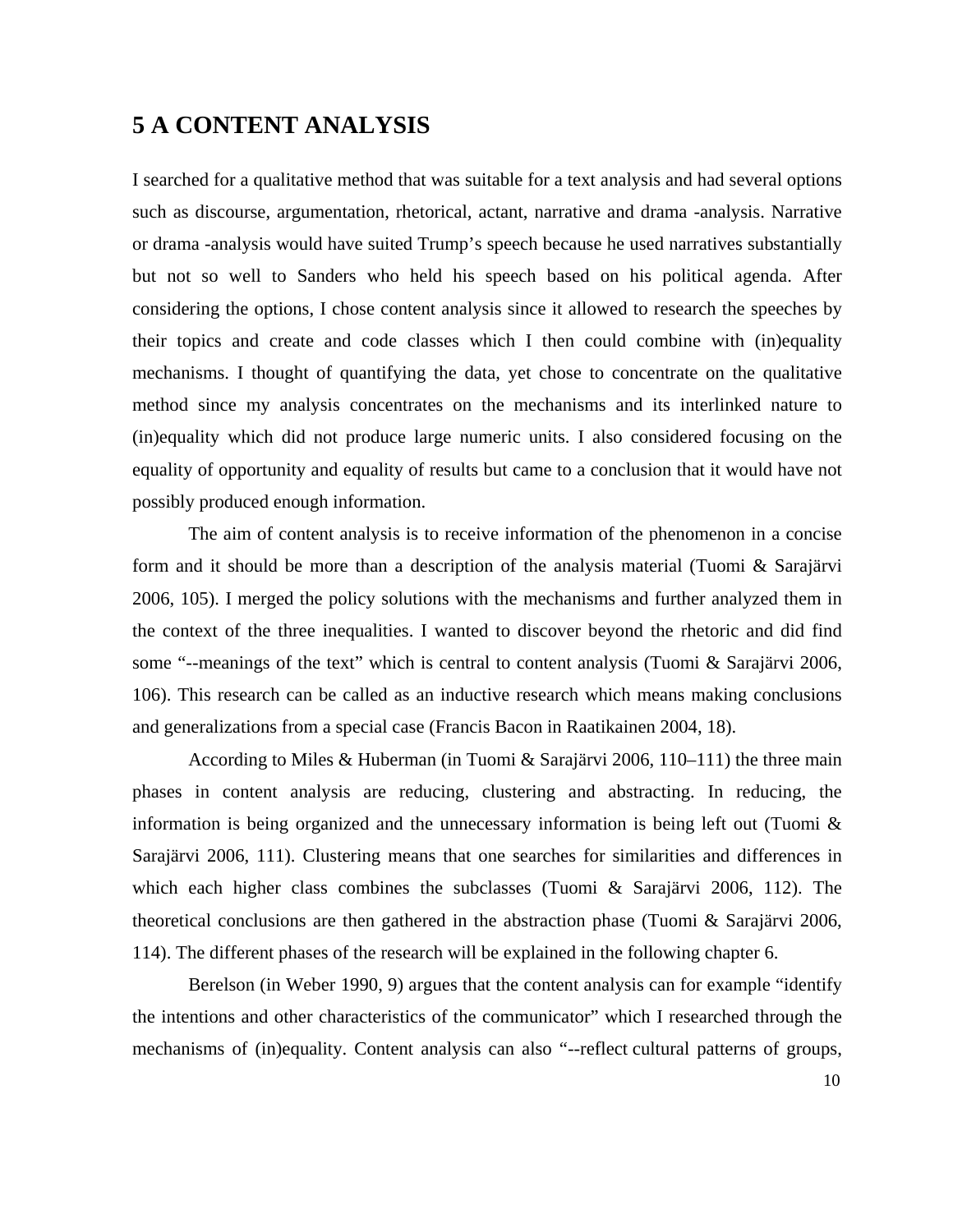institutions, or societies; reveal the focus of individual, group, institutional, or societal attention; and describe trends in communication content" (Berelson in Weber 1990) which I assessed through the narratives of Trump and the American dream of Trump and Sanders.

 The validity and reliability should be evaluated in the research. Weber (1990, 12) points out that it is important that "different people should code the same text in the same way" which refers to reliability. I thought that the sentences alone would have not made a coherent entities so I made larger units by topics. Weber (1990, 12) also states of validity: "a variable is valid to the extent that it measures" what it is suppose to measure. Validity in this research is based on the measuring of the mechanisms which I have decided to measure via policy solutions. I tested during the research the suitability of the mechanisms and found it at times problematic because some of the topics seemed to belong to more than one class or to both mechanisms of (in)equality so I needed to make decisions what I thought to be correct.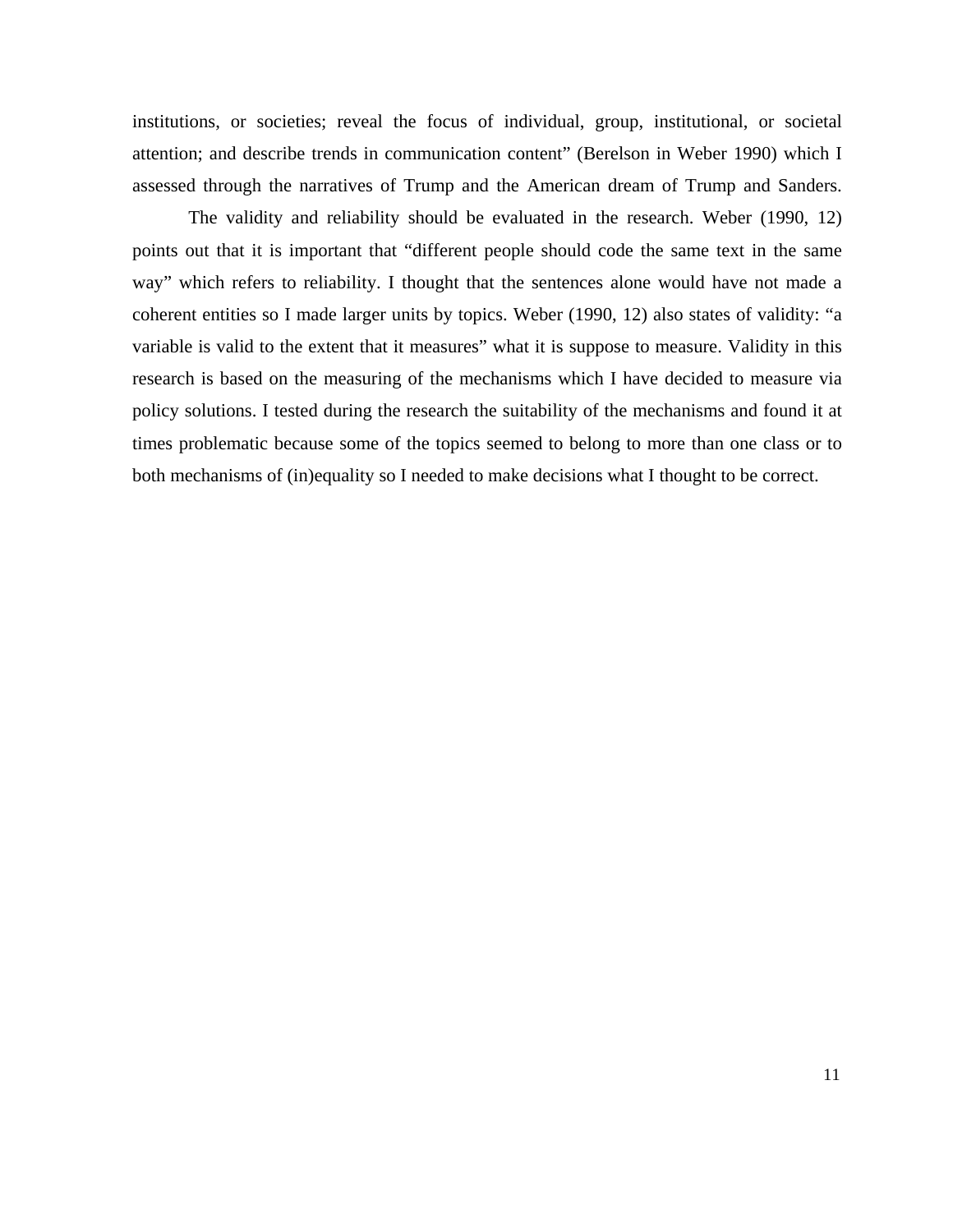# **6 THE CLASSIFICATION**

In the following chapters 6–6.2. the analysis process will be explained which will be further evaluated in chapter 7. In my research reducing, clustering and abstraction were interlinked. In reducing phase I first listened to the presidential announcement speeches several times and made small alterations to the written speeches because they differed from audio. I chose what was relevant and left out the unnecessary topics. I did not include Environment and Defense policies to the analysis because Environment was mainly argued by Sanders and Defense by Trump. I also excluded thank yous and personal topics since they would have not produced information of the mechanisms. At first I thought to exclude the most extreme and insulting comments of Trump but after working more with the material I discovered a narrative pattern which I thought to be important.

 The clustering phase is presented in Appendix A in which I first named the policy topics of the text and later classified them with different colors and created classes; namely principal classes and subclasses. The repetitive words or sentences were underlined in order to recognize what the candidates possibly wished to emphasize. The process was progressive and I made different classifications before I chose the three principal classes of Economic policy, Social policy and Other topics. Economic policy holds labor market, infrastructure, trade and financial -subclasses. Education, health care and immigration -subclasses are included to Social policy. The subclasses of the other topics are politics and the American dream. The American dream -subclass will be not receive mechanisms but will be reviewed in the discussion in chapter 7. I count a total of eighty-four units in Trump's speech and thirty-five units in Sanders' speech which were divided in a way that the argument remained coherent. The central message of each unit was briefly explained after the unit number and subclass. An alternative way of explaining the central message was to code Trump's two main narratives including the excluded topics. I also marked the units that continued after another unit which received a new unit number but kept the same narrative code if they had one. I did not give a new mechanism if the argument was an interlinked argument.

 In abstraction my focus was to find the policy solutions which I then combined with Therborn's mechanisms and inequalities. I discovered the underlying meanings of Trump's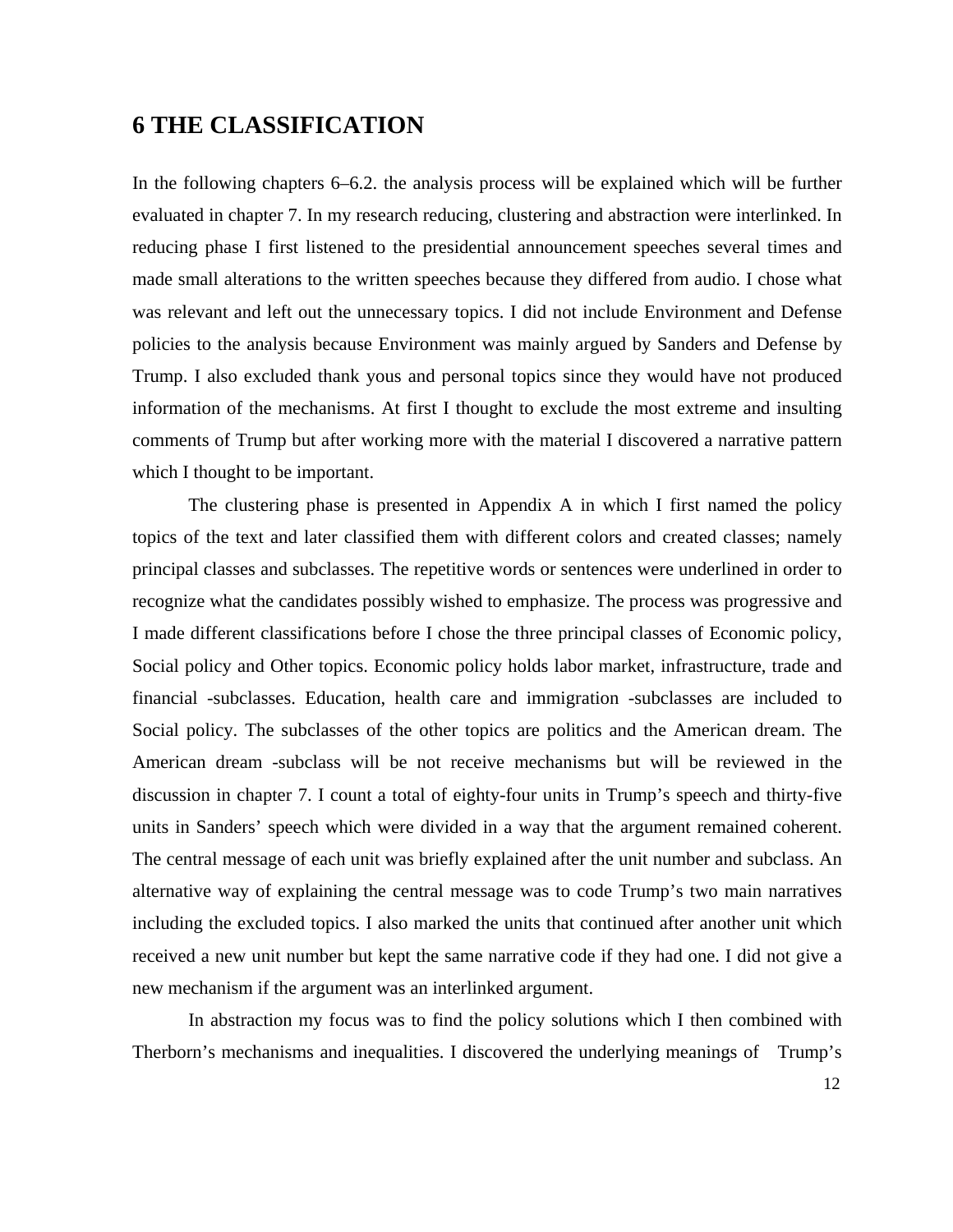narratives which I was able to attach to the results separately of the mechanisms. I did not measure American dream narrative within the mechanisms but as more of a theme which the candidates used either openly or more hidden in their rhetoric.

 Uusitalo (1991, 33) has argued of the political responsibility of the researcher that she should not present as scientific facts arguments that are politically or ideologically pleasant to her. This was something that I had to be careful with since I held opinions of the American dream and had leanings towards Sanders. I acknowledged the possibility that the results would favor Sanders. I tried to present the results neutrally and to respect the importance of the topics of both candidates.

# **6.1. "Sadly, the American dream is dead.**

But if I get elected president I will bring it back bigger and better and stronger than ever before, and we will make America great again" (Trump 2015, 84T.) The quote is the last sentence of Trump's speech which describes the central message of the speech. He draws a dark picture of the United States and uses the American dream narrative to emphasize it. I will first describe the general view of the speech. Then, I will introduce the problems he addresses and analyze his policy solutions which I will combine with the mechanisms of in-/equality.

 At first I noticed that Trump uses dichotomous rhetoric by opposing several individuals and groups. He uses a populist approach and attacks the political establishment and positions himself as one the ordinary people. Paradoxically he does not mention of his own elitism except describing himself "really rich" (Trump 2015, 50T). He does not speak of the Democrats directly but criticizes for example former President Barack Obama. The speech contains several stories which Trump demonstrates partly as dialogs. I also introduce his two characteristic narrative patterns of competence and incompetence to show one underlying meaning of the text. When he opposes an individual and or group, he claims them to be incompetent in their jobs. He describes twenty times of incompetence and attempts to make especially the politicians look unskillful. Instead, he argues nineteen times of his own business competence as he claims "--this is going to be an election, --that's based on competence". (Trump 2015, 62T). He has used competence and incompetence rhetoric previously (Trump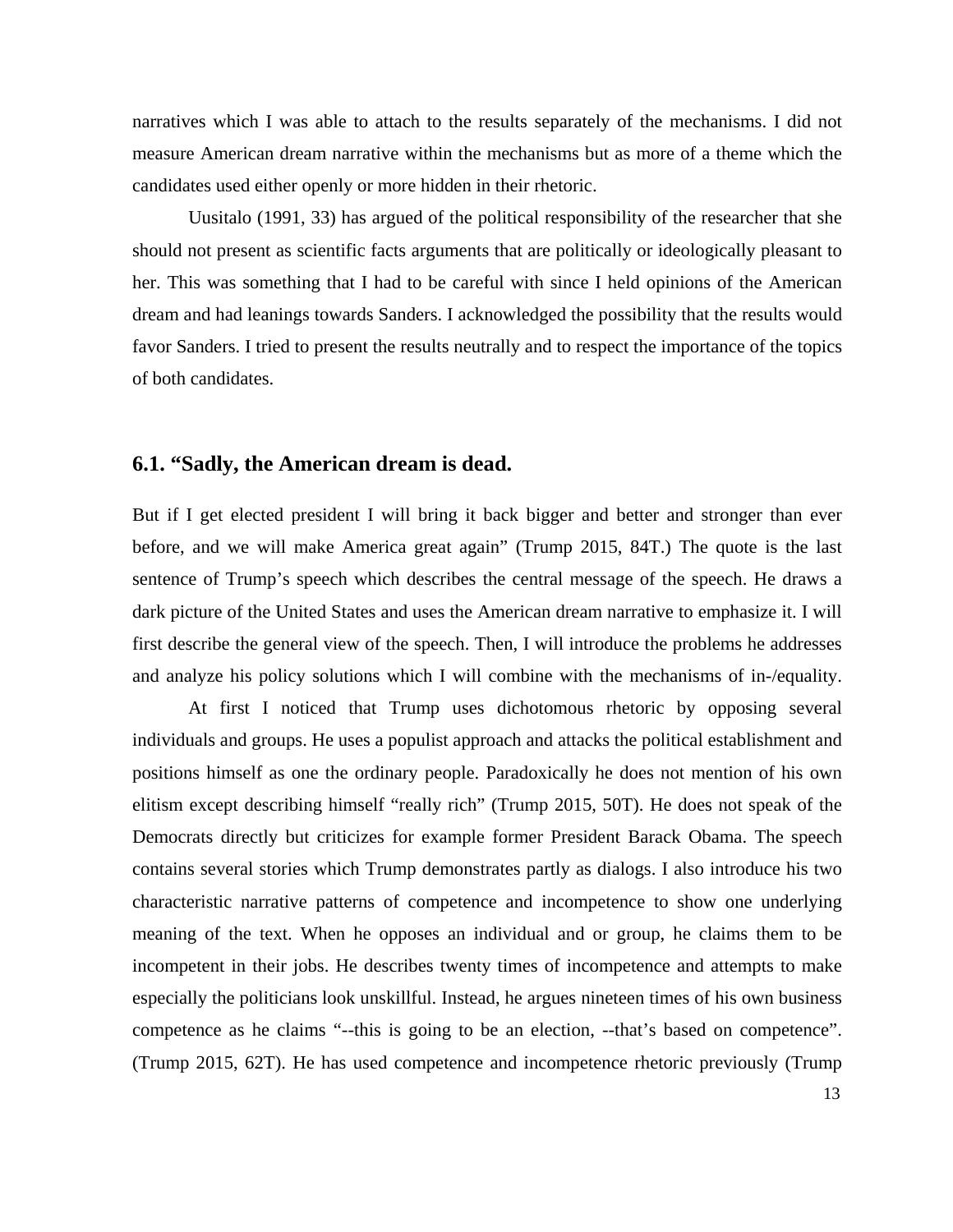1987) which is one defining feature of his rhetoric in the speech.

 I will next introduce the addressed policies, the solutions and the mechanisms. I start with Economic policy and discuss first about the labor market. Trump argues that "A lot of people-- They can't get jobs, because there are no jobs, because China has our jobs and Mexico has our jobs. They all have (our) jobs.--" (Trump 2015, 12T). I interpret that he means that the companies flee from the U.S. to countries where they can produce their products with less costs which has financial consequences to the U.S. Trump (2015, 30T) alleges: "I will be the greatest jobs president that God ever created. --I'll bring back our jobs from China, from Mexico, from Japan--and I'll bring back our money." He also addresses that "--the greatest social program is a job. And they'll be proud, and they'll love it, and they'll make much more money than they would've ever made, --and we're going to be thriving as a country, thriving. It can happen" (Trump 2015, 29T). His main solution for the unemployment is to create opportunities in the United States by making the companies stay in the U.S. He emphasizes his business competence and leadership skills and demonstrates a dialog with the head of Ford whom he would force to pay a high tax if he wished to import cars to the U.S. which are manufactured in Mexico. He illustrates: "Mr. President, we've decided to move the plant back to the United States, and we're not going to build it in Mexico." That's it. They have no choice. They have no choice. There are hundreds of things like that" (Trump 2015, 54T). Therefore, his policy solution is to tax the misbehaving companies. He uses Exclusion mechanism which would result in this case more equality which can be interpreted as a *Redistribution* mechanism because the tax money would be allocated to the people.

 In infrastructure Trump compares the U.S. to the third world countries because of the poor condition of airports and roads. He emphasizes his ability as a professional in his field and states that "Nobody can do that like me. Believe me. It will be done on time, on budget, way below cost, way below what anyone ever thought". He estimates to build the roads "for one-third" and concludes that "What they do is unbelievable, how bad". (Trump 2015, 78T.) His solution is, that due to his business competence he would know how to build the infrastructure which can be evaluated as *Approximation* since it would produce work even though he does not use it as his argument.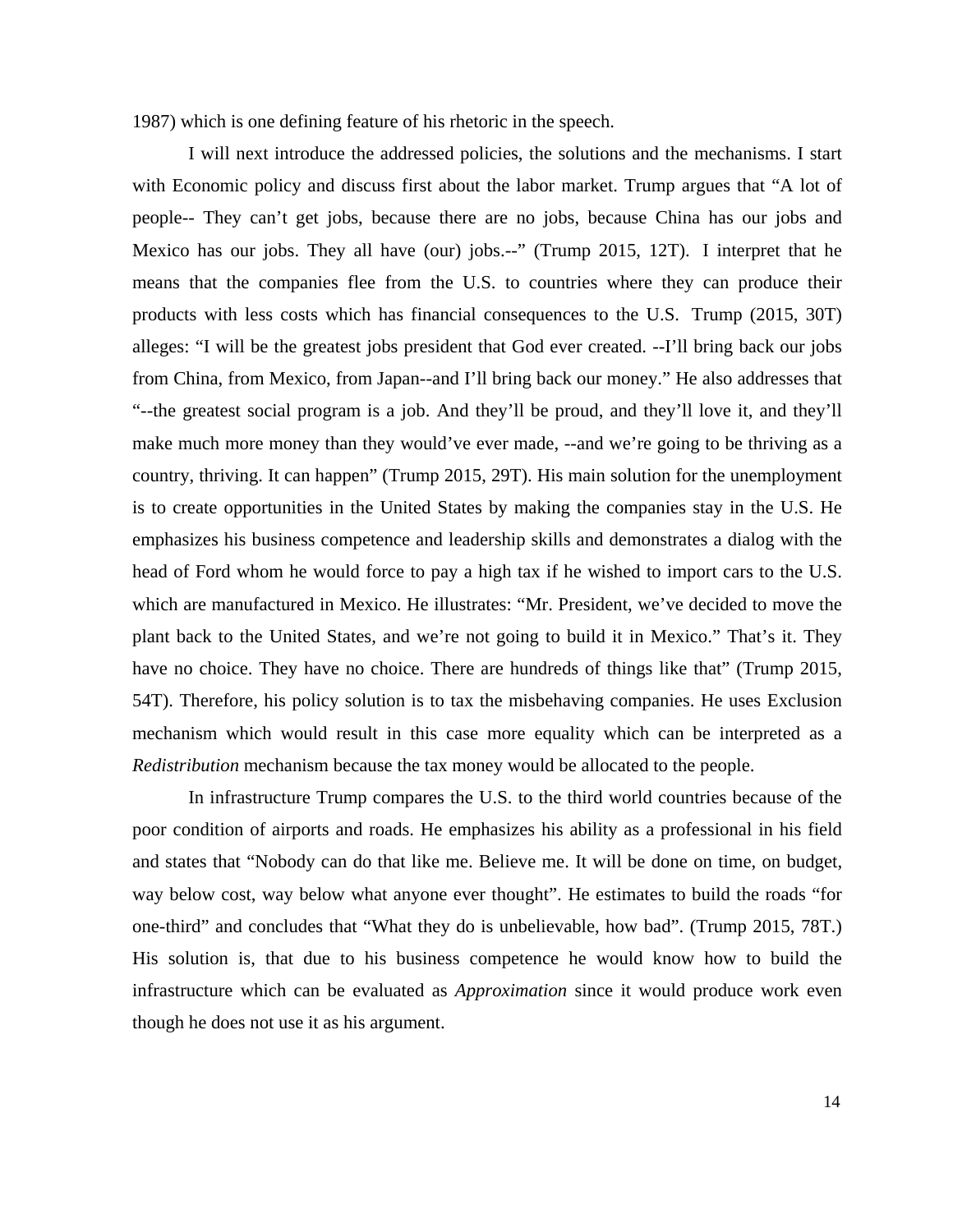In trade Trump describes many countries destroying the U.S. economically and shows that as a competent businessman he knows how to handle China: "When was the last time anybody saw us beating, let's say, China in a trade deal? They kill us. I beat China all the time. All the time." (Trump 2015, 4T.) He exemplifies a bad trade deal through a story of his manufacturer friend (Trump 2015, 36T) and also claims that Mexico is the new China in trade (Trump 2015, 42T). Trump expresses to be a free trader (2015, 35T) but is against the trade bill (2015, 33T). He alleges that the current president among others is not competent enough (2015, 34T) and wants to renegotiate the trade deals (Trump, 80T). As a policy solution I interpret that one should charge from the trade partners a "tax until they behave properly" (Trump 2015, 40T) which counts as a *Redistribution* mechanism.

 In financial subclass Trump argues that the U.S. owes to China and Japan and that "- they come in, they take our jobs, they take our money, and then they loan us back the money, and we pay them in interest, and then the dollar goes up so their deal's even better. How stupid are our leaders? How stupid are these politicians to allow this to happen? How stupid are they?" (Trump, 31T–32T.) In this example Trump tries to show evidence of the incompetent leadership skills. He also raises a question of national debt, "We got \$18 trillion in debt. We got nothing but problems" (Trump 2015, 51T) and argues, "There is so much wealth out there that can make our country so rich again, and therefore make it great again--we're dying. We need money" (Trump 2015, 61T). He also warns of "stock market--bubble" and argues to reduce the debt (Trump 81T). He does not give an actual solution, thus a mechanism cannot be placed. Trump (2015, 15T) also criticizes the \$5 billion healthcare.gov (Jacobson 2015) website and compares it to his \$3 website (Trump 2015, 15T). According to Jacobson (2015) the estimation of 5 billion is incorrect. Nevertheless Trump's solution is that he would build the website cheaper which results as *Redistribution.* .

 Next I will explain Trump's views and mechanisms on Social policy. He (2015, 66T) expresses that the costs of the education were highest in the world but does not offer any solution for it. Trump (2015, 77T) tries to make his rival, Jeb Bush to look incompetent because he supported a national education system, Common Core program (The Common Core State Standards Initiative) which suits *Distanciation* because it would possibly put students to unequal position if they would be assessed only on state level.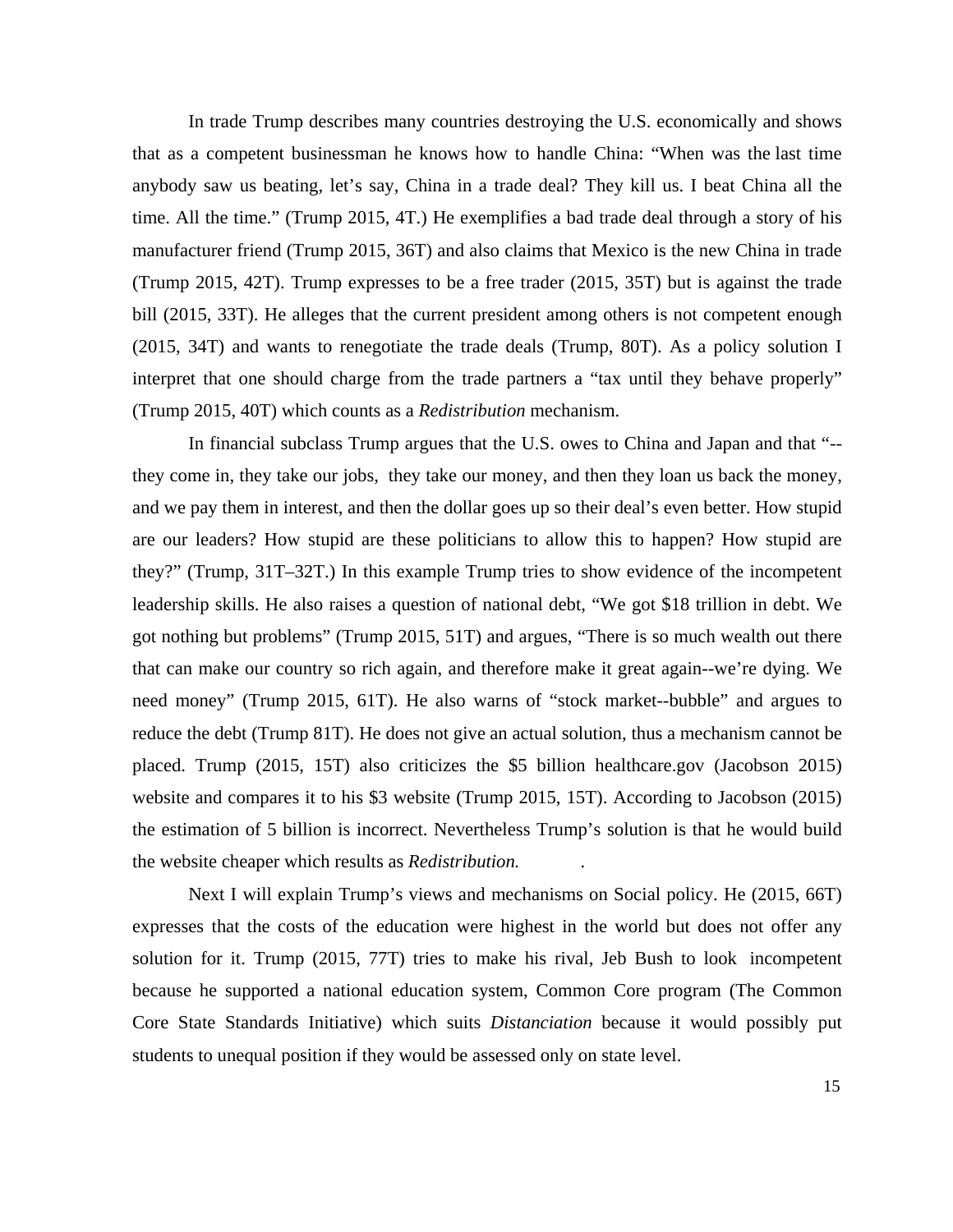In health care he wants to "Save Medicare, Medicaid and Social Security without

cuts". (Trump 2015, 79T). Trump alleges that Obamacare (The Patient Protection and Affordable Care Act) instead is disastrous and "--can be replaced with something much better for everybody. --and much less expensive for people and for the government--" (Trump 2015, 21T). He also tries to prove his competence in social security and argues that "--We've got Social Security that's going to be destroyed if somebody like me doesn't bring money into the country. All these other people want to cut the hell out of it. I'm not going to cut it at all; I'm going to bring money in, and we're going to save it--" (Trump 2015, 53T.) His policy solution is to replace Obamacare, to keep the benefits and to expand it to include everyone which produces *Approximation*. Medicare, Medicaid and Social Security are more difficult to assess because there is no new policy solution introduced, thus a mechanism will not be placed.

 Trump makes his most harsh comments on immigration. He accuses immigrants of severe criminal activities such as possible rape (Trump 2015, 5T). He claims to build a wall and to make Mexico pay for it (Trump 2015, 73T). Trump (2015, 5T) alleges that they are "- coming from all over South and Latin America, and --probably-- from the Middle East.-- Because we have no protection and we have no competence, we don't know what's happening". He would also "immediately terminate President Obama's illegal executive order on immigration" (Trump 2015, 75T) which makes citizens of young paperless people (DACA, Deferred Action for Childhood Arrivals). The inequality mechanism for stopping the people entering the U.S. by building a wall and for terminating Obama's order on immigration can both be placed under *Exclusion* because some ethnic groups would be excluded from the U.S.

 I shall next address politics of other topics. Trump criticizes the bad leadership. He claims: "--We have losers. We have people that don't have it. We have people that are morally corrupt. We have people that are selling this country down the drain" (Trump 2015, 70T). He argues especially in this subclass of the incompetence of other politicians and of his own competence. He claims that, for example the leaders of China "are much smarter --it's like take the New England Patriots and Tom Brady and have them play your high school football team" (Trump 2015, 38T) . He tries to show that the politicians are unskillful and morally bad so I interpret it in a way that their power should be diminished which would result of more transparency, hence more democracy. Yet, there is no mechanism given in this subclass.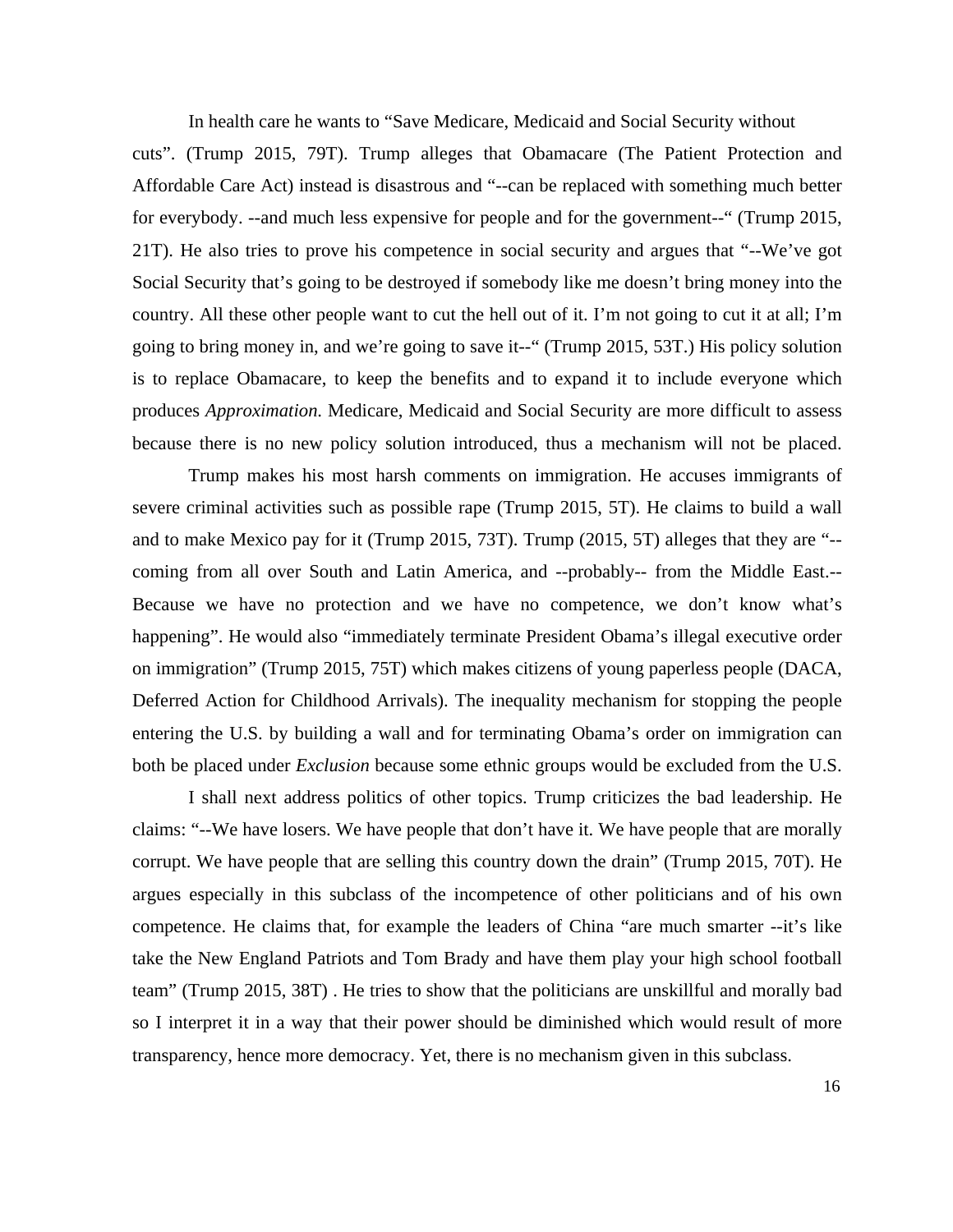# **6.2. "--a message to the billionaire class."** (Sanders 2015, 20S)

In his "Economic Agenda for America: 12 Steps Forward" (Sanders 2014) Sanders laid a similar framework of the political situation as in his presidential announcement speech. He encourages people to start "a political revolution" together (Sanders 2015, 3S) and "send[s] a message to billionaire class" (Sanders 2015, 20S). Sanders uses populist rhetoric opposing the rich oligarchs, the establishment and the Republicans and identifies himself with the ordinary people. The speech differs from Trump's rhetorically and in content because it is based on political agenda. Sanders is frustrated of the current politics and wants to bring change like Trump.

 The Economic policy shall be addressed first. As Trump, Sanders (2015, 12S) argues that the middle class is not doing well: "It is a tragic reality that for the last 40 years the great middle class of our country – once the envy of the entire world – has been disappearing". Sanders (2015, 12S) criticizes that "--all over this country people are working not one job but two or three jobs trying to cobble together enough income and some health care.--" and suggests to raise the minimum wage 50% to 15 dollars, to raise women's wages and to have paid sick leave and vacation. He further argues: "--we need a major federal jobs program which puts millions of Americans back to work at good paying jobs". Sanders has "introduced a legislation [which] would create--13 million--jobs" in infrastructure. (Sanders 2015, 17S.) His gives precise policy solutions and thus uses two times *Approximation* in federal job program and women's wage and two times *De-hierarchization* in minimum wage and paid sick leave and vacation.

 In trade Sanders, as Trump opposes companies moving outside of the U.S. and claims that: "--For decades, presidents from both parties have supported trade agreements which have cost us millions of decent paying jobs as corporate America shuts down plants--and moves to low-wage countries" (Sanders 2015, 18S). He addresses the problem but does not give any specific solution and hence cannot be given a mechanism.

 In financial subclass Sanders opposes the billionaires. The super rich must be stopped via the vehicle of politics because "[they] can't have it all" (Sanders 2015, 20S). He addresses the corrupted billionaires as oligarchs and demands redistribution: "And that is why

17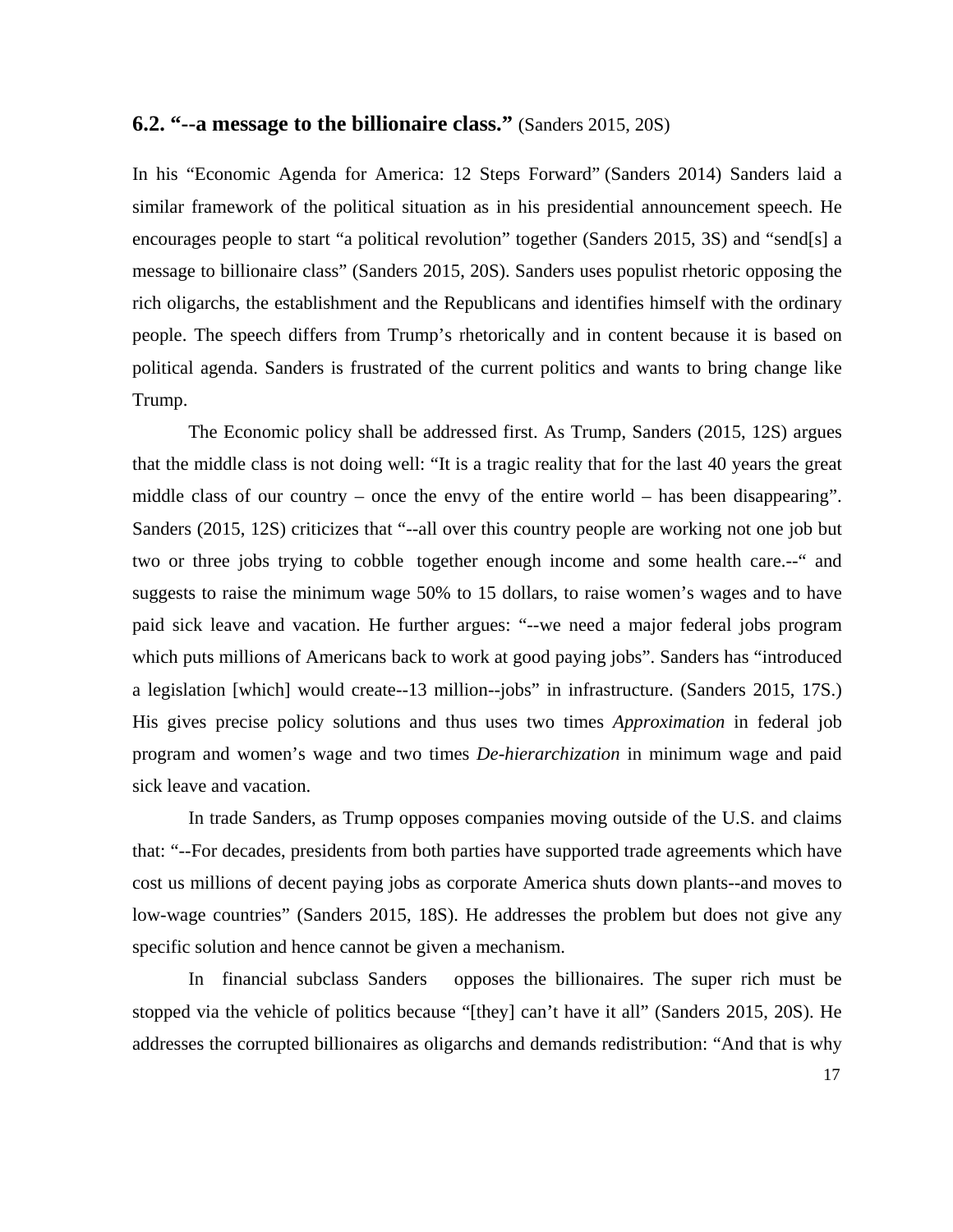we need a tax system which is fair and progressive, which tells the wealthiest individuals and largest corporations that they are going to begin to pay their fair share of taxes" (Sanders 2015, 20S). The mechanism he uses is *Redistribution*.

 The Social policy of Sanders will be addressed next. In education Sanders (2015, 27S) suggests that --as president, I will fight to make tuition in public colleges and universities free, as well as substantially lower interest rates on student loans." This can be interpreted as *Approximation* since it allows people with different financial backgrounds to study. Sanders (2015, 26S) also suggests "a universal pre-K system for all the children of this country" which is also an *Approximation* mechanism. Sanders claims that "The United States must join the rest of the industrialized world and guarantee health care to all as a right" and concludes that the aim should be "a Medicare-for-All single-payer program" (Sanders 2015, 24S) which counts as *Approximation* since it would open doors to all citizens.

 In politics subclass of other topics, Sanders emphasized the campaign to be based on the agenda, it is "not about Bernie Sanders. --Hillary Clinton. --Jeb Bush or anyone else. --[it] is about the needs of the American people-" (Sanders 2015, 9S.) He opposes the politics of the Republicans and claims that they cut important programs from the working-class families (Sanders 2015, 25S). He finds it problematic that "--the Koch brothers in this election cycle are prepared to spend more money than either the Democratic or Republican parties. That is not democracy. That is oligarchy" (Sanders 2015, 13S). He claims that "--incredibly wealthy individuals spending billions of dollars --elect candidates who will make the rich richer and everyone else poorer" (Sanders 2015, 13S). Sanders would demand an overturn in the legislation of Citizens United (Sanders 2015, 21S) which means that there is an access to the politics by funding people or groups through so called "PACs (Political action committees, SuperPACs or 501 (c ) groups" (Ballotpedia 2017). Sanders' demand can be evaluated as *Inclusion* because it would create more democracy to the ordinary people. Sanders also suggests that, "Longer term, we need to go further and establish public funding of elections" (Sanders 2015, 22S) which would also decrease the influence of the major contributors to the politics and would open doors to average people to get politically involved. Public funding counts as *Inclusion* because it would create more transparency and democracy.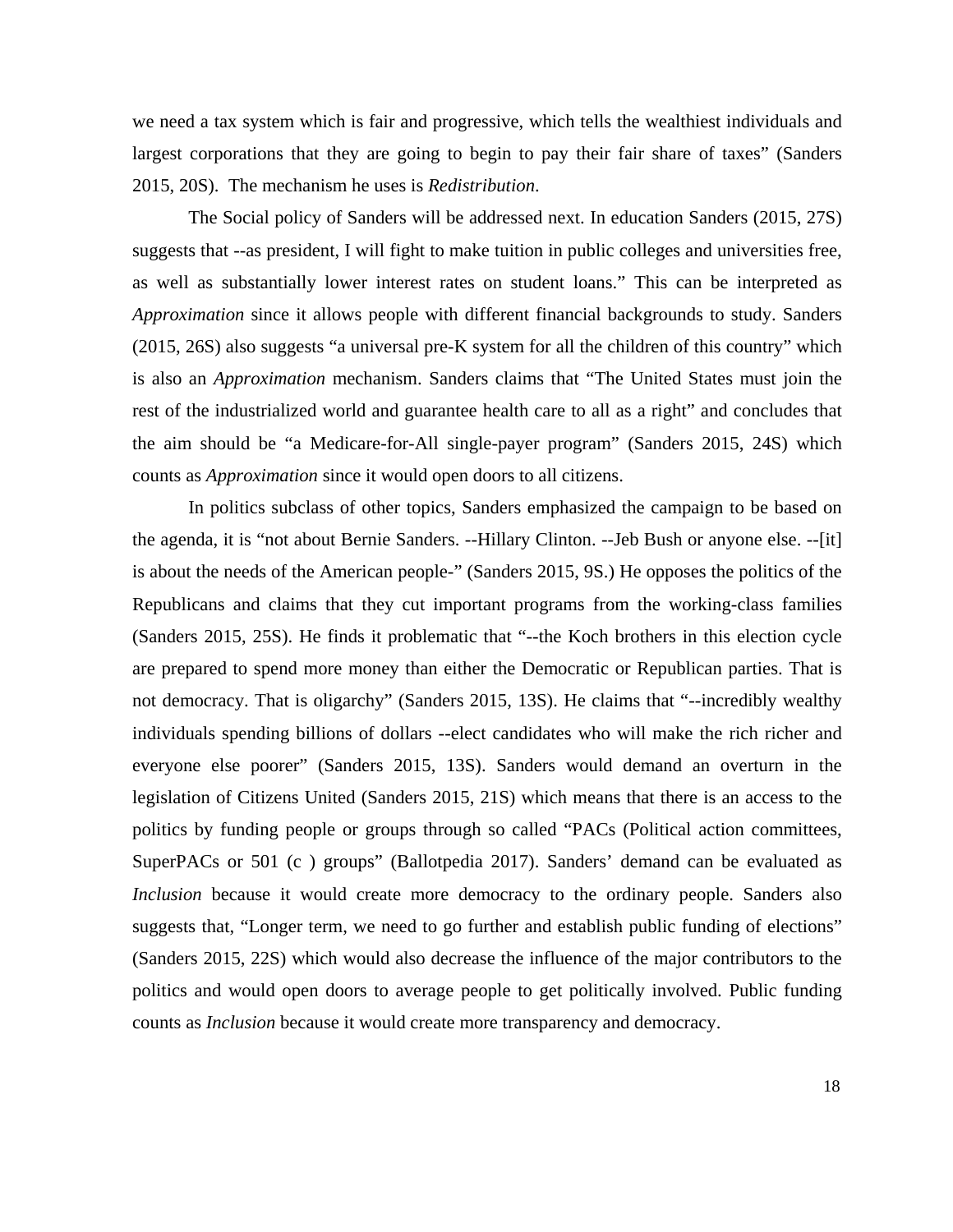# **7 IN THE REMAKING OF THE AMERICAN DREAM**

Next I will answer to my research questions and discuss the results. My first research question is **"How do Trump and Sanders formulate their political agenda and remake the American dream?"** Trump and Sanders shared the same view, that the middle class suffered, jobs were needed, too many companies were leaving the country, the establishment was corrupted and infrastructure was in poor condition. They both wanted to be the forces of change and had similar view of health care to include everyone. Although they agreed on many policies, it was possible to recognize the differences in their policy solutions and hence, the mechanisms of (in)equality.

 One of the main differences was how Trump and Sanders addressed their political agenda. Sanders spoke in plural: we together and suggested several policy solutions. Even though Sanders spoke of the revolution and had a revolutionary political agenda from the American perspective, it seemed like Trump was the revolutionary one due to his controversial rhetoric which covered at first two important discoveries: the multiple use of stories and the narratives of competence and incompetence.

 Trump and Sanders used and renewed the American dream narrative which was embedded into their speeches although Trump used it more directly. They described the dream in a similar way but included different aspects and values to the dream which seemed to depend on their personal experience and views they held prior. Trump described how he learned the profession from his father and went against his warnings to Manhattan to"the big leagues" (Trump 2015, 68T). He expressed to be proud of his success which fits to the goal of realizing the American dream as "material" gains (Schiller 2017). He promised to make America and the American dream greater if he would get elected (Trump 2015, 83T). The use of competence and incompetence -narratives may be interpreted as a narrative of the American dream emphasizing the ability to succeed as a self-made man.

 Sanders (2015, 29S) did not express the American dream per se but rather a general "dream" which holds typical features of the dream as he stated, "I have seen the promise as many of you have of America in my own life. My parents would have never never never dreamed that their son would be a Senator, let alone run for president. He continued, "But for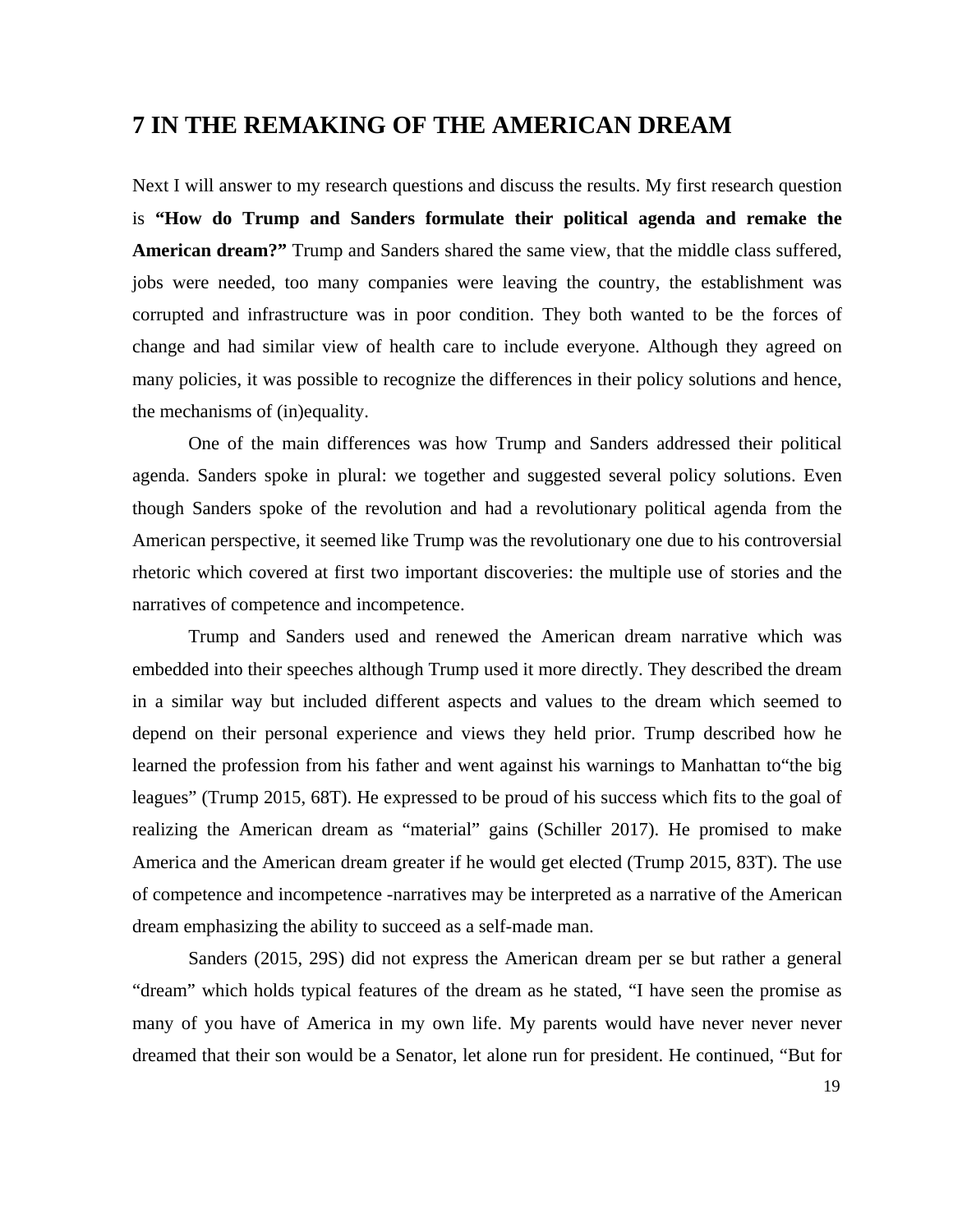too many of our fellow Americans, the dream of progress and opportunity is being denied by the grind of an economy that funnels all the wealth to the top." Here he seems to address that equality of opportunity cannot be reached because of the inequality of results.

 As presented in chapter 2.1., equality of opportunity is connected to the American dream and equality of results and equality of opportunity to the Nordic model. These leanings seem partly to explain the policy solutions and the dreams which will be explained within the last research question 3.

 My second research question is "**Which mechanisms of (in)equality Trump and Sanders use?"** (See TABLE 1, page 22). Trump used five equality and three inequality mechanisms and Sanders used ten equality mechanisms. Trump used twice approximation in "building infrastructure" and "new health care to everyone" and Sanders used five times approximation in "federal job program", "women's wage", "universal K-system", "tuition free College and University" and "Medicare for all". In Inclusion Sanders had "Citizens United" and "Public funding of elections" and in de-hierarchization "minimum wage" and "paid sick leave and vacation". In redistribution & rehabilitation Trump introduced "tax trade partners", "tax companies which leave the U.S." and "building a cheap website" and Sanders argued for "taxing the billionaires". In distanciation Trump had "end Common Core" and in exclusion "build a wall" and "terminate Obama's immigration order". The result of Sanders using more equality mechanisms was expected prior the research. Therefore, the mechanisms ended up favoring Sanders. On the other hand, Trump possibly received mechanisms easier because his policy solutions were not in every case direct suggestions.

My third research question is **"In what way are the mechanisms connected to vital, existential and resource (in)equality?"** (See TABLE 1, page 22). Trump used two and Sanders five approximation mechanisms which would produce vital equality because they spoke for the people to become part of something that they were earlier denied access to such as expanding the health care for everybody which would alter people's life-chances and thus allocate resources socially and also economically to them. Sanders' suggestion for "women's wage" is described as "positive discrimination" which means that a neglected group gets support (Therborn 2013, 60) which makes their life-chances better creating vital equality and therefore social resources and also existential equality by acknowledging the value of women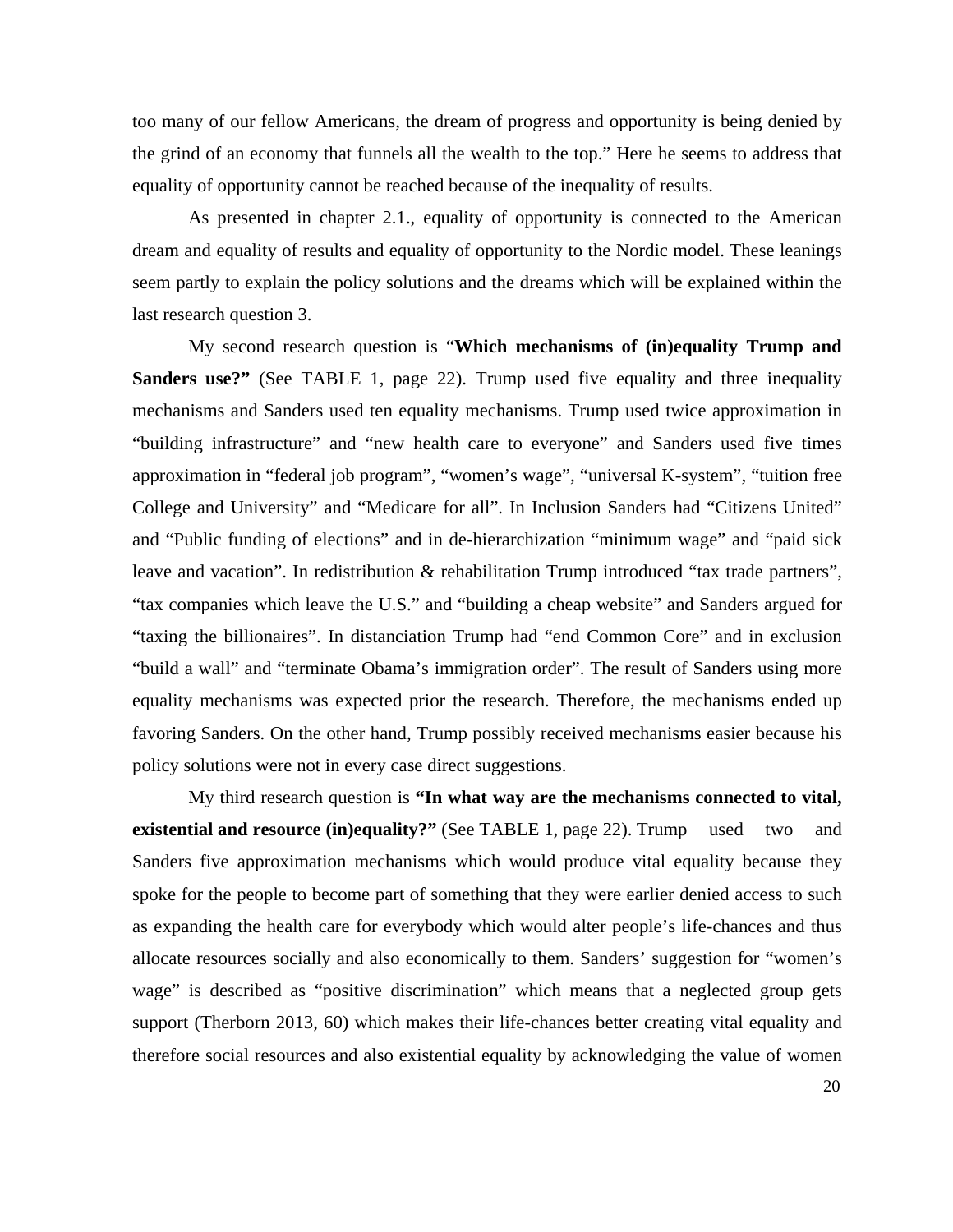equal to men and providing more economic resources. Sanders used two times inclusion which translates to existential equality by entitling people "to-- [new] rights and public services" (Therborn 2013, 65), thus Sanders wanted to change for example the election funding to "public funding" by giving the rights back to the people and enabling them to take part of politics more equally which probably would increase vital equality and according to Therborn (2013b, 66) political power which counts as a resource too. Sanders used de-hierarchization in "minimum wage" and "paid sick leave and vacation" which translate to existential equality by acknowledging the value of the workers and would help them financially as an economic resource and increase life-chances as a vital equality and thus increase social resources. In redistribution & rehabilitation Trump and Sanders gave, for example taxing as a solution of redistribution which suits to economic resource equality (Therborn 2013, 66).

 Trump's distanciation mechanism of "end Common Core" fits vital inequality since some people would be denied a right they now have which would worsen their situation and decrease social and possibly economic resource equality. Trump used exclusion in "build a wall" and "terminate Obama's immigration order" which refer to existential inequality in which some people are devalued and denied the access to the US due to their ethnic background. It would also affect vital and social, economic and political resource inequality of the people who are deported from the US by reducing their life-chances, possible income and political participation.

 Equality of opportunity and equality of results connect with the mechanisms through resource equality; opportunity as a social resource and results as an economic resource. Approximation and distanciation translate here to opportunity and results, inclusion and exclusion to opportunity (except Obama's order includes results too), de-hierarchization to opportunity and results, and redistribution to results.

 The use of the mechanisms and the division of equality of opportunity and results do not show in this research that Trump would be supporting only equality of opportunity and the American dream. However, Trump's leaning toward Republican and thus more conservative values can be viewed from the overall tone of the speech. The republican tendency to support smaller government interference can be interpreted through some of Trump's political agenda such as the argument of jobs being a social program (Trump 2015, 29T).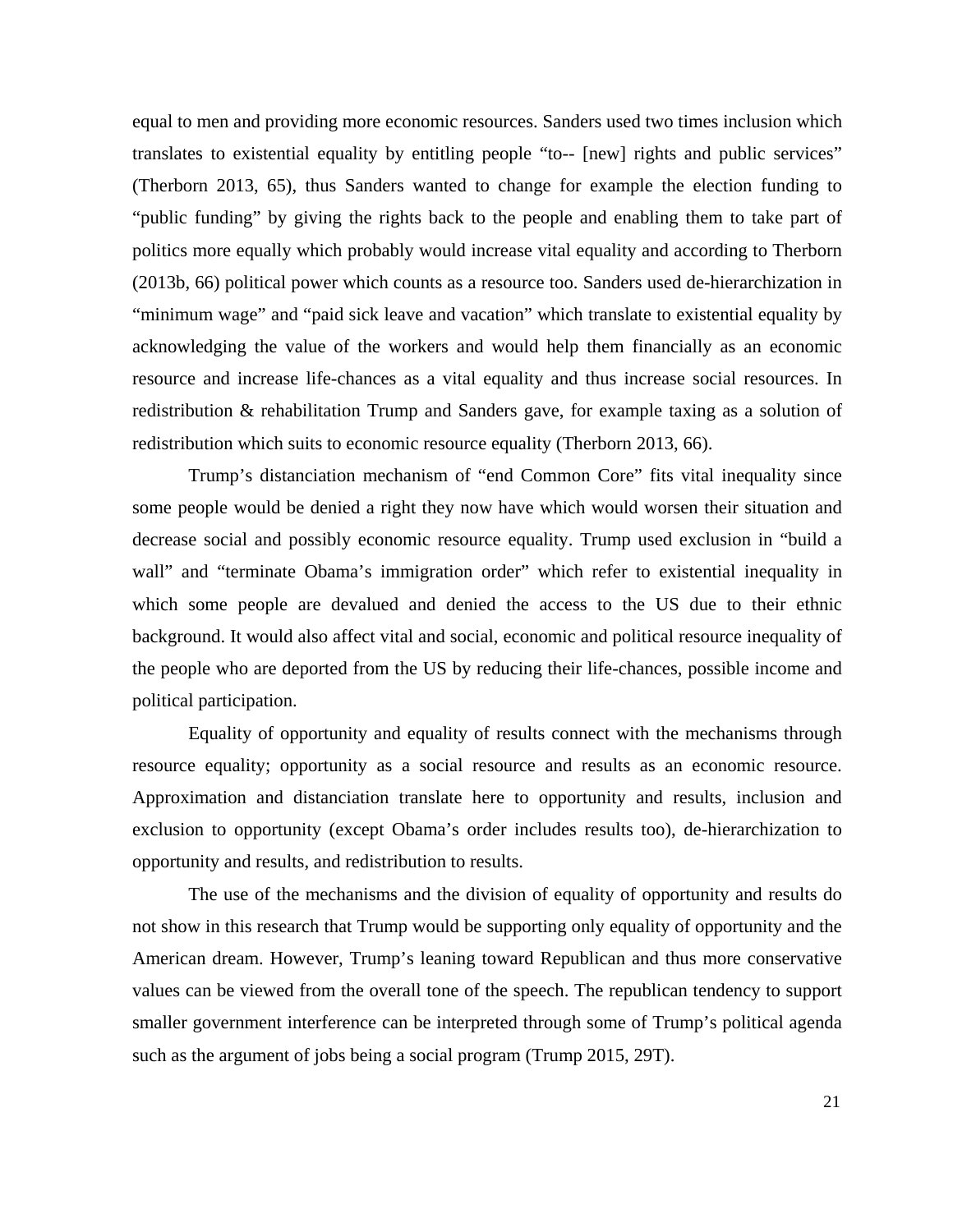# **TABLE 1**

Göran Therborn 2013 (in)equality and the mechanisms; Sari Vallenius 2017 the analysis of the presidential announcement speeches of Donald Trump and Bernie Sanders

| <b>Equality mechanisms</b>         | <b>Trump</b>       | <b>Sanders</b>         | (In)equality                            |
|------------------------------------|--------------------|------------------------|-----------------------------------------|
| Approximation                      | infrastructure     | federal jobs           | vital, resource/social&economic         |
|                                    | care for everybody | Medicare               | vital, resource/social&economic         |
|                                    |                    | women's wage           | vital, resource/soc. & econ., existent. |
|                                    |                    | tuition free Coll.&Uni | vital, resource/social&economic         |
|                                    |                    | K-system               | vital, resource/social&economic         |
| Inclusion                          |                    | <b>Citizens United</b> | existential, vital, political resource  |
|                                    |                    | public election fund.  | existential, vital, political resource  |
| De-hierarchization                 |                    | minimum wage           | existent., soc. & econ. resource, vital |
|                                    |                    | paid sick leave&vac.   | existent., soc. & econ. resource, vital |
| Redistribution &<br>rehabilitation | tax companies      | tax billionaires       | economic resource                       |
|                                    | tax trade partners |                        | economic resource                       |
|                                    | website            |                        | economic resource                       |
| In total                           | 5                  | 10                     |                                         |

| <b>Inequality mechanisms</b> | <b>Trump</b>      | <b>Sanders</b> | In-/equality                              |
|------------------------------|-------------------|----------------|-------------------------------------------|
| Distanciation                | end Common Core - |                | vital, social&economic resource           |
| Exclusion                    | immigration       | -              | existential                               |
|                              | Obama'sorder      |                | existent., soc. & econ. & pol.res., vital |
| Hierarchization              | -                 | -              |                                           |
| Exploitation                 | ۰                 | -              |                                           |
| In total                     | 3                 | 0              |                                           |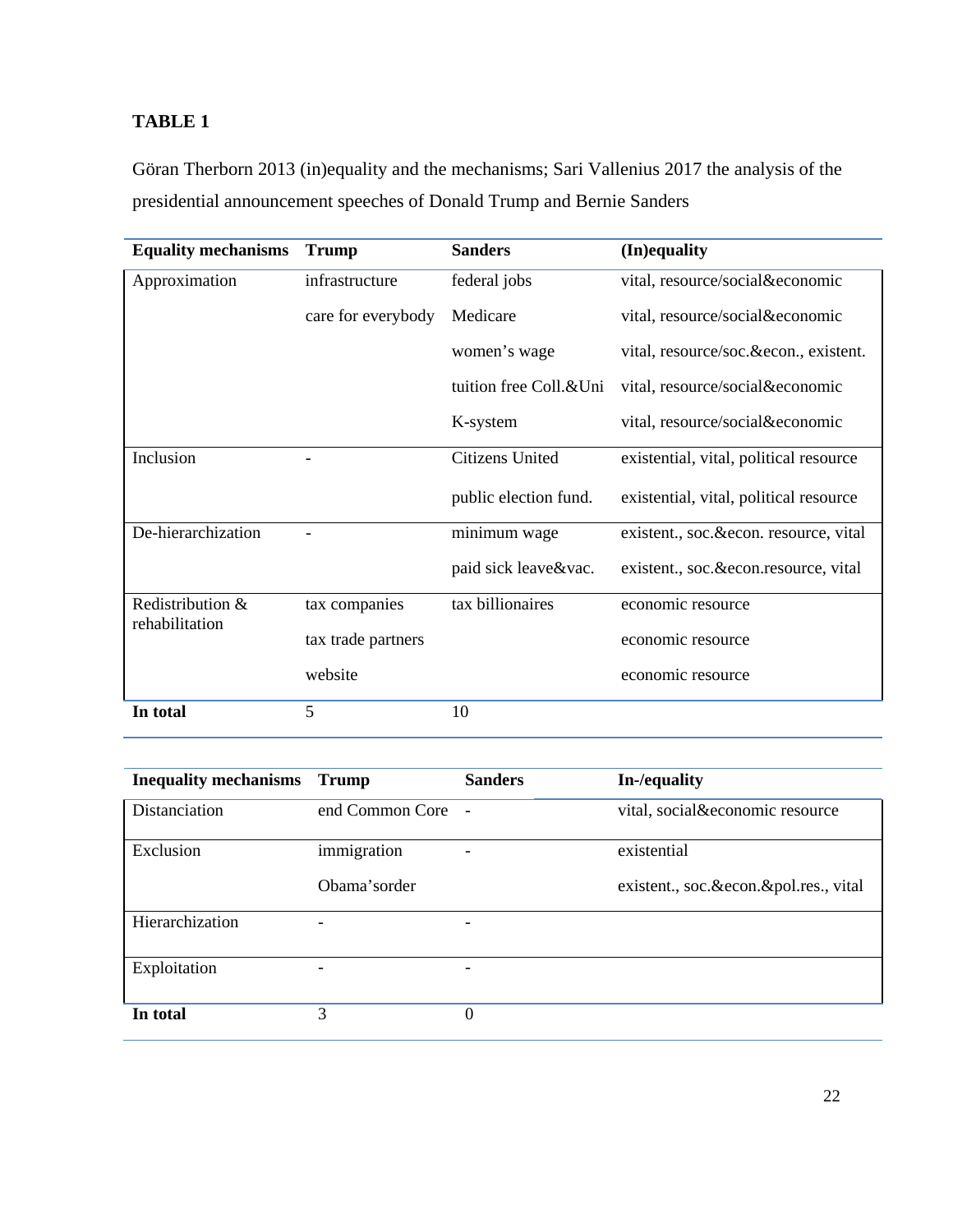Sanders instead supports more universal values and seems to support the politics of his party alliance and offers policy solutions also familiar to the Nordic model which accepts more interference of the government and supports equality of opportunity and results. For example he emphasized the need of redistribution from the rich and introduced the idea of tuition free College and University (Sanders 2015, 27S).

 This study strengthens Therborn's claim that equality of opportunity and inequality of outcome are limited to explain inequality (Therborn 2013b, 69) and therefore it would be useful to make more research with the method of Therborn. This research can be quantified further for example by creating a boxplot and a diagram of the 18 variables; of 10 mechanisms of Sanders and 8 of Trump. One alternative would be to research the speeches separately to see which method would suit them best. In Trump's speech I would suggest to make a narrative analysis. These two competing political ends were an interesting merge which at times gave challenges in measuring.

 The issues raised by Trump and Sanders at the presidential announcement speeches in 2015 carry the same central messages of today. In December 2017, Sanders spoke to Trump on TV "--if you want a tax reform that benefits the middle class and working families, you've got --allies here but we do not need tax breaks for billionaires and large corporations to drive up the deficit" (Sanders 2017b). When Trump eventually signed the GOP Tax Bill he was asked whether the democrats regret it that they did not support the legislation, he agreed and concluded that "--They have their typical thing, it's for the rich--". He also spoke of possible collaboration (Trump 2017), and in his State of the Union speech, of the duty to represent people in unity and "to protect-- [people´s] right to the American dream--" (Trump 2018).

 During 2017, the opinion of the public of the American dream has changed. When in January "most families [were] happy to make ends meet" (Currier 2017), in August as mentioned in chapter 2.2., 36% had achieved the dream and 46% thought that they will be able to achieve it in the future (Smith 2017). Instead of being wealthy, people wished the most to have "Freedom of choice in how to live" (Smith 2017) which seem to refer to equality of opportunity as Adams described it emphasizing "freedom and equality" (Schiller 2017). The wish appears to be controversial, if one does not have access to resources which are the choices that are available (Therborn 2013b) to remake the American dream.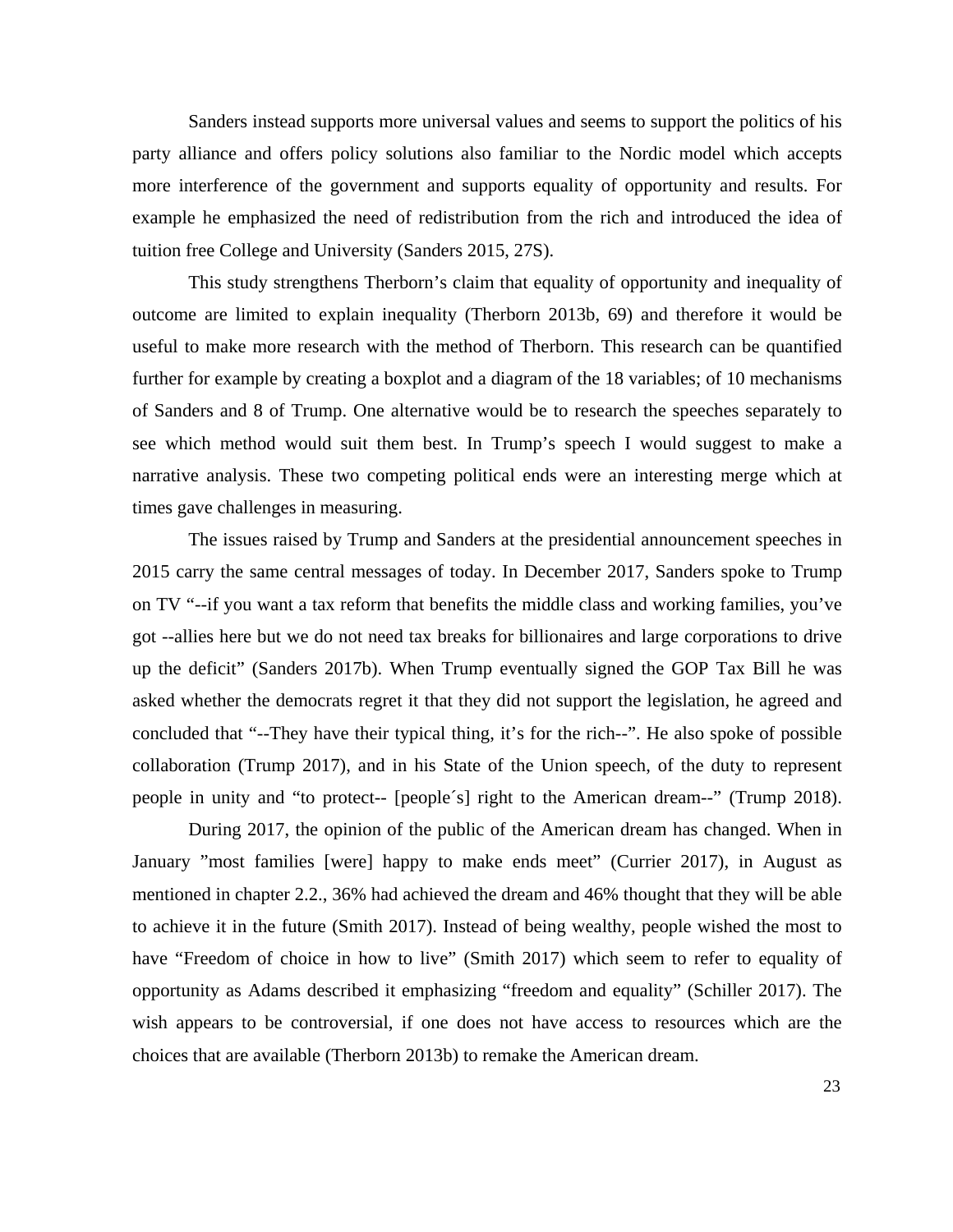# **REFERENCES**

- Adams, J.T. (1931) *The Epic of America.* Garden City Books, Garden City., N.Y. Published by Little, Brown & Company, Boston in association with the Atlantic Monthly Press.
- Bacon, F. (in Raatikainen, P. 2004) *Ihmistieteet ja filosofia.* Translated by S. Vallenius. Gaudeamus Kirja. Oy Yliopistokustannus University Press Finland Ltd. HYY Yhtymä.
- Holli, A.M. (2012) *Kriittisiä näkökulmia tasa-arvon tutkimukseen.* Oikeuden ja politiikan näkökulmia tasa-arvoon ja yhdenmukaisuuteen. Translated by S. Vallenius. Toim. Kantola, Nousiainen, Saari. Gaudeamus Oy. HYY Yhtymä.
- Hudson (2001 in Vallenius 2014) *American Democracy in Peril.* 3rd Edition. Seven Bridges Press. Chatman House of Seven Bridges Press. (pages 201, 203, 204, 225, 224-225). Quoted in essay of Vallenius, S. *What is the American dream, and is it dead?*-essay. PO617 Contemporary Politics and Government in the United States -module. Autumn term 2014. Convenor: Andrew Wroe. University of Kent.
- Huntington, S.P. (2004) *Who are we? The Challenges to America's national identity.* Simon&Schuster, Rockefeller Center.
- Huntington, S.P. (1981 in McKay, D. 2013 in Vallenius, S. 2014) *American politics: The Promise of Disharmony.* Cambridge, MA: Harvard University Press. p. 14. Quoted in McKay 2013. *American Politics and Society.* Eight Edition. John Wiley & Sons, Ltd. p. 7. Quoted in Vallenius. *What is the American dream, and is it dead?* PO617 Contemporary Politics and Government in the United States -module. Autumn term 2014. Convenor: Andrew Wroe. University of Kent.
- Kangas, O. (1998) *Oikeudenmukaisuus ja sosiaalipolitiikkamallit: Rawls kansainvälisessä vertailussa.* Aristoteles, Rawls ja sosiaalipolitiikka.Keskustelua hyvinvointivaltion peruskysymyksistä eurooppalaisten ajatteluperinteiden valossa. Translated by S. Vallenius. Stakes sosiaali- ja terveysalan tutkimus- ja kehittämiskeskus 1998. Raportteja 223. Kemppainen, E., Mäntysaari, M. toim.
- Kantola, J., Nousiainen, K., Saari, M. (2012) *Tasa-arvo toisin nähtynä.* Oikeuden ja politiikan näkökulmia tasa-arvoon ja yhdenmukaisuuteen. Johdanto. Tasa-arvosta ja sen lukemisesta toisin. Translated by S. Vallenius. Toim. Kantola, Nousiainen, Saari. Gaudeamus Oy. HYY Yhtymä.
- Leonhardt, D., Scott, J. (2005 in Bartels L.M. 2008 in Vallenius 2014) New York Times. *"Class in America: Shadowy Lines That Still Divide."* New York Times. 1. May, 2005. Quoted in Bartels, L.M 2008. *Unequal Democracy.* Russell Sage Foundation. Princeton University Press. p. 15. Quoted in Vallenius, S. 2014. *What is the American dream, and is it dead?-essay* PO617 Contemporary Politics and Government in the United States -module. Autumn term 2014. Convenor: Andrew Wroe. University of Kent.
- Lipset, S.M. (1996 in Huntington, S.P. 2004) American Exceptionalism: A Double-Edged Sword (New York: Norton, 1996), pp. 63-64. Quoted in Huntington 2004. *Who are we? The Challenges to America's national identity.*Simon&Schuster, Rockefeller Center.
- McKay (in Vallenius 2014) American Politics and Society. Eight Edition. John Wiley & Sons, Ltd. p. 7, 11. Quoted in Vallenius 2014. *What is the American dream, and is it dead?* – essay. PO617 Contemporary Politics and Government in the United States -module. 24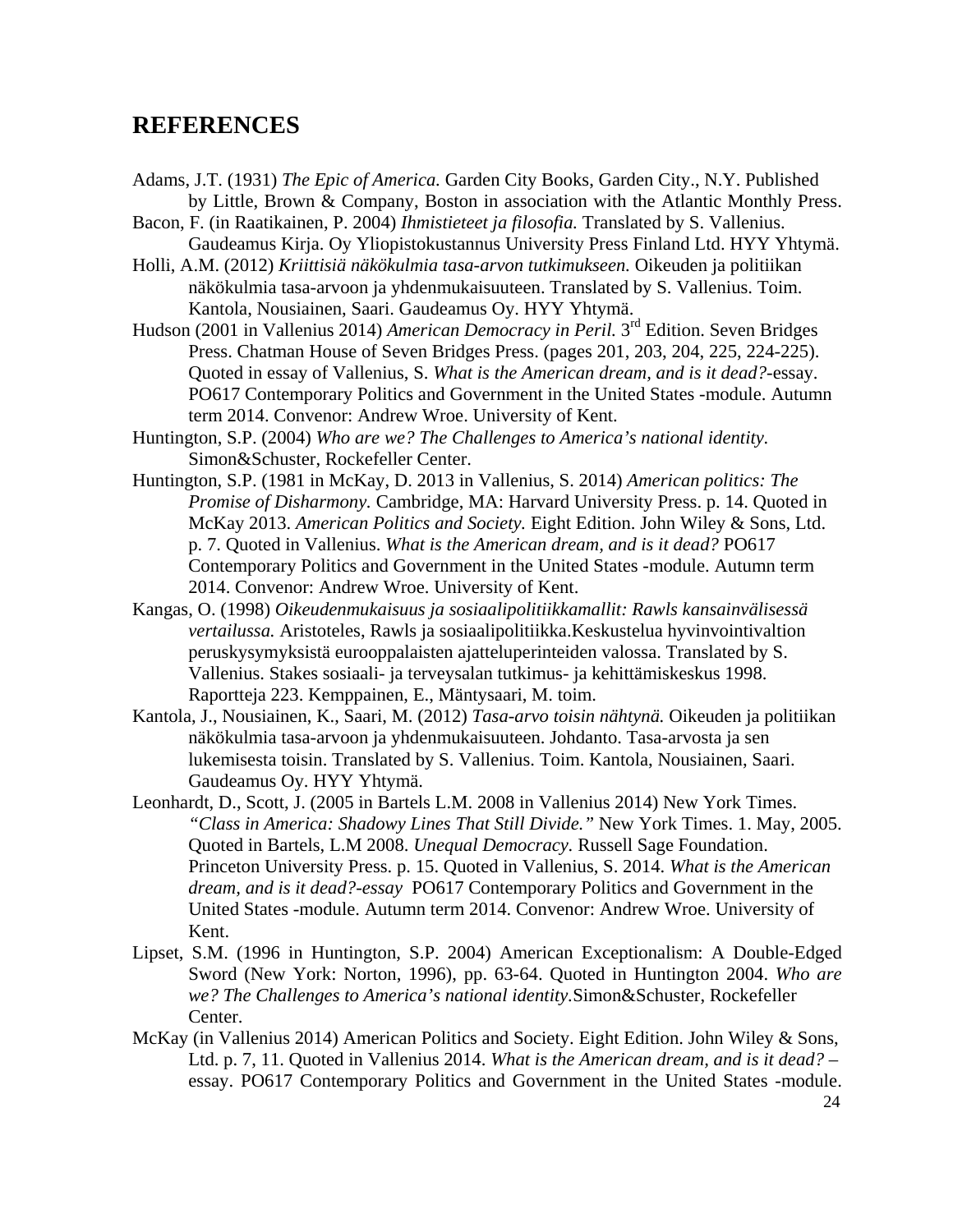Autumn term 2014. Convenor: Andrew Wroe. University of Kent.

- Miles, M.B., Huberman, A.M. (in Tuomi, J., Sarajärvi A. 2006) *Laadullinen tutkimus ja sisällönanalyysi.* Translated by S. Vallenius. Kustannusosakeyhtiö Tammi, 2002.
- Myrdal, G. (in Huntington, S.P. 2004) *Who are we? The Challenges to America's national identity.* Simon&Schuster, Rockefeller Center.
- Therborn, G. (2013) *The Killing fields of Inequality.* First published in 2013 by Polity Press. Reprinted 2014 (twice), 2015, 2016, 2017.
- Therborn, G. (2013b) *Eriarvoisuus tappaa.* Polity Press Ltd., Cambridge. Osuuskunta Vastapaino. Tampere. Translation: T. Henttonen. S. Vallenius
- Tuomi, J., Sarajärvi A. (2006) *Laadullinen tutkimus ja sisällönanalyysi.* Translated by S. Vallenius. Kustannusosakeyhtiö Tammi, 2002.
- Uusitalo, H. (1991) *Tiede, tutkimus ja tutkielma. Johdatus tutkielman maailmaan.*Translated by S. Vallenius. Hannu Uusitalo ja Werner Söderström Osakeyhtiö 1991.
- Vallenius, S. (2014) *What is the American dream, and is it dead?*-essay. PO617 Contemporary Politics and Government in the United States -module. Autumn term 2014. Convenor: Andrew Wroe. University of Kent.

Internet:

Alvaredo, F., Chancel L., Piketty T., Saez E. &Zucman G. (2018) *World inequality report.* English version. Available at: [<http://wir2018.wid.world/](http://wir2018.wid.world/)> (Accessed on January 24, 2018).

Ballotpedia (2017) *Bernie Sanders.* Available at: [<https://ballotpedia.org/Bernie\\_Sanders>](https://ballotpedia.org/Bernie_Sanders) (Accessed on December 7, 2017). Berelson (in Weber, R. 1990) *Basic Content Analysis.* 2nd Edition. Available at: <[https://books.google.fi/books?hl=fi&lr=&id=nLhZm7Lw2FwC&oi=fnd&pg=PA5&dq=Basi](https://books.google.fi/books?hl=fi&lr=&id=nLhZm7Lw2FwC&oi=fnd&pg=PA5&dq=Basic+Content+Analysis,+Robert+Weber+1990,+2nd+Edition&ots=ofPneKH3wN&sig=t_KFuTJw6_4ptkYWJ4NTQ3KUxQU&redir_esc=y#v=onepage&q=Basic%20Content%20Analysis%2C%20Robert%20Weber%201990%2C%202nd%20Edition&f=false) [c+Content+Analysis,+Robert+Weber+1990,+2nd+Edition&ots=ofPneKH3wN&sig=t\\_KFuTJ](https://books.google.fi/books?hl=fi&lr=&id=nLhZm7Lw2FwC&oi=fnd&pg=PA5&dq=Basic+Content+Analysis,+Robert+Weber+1990,+2nd+Edition&ots=ofPneKH3wN&sig=t_KFuTJw6_4ptkYWJ4NTQ3KUxQU&redir_esc=y#v=onepage&q=Basic%20Content%20Analysis%2C%20Robert%20Weber%201990%2C%202nd%20Edition&f=false) [w6\\_4ptkYWJ4NTQ3KUxQU&redir\\_esc=y#v=onepage&q=Basic%20Content%20Analysis%](https://books.google.fi/books?hl=fi&lr=&id=nLhZm7Lw2FwC&oi=fnd&pg=PA5&dq=Basic+Content+Analysis,+Robert+Weber+1990,+2nd+Edition&ots=ofPneKH3wN&sig=t_KFuTJw6_4ptkYWJ4NTQ3KUxQU&redir_esc=y#v=onepage&q=Basic%20Content%20Analysis%2C%20Robert%20Weber%201990%2C%202nd%20Edition&f=false) [2C%20Robert%20Weber%201990%2C%202nd%20Edition&f=false>](https://books.google.fi/books?hl=fi&lr=&id=nLhZm7Lw2FwC&oi=fnd&pg=PA5&dq=Basic+Content+Analysis,+Robert+Weber+1990,+2nd+Edition&ots=ofPneKH3wN&sig=t_KFuTJw6_4ptkYWJ4NTQ3KUxQU&redir_esc=y#v=onepage&q=Basic%20Content%20Analysis%2C%20Robert%20Weber%201990%2C%202nd%20Edition&f=false) (Accessed on January 6, 2018).

Blake, A. (2016) *More young people voted for Bernie Sanders than Trump and Clinton combined — by a lot.* Washington Post. June 20, 2016. Available at: <[https://www.washingtonpost.com/news/the-fix/wp/2016/06/20/more-young-people-voted](https://www.washingtonpost.com/news/the-fix/wp/2016/06/20/more-young-people-voted-for-bernie-sanders-than-trump-and-clinton-combined-by-a-lot/?utm_term=.19b6d9e3c1b0)[for-bernie-sanders-than-trump-and-clinton-combined-by-a-lot/?utm\\_term=.19b6d9e3c1b0](https://www.washingtonpost.com/news/the-fix/wp/2016/06/20/more-young-people-voted-for-bernie-sanders-than-trump-and-clinton-combined-by-a-lot/?utm_term=.19b6d9e3c1b0)> (Accessed on December, 2017).

Currier, E. (2017) *The State of the American Dream.* [Pod cast]. Episode 1. January 21, 2017. Financial Security and Mobility. The Pew Charitable trusts. Available at: <[http://www.pewtrusts.org/en/multimedia/audio/2017/the-state-of-the-american-dream>](http://www.pewtrusts.org/en/multimedia/audio/2017/the-state-of-the-american-dream) (Accessed on March 8, 2017).

Chetty, R., Grusky, D., Hell, M., Hendren, N., Manduca, R., Narang, J. (2016) *The Fading American dream: Trends in absolute Income Since 1940.* Mobility National Bureau of economic research. Working Paper 22910. Jel no. H0J0. Available at: <[http://www.equality](http://www.equality-of-opportunity.org/)[of-opportunity.org/](http://www.equality-of-opportunity.org/)> (Accessed on December 1, 2017).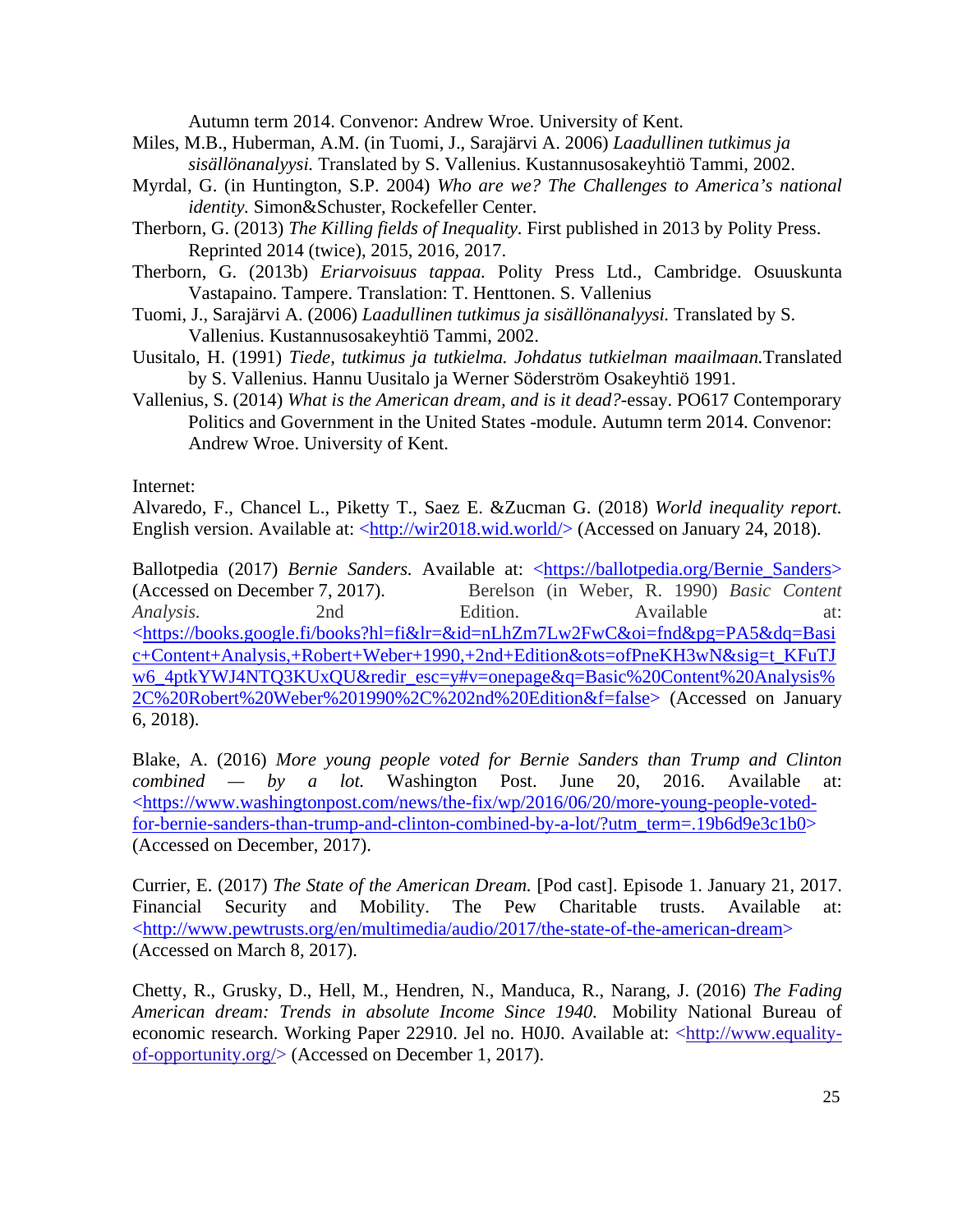Chetty, R. (2017a) *Improving Equality of Opportunity in America: Lessons from Big Data.*  TEDxHarkerSchool. 27.1.2017. YouTube. Available at: <[https://www.youtube.com/watch?v=Okx9l1g99es>](https://www.youtube.com/watch?v=Okx9l1g99es) (Accessed on December 20, 2017)

Chetty, R. (2017b) *Is the American dream really dead?* [Freakonomics radio podcast].Dubner, S.J. interview of Chetty, R. Available at: [<http://freakonomics.com/podcast/american-dream](http://freakonomics.com/podcast/american-dream-really-dead/)[really-dead/](http://freakonomics.com/podcast/american-dream-really-dead/)>(Accessed on December 1, 2017).

Fleetwood, B. (2014) *If You Want the American Dream, Go to Finland.* Huffington Post. [The Blog]. December 14, 2013. Available at: [<https://www.huffingtonpost.com/blake](https://www.huffingtonpost.com/blake-fleetwood/finland-2_b_4373187.html)[fleetwood/finland-2\\_b\\_4373187.html](https://www.huffingtonpost.com/blake-fleetwood/finland-2_b_4373187.html)> (Accessed January 29, 2018)

Gale, T. (2007) *The American Political Dream.* Literary Themes for Students: The American Dream. Available at: <[http://www.encyclopedia.com/education/educational](http://www.encyclopedia.com/education/educational-magazines/american-political-dream)[magazines/american-political-dream](http://www.encyclopedia.com/education/educational-magazines/american-political-dream)> (Accessed on January 19, 2018).

Ghosh, C. (2013) *The Politics of the American dream. Democratic Inclusion in Contemporary American Political Culture.* Palgrave Macmillan. Available at:

<[https://books.google.fi/books?id=SXVK0a88QncC&pg=PT51&lpg=PT51&dq=american+cr](https://books.google.fi/books?id=SXVK0a88QncC&pg=PT51&lpg=PT51&dq=american+creed+and+american+dream+difference&source=bl&ots=MZZUEYHXhI&sig=hJlY-6wGsgKqhHSoeVqdT6FcUwE&hl=fi&sa=X&ved=0ahUKEwj-1cXdnYHYAhVHMJoKHWvWA60Q6AEINDAC#v=onepage&q=american%20creed%20and%20american%20dream%20difference&f=false) [eed+and+american+dream+difference&source=bl&ots=MZZUEYHXhI&sig=hJlY-](https://books.google.fi/books?id=SXVK0a88QncC&pg=PT51&lpg=PT51&dq=american+creed+and+american+dream+difference&source=bl&ots=MZZUEYHXhI&sig=hJlY-6wGsgKqhHSoeVqdT6FcUwE&hl=fi&sa=X&ved=0ahUKEwj-1cXdnYHYAhVHMJoKHWvWA60Q6AEINDAC#v=onepage&q=american%20creed%20and%20american%20dream%20difference&f=false)

[6wGsgKqhHSoeVqdT6FcUwE&hl=fi&sa=X&ved=0ahUKEwj-](https://books.google.fi/books?id=SXVK0a88QncC&pg=PT51&lpg=PT51&dq=american+creed+and+american+dream+difference&source=bl&ots=MZZUEYHXhI&sig=hJlY-6wGsgKqhHSoeVqdT6FcUwE&hl=fi&sa=X&ved=0ahUKEwj-1cXdnYHYAhVHMJoKHWvWA60Q6AEINDAC#v=onepage&q=american%20creed%20and%20american%20dream%20difference&f=false)

[1cXdnYHYAhVHMJoKHWvWA60Q6AEINDAC#v=onepage&q=american%20creed%20an](https://books.google.fi/books?id=SXVK0a88QncC&pg=PT51&lpg=PT51&dq=american+creed+and+american+dream+difference&source=bl&ots=MZZUEYHXhI&sig=hJlY-6wGsgKqhHSoeVqdT6FcUwE&hl=fi&sa=X&ved=0ahUKEwj-1cXdnYHYAhVHMJoKHWvWA60Q6AEINDAC#v=onepage&q=american%20creed%20and%20american%20dream%20difference&f=false) [d%20american%20dream%20difference&f=false](https://books.google.fi/books?id=SXVK0a88QncC&pg=PT51&lpg=PT51&dq=american+creed+and+american+dream+difference&source=bl&ots=MZZUEYHXhI&sig=hJlY-6wGsgKqhHSoeVqdT6FcUwE&hl=fi&sa=X&ved=0ahUKEwj-1cXdnYHYAhVHMJoKHWvWA60Q6AEINDAC#v=onepage&q=american%20creed%20and%20american%20dream%20difference&f=false)> (Accessed on January 8, 2018).

Jacobson, L. (2015) *Donald Trump says the '\$5 billion website for Obamacare … never worked. Still doesn't work'.* Politifact. July 11, 2015. Available at: <[http://www.politifact.com/truth-o-meter/statements/2015/jul/14/donald-trump/donald-trump](http://www.politifact.com/truth-o-meter/statements/2015/jul/14/donald-trump/donald-trump-says-5-billion-website-obamacare-neve/)[says-5-billion-website-obamacare-neve/>](http://www.politifact.com/truth-o-meter/statements/2015/jul/14/donald-trump/donald-trump-says-5-billion-website-obamacare-neve/) (Accessed on January 14, 2018).

Johnson, H.B. (2015) *The American Dream and the Power of Wealth: Choosing Schools and Inheriting Inequality in the Land of Opportunity.* Chapter 1. The Wealth Gap and The American Dream.2nd Edition published 2015 by Routledge. Available at:<[https://books.google.fi/books?hl=fi&lr=&id=-](https://books.google.fi/books?hl=fi&lr=&id=-EiLBQAAQBAJ&oi=fnd&pg=PP1&dq=Johnson,+H.B.+(2015)+The+American+Dream+and+the+Power+of+Wealth:+Choosing+Schools+and+Inheriting+Inequality+in+the+Land+of+Opportunity.+&ots=UUSQbkWXwb&sig=ol0EtNBWHlQtXptOh5fTAHtATmQ&redir_esc=y#v=onepage&q&f=false)

[EiLBQAAQBAJ&oi=fnd&pg=PP1&dq=Johnson,+H.B.+\(2015\)+The+American+Dream+and](https://books.google.fi/books?hl=fi&lr=&id=-EiLBQAAQBAJ&oi=fnd&pg=PP1&dq=Johnson,+H.B.+(2015)+The+American+Dream+and+the+Power+of+Wealth:+Choosing+Schools+and+Inheriting+Inequality+in+the+Land+of+Opportunity.+&ots=UUSQbkWXwb&sig=ol0EtNBWHlQtXptOh5fTAHtATmQ&redir_esc=y#v=onepage&q&f=false) [+the+Power+of+Wealth:+Choosing+Schools+and+Inheriting+Inequality+in+the+Land+of+O](https://books.google.fi/books?hl=fi&lr=&id=-EiLBQAAQBAJ&oi=fnd&pg=PP1&dq=Johnson,+H.B.+(2015)+The+American+Dream+and+the+Power+of+Wealth:+Choosing+Schools+and+Inheriting+Inequality+in+the+Land+of+Opportunity.+&ots=UUSQbkWXwb&sig=ol0EtNBWHlQtXptOh5fTAHtATmQ&redir_esc=y#v=onepage&q&f=false) [pportunity.+&ots=UUSQbkWXwb&sig=ol0EtNBWHlQtXptOh5fTAHtATmQ&redir\\_esc=y#](https://books.google.fi/books?hl=fi&lr=&id=-EiLBQAAQBAJ&oi=fnd&pg=PP1&dq=Johnson,+H.B.+(2015)+The+American+Dream+and+the+Power+of+Wealth:+Choosing+Schools+and+Inheriting+Inequality+in+the+Land+of+Opportunity.+&ots=UUSQbkWXwb&sig=ol0EtNBWHlQtXptOh5fTAHtATmQ&redir_esc=y#v=onepage&q&f=false) [v=onepage&q&f=false>](https://books.google.fi/books?hl=fi&lr=&id=-EiLBQAAQBAJ&oi=fnd&pg=PP1&dq=Johnson,+H.B.+(2015)+The+American+Dream+and+the+Power+of+Wealth:+Choosing+Schools+and+Inheriting+Inequality+in+the+Land+of+Opportunity.+&ots=UUSQbkWXwb&sig=ol0EtNBWHlQtXptOh5fTAHtATmQ&redir_esc=y#v=onepage&q&f=false) (Accessed on January 8, 2018).

Kaloudis, H. (2015) *The Killing Fields of Inequality by Goran Therborn, Polity Press, Cambridge, 2013.* The Sociological Review. Volume 63, number 1. Issn 1467-954X. February 1, 2015. Available at: <<http://dx.doi.org/10.1111/1467-954X.12228>> (Accessed on January 7, 2018).

Partanen, A. (2016a) *What Americans Don't Get About Nordic Countries.* The Atlantic. March 16, 2016. Available at: <[https://www.theatlantic.com/politics/archive/2016/03/bernie-sanders](https://www.theatlantic.com/politics/archive/2016/03/bernie-sanders-nordic-countries/473385/)[nordic-countries/473385/](https://www.theatlantic.com/politics/archive/2016/03/bernie-sanders-nordic-countries/473385/)> (Accessed on January 12, 2018).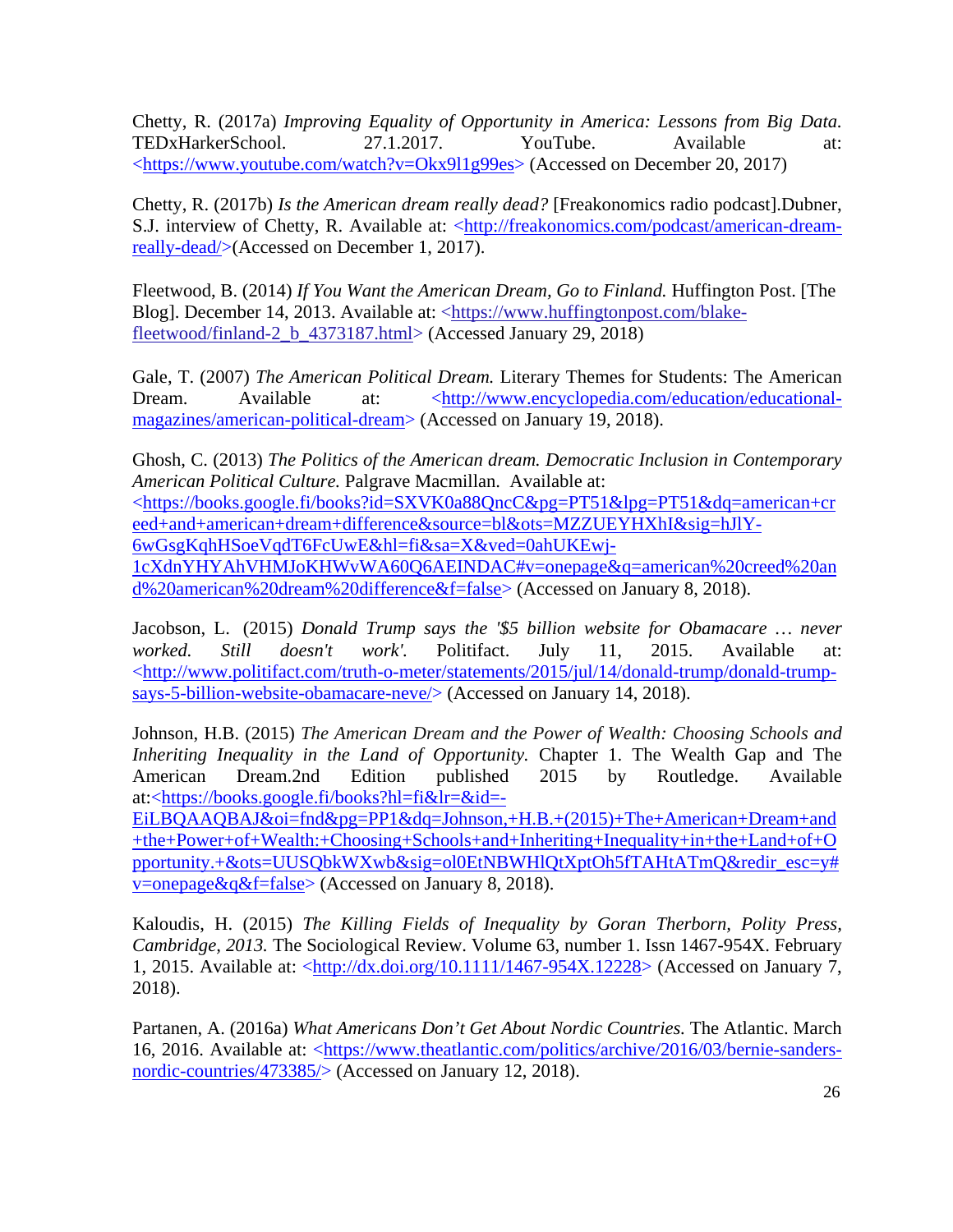Partanen, A. (2016b) *What's so special about Finland?* The American dream is alive and well -in Northern Europe. The Atlantic. July 7, 2016. Friedman, U. Available at: <[https://www.theatlantic.com/international/archive/2016/07/nordic-american-dream](https://www.theatlantic.com/international/archive/2016/07/nordic-american-dream-partanen/489032/)[partanen/489032/](https://www.theatlantic.com/international/archive/2016/07/nordic-american-dream-partanen/489032/)> (Accessed on December 11, 2017).

Piketty, T. (2014) *New thoughts on capital in the twenty-first Century.* Thomas Piketty at TEDSalon. June, 2014. Berlin 2014. Available at: <[https://www.ted.com/talks/thomas\\_piketty\\_new\\_thoughts\\_on\\_capital\\_in\\_the\\_twenty\\_first\\_c](https://www.ted.com/talks/thomas_piketty_new_thoughts_on_capital_in_the_twenty_first_century#t-136503) [entury#t-136503](https://www.ted.com/talks/thomas_piketty_new_thoughts_on_capital_in_the_twenty_first_century#t-136503)> (Accessed on December 7, 2017).

Sanders, B. (2014) *An Economic Agenda for America: 12 Steps Forward*. Huffpost. The Blog. January 1, 2014. Available at: [<https://www.huffingtonpost.com/rep-bernie-sanders/an](https://www.huffingtonpost.com/rep-bernie-sanders/an-economic-agenda-for-am_b_6249022.html)[economic-agenda-for-am\\_b\\_6249022.html](https://www.huffingtonpost.com/rep-bernie-sanders/an-economic-agenda-for-am_b_6249022.html)> (Accessed on November 27, 2017).

Sanders, B. (2015) *Bernie's Announcement.* May 26, 2015. (Alterations made by Vallenius from the audio). Available at: <[https://berniesanders.com/bernies-announcement/>](https://berniesanders.com/bernies-announcement/) (Accessed on January 12, 2018).

Sanders, B. (2017a) *Website of Bernie Sanders.* Available at: <<https://berniesanders.com/about/>> (Accessed on November 27, 2017).

Sanders, B. (2017b) *Senator Bernie Sanders: GOP Tax Bill Is Simply A 'Gift' To 1%.* MSNBC. Dec 14. YouTube. Available at: <[https://www.youtube.com/watch?v=R2E8fhKs](https://www.youtube.com/watch?v=R2E8fhKs-dI)[dI](https://www.youtube.com/watch?v=R2E8fhKs-dI)> (Accessed on December 22, 2017).

Schiller, R.J. (2017) *The Transformation of the 'American Dream'.* The New York times. The Upshot. Economic view. August 4, 2017. Available at: <[https://www.nytimes.com/2017/08/04/upshot/the-transformation-of-the-american](https://www.nytimes.com/2017/08/04/upshot/the-transformation-of-the-american-dream.html)[dream.html](https://www.nytimes.com/2017/08/04/upshot/the-transformation-of-the-american-dream.html)> (Accessed on January 17, 2018).

Smith, S. (2017) *Most think the 'American dream' is within reach for them.* Fact tank, news in numbers. October 31, 2017. Pew Research Center. Available at: <[http://www.pewresearch.org/fact-tank/2017/10/31/most-think-the-american-dream-is-within](http://www.pewresearch.org/fact-tank/2017/10/31/most-think-the-american-dream-is-within-reach-for-them/)[reach-for-them/](http://www.pewresearch.org/fact-tank/2017/10/31/most-think-the-american-dream-is-within-reach-for-them/)> (Accessed on December 1, 2017).

Stiglitz, J.E. (2015) *8. Inequality and Economic Growth. The Political Quarterly.* Volume 86, issn 1467-923X. July 22, 2016. Available at: [<http://dx.doi.org/10.1111/1467-923X.12237](http://dx.doi.org/10.1111/1467-923X.12237)> (Accessed on January 24, 2018).

Therborn, G. (2006) *Inequalities of the world.* Meanings, Mechanisms, Patterns and Forces: the Introduction. Verso. Available at: <[https://books.google.fi/books?hl=en&lr=&id=NFvGpa0CDp0C&oi=fnd&pg=PR11&dq=The](https://books.google.fi/books?hl=en&lr=&id=NFvGpa0CDp0C&oi=fnd&pg=PR11&dq=Therborn+inequality+mechanisms&ots=uw3zMDbF2Z&sig=8nA9D1NklUBChAdxRzLjsVQ1Wp8&redir_esc=y#v=onepage&q=Therborn%20inequality%20mechanisms&f=false) [rborn+inequality+mechanisms&ots=uw3zMDbF2Z&sig=8nA9D1NklUBChAdxRzLjsVQ1W](https://books.google.fi/books?hl=en&lr=&id=NFvGpa0CDp0C&oi=fnd&pg=PR11&dq=Therborn+inequality+mechanisms&ots=uw3zMDbF2Z&sig=8nA9D1NklUBChAdxRzLjsVQ1Wp8&redir_esc=y#v=onepage&q=Therborn%20inequality%20mechanisms&f=false) [p8&redir\\_esc=y#v=onepage&q=Therborn%20inequality%20mechanisms&f=false>](https://books.google.fi/books?hl=en&lr=&id=NFvGpa0CDp0C&oi=fnd&pg=PR11&dq=Therborn+inequality+mechanisms&ots=uw3zMDbF2Z&sig=8nA9D1NklUBChAdxRzLjsVQ1Wp8&redir_esc=y#v=onepage&q=Therborn%20inequality%20mechanisms&f=false) (Accessed on January 24, 2018).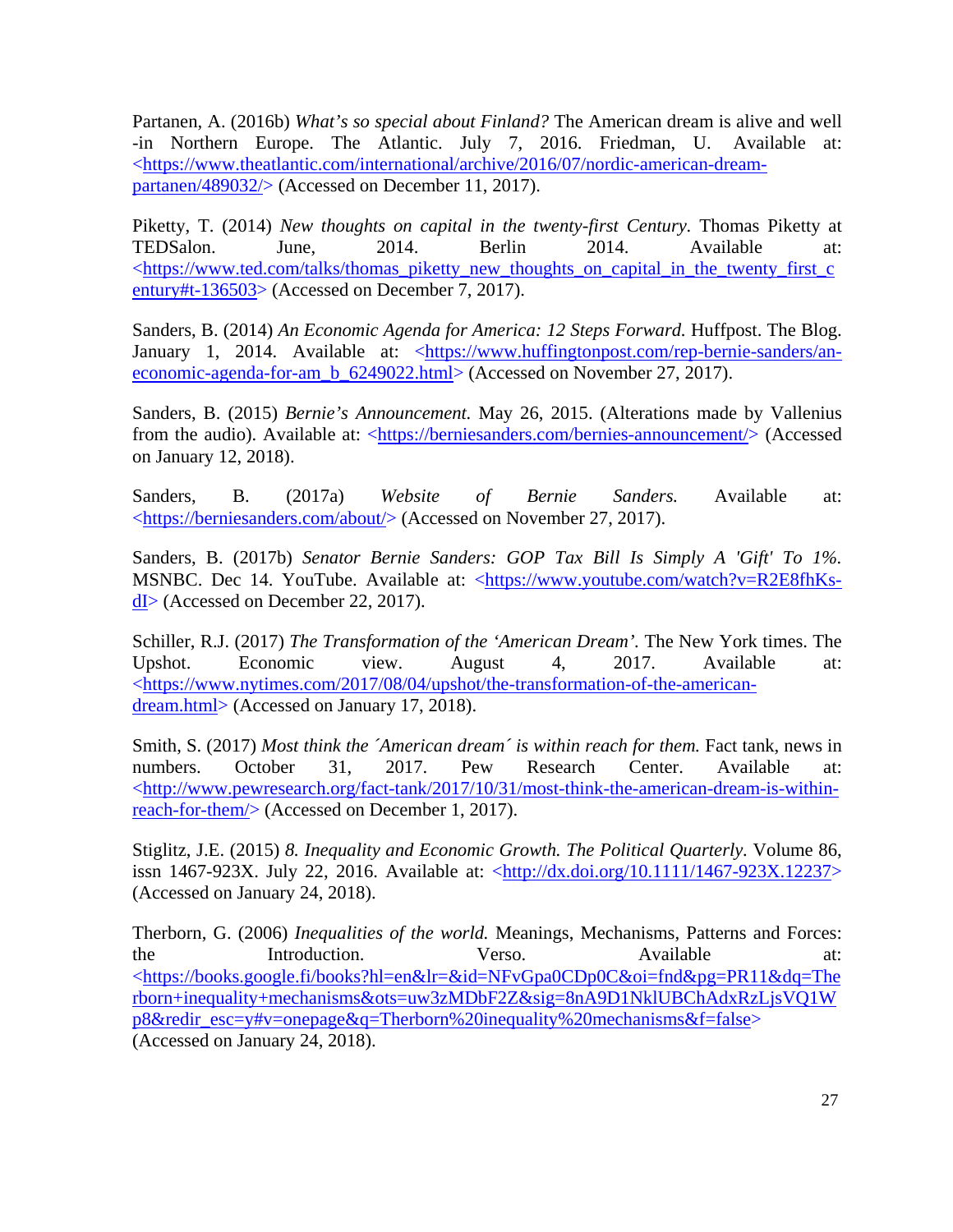Therborn, G. (2009) *The killing-fields of inequality.* Open democracy. Free thinking for the world. 6 April 2009. Available at:<[https://www.opendemocracy.net/article/the-killing-fields](https://www.opendemocracy.net/article/the-killing-fields-of-inequality)[of-inequality](https://www.opendemocracy.net/article/the-killing-fields-of-inequality)> (Accessed on January 24, 2018).

Trump, D.J. (1987) *Donald Trump on Late Night, 1986-87.* December 22, 1987. [Don Giller](https://www.youtube.com/channel/UCVWmcFDWz7evOe0Zbly3l8Q). Published on YouTube on February 21, 2017. Available at: <[https://www.youtube.com/watch?v=wVsAir5fDbs>](https://www.youtube.com/watch?v=wVsAir5fDbs) (Accessed on January 14, 2018).

Trump, D.J. (2015a) *The Announcement Speech running for Presidency.* Time-magazine. June 16, 2015. (alterations made by Vallenius from the audio). Available at: <[http://time.com/3923128/donald-trump-announcementspeech/>](http://time.com/3923128/donald-trump-announcementspeech/) (Accessed on December 10, 2017).

Trump, D.J. (2015b) *Donald Trump Presidential Campaign Announcement Full Speech.* C-SPAN. June 16, 2015. (Alterations made by Vallenius from the audio). YouTube. Available at: <[https://www.youtube.com/watch?v=apjNfkysjbM>](https://www.youtube.com/watch?v=apjNfkysjbM) (Accessed on January 11, 2018).

Trump, D.J. (2017) *President Trump Signs Tax Bill.* [The White House.](https://www.youtube.com/channel/UCYxRlFDqcWM4y7FfpiAN3KQ) YouTube. Available at: <[https://www.youtube.com/watch?v=7keZTcdouoY>](https://www.youtube.com/watch?v=7keZTcdouoY) (Accessed on December 22, 2017).

Trump, D.J. (2018) *The full speech – Trump's State of the Union address.* The Guardian. January 31, 2018. Available at: <[https://www.theguardian.com/us-news/2018/jan/30/the-full](https://www.theguardian.com/us-news/2018/jan/30/the-full-text-of-trumps-state-of-the-union-address)[text-of-trumps-state-of-the-union-address](https://www.theguardian.com/us-news/2018/jan/30/the-full-text-of-trumps-state-of-the-union-address)> (Accessed on February 2, 2018).

Weber, R. (1990) *Basic Content Analysis.* 2nd Edition. Available at: <[https://books.google.fi/books?hl=fi&lr=&id=nLhZm7Lw2FwC&oi=fnd&pg=PA5&dq=Basi](https://books.google.fi/books?hl=fi&lr=&id=nLhZm7Lw2FwC&oi=fnd&pg=PA5&dq=Basic+Content+Analysis,+Robert+Weber+1990,+2nd+Edition&ots=ofPneKH3wN&sig=t_KFuTJw6_4ptkYWJ4NTQ3KUxQU&redir_esc=y#v=onepage&q=Basic%20Content%20Analysis%2C%20Robert%20Weber%201990%2C%202nd%20Edition&f=false) [c+Content+Analysis,+Robert+Weber+1990,+2nd+Edition&ots=ofPneKH3wN&sig=t\\_KFuTJ](https://books.google.fi/books?hl=fi&lr=&id=nLhZm7Lw2FwC&oi=fnd&pg=PA5&dq=Basic+Content+Analysis,+Robert+Weber+1990,+2nd+Edition&ots=ofPneKH3wN&sig=t_KFuTJw6_4ptkYWJ4NTQ3KUxQU&redir_esc=y#v=onepage&q=Basic%20Content%20Analysis%2C%20Robert%20Weber%201990%2C%202nd%20Edition&f=false) [w6\\_4ptkYWJ4NTQ3KUxQU&redir\\_esc=y#v=onepage&q=Basic%20Content%20Analysis%](https://books.google.fi/books?hl=fi&lr=&id=nLhZm7Lw2FwC&oi=fnd&pg=PA5&dq=Basic+Content+Analysis,+Robert+Weber+1990,+2nd+Edition&ots=ofPneKH3wN&sig=t_KFuTJw6_4ptkYWJ4NTQ3KUxQU&redir_esc=y#v=onepage&q=Basic%20Content%20Analysis%2C%20Robert%20Weber%201990%2C%202nd%20Edition&f=false) [2C%20Robert>](https://books.google.fi/books?hl=fi&lr=&id=nLhZm7Lw2FwC&oi=fnd&pg=PA5&dq=Basic+Content+Analysis,+Robert+Weber+1990,+2nd+Edition&ots=ofPneKH3wN&sig=t_KFuTJw6_4ptkYWJ4NTQ3KUxQU&redir_esc=y#v=onepage&q=Basic%20Content%20Analysis%2C%20Robert%20Weber%201990%2C%202nd%20Edition&f=false) (Accessed on January 6, 2018).

Wehner, P. (2017) *First Year 2017: Donald Trump and the American dream.* Barnes' and Wehner's interview by Douglas Blackmon. April 16, 2017. Miller Center. Available at: <[https://millercenter.org/american-forum/first-year-2017-donald-trump-and-american-dream>](https://millercenter.org/american-forum/first-year-2017-donald-trump-and-american-dream) (Accessed on January 8, 2018).

World wealth and income database (2017) *World wealth and income database.*Available at: <<http://wid.world/world/>> (Accessed on December 10, 2017).

Zigmund, H. (2017) *Economic Justice and the American Dream: Featuring Graduates of Roosevelt's Economics Program.* Published October 2, 2017. [Roosevelt University.](https://www.youtube.com/channel/UCnU5kMjrV3HtJKWoQIJvSNw) YouTube. Available at: [<https://www.youtube.com/watch?v=T4RX457OPDw>](https://www.youtube.com/watch?v=T4RX457OPDw) (Accessed on January 15, 2018).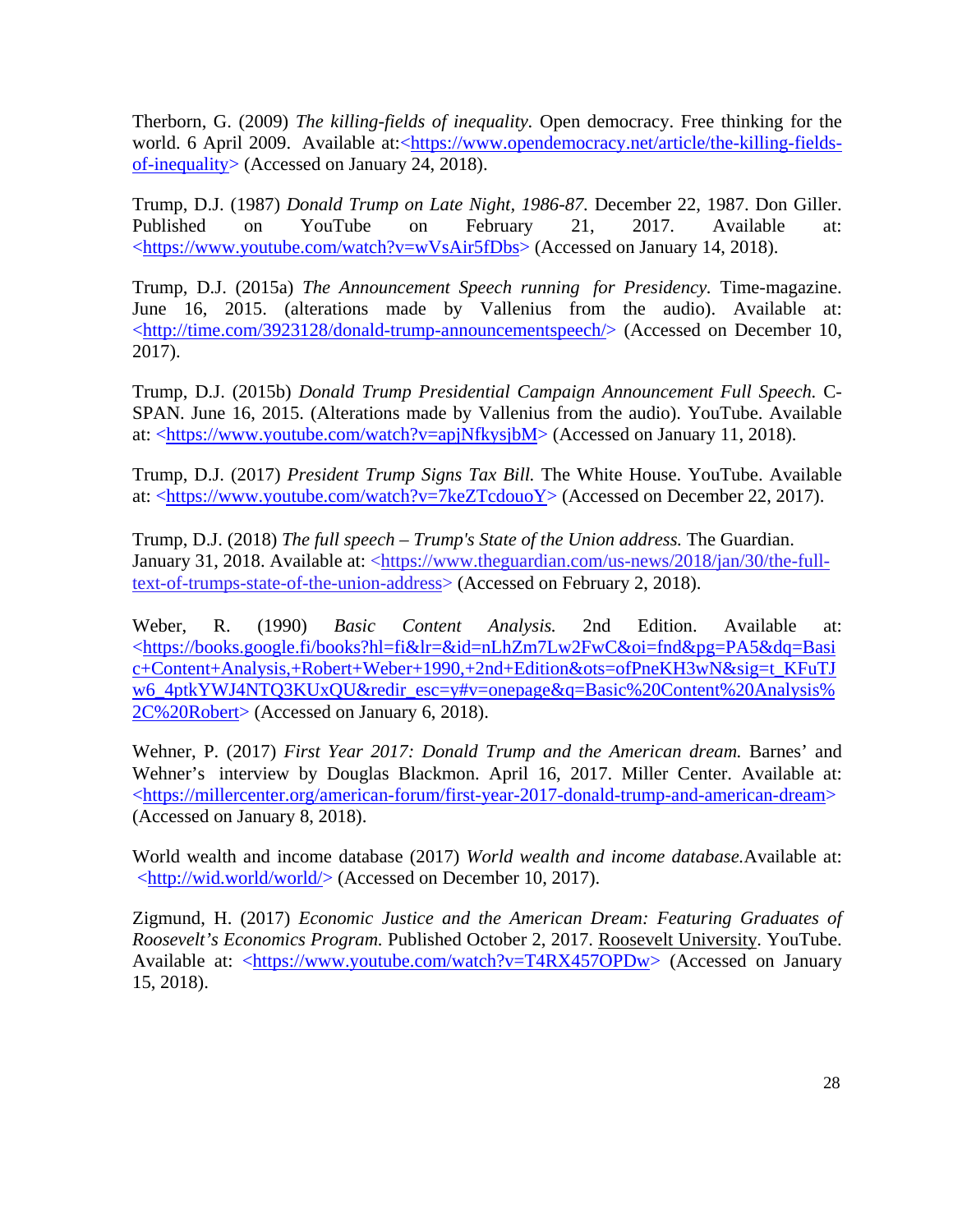# **APPENDIX A**

The clustering phase of the content analysis.

The principal classes: Economic policy (red), Social policy (blue) and other topics (pink and light blue).

The subclasses of economic policy (red): Labor market, Infrastructure, Trade and Financial topics.

The subclasses of Social policy (blue): Education, Health care and Immigration.

The subclasses of other topics: Politics (pink) and The American dream (light blue). Unanalyzed material: Defense policy (yellow), Environment policy (green) and personal topics (black).

The narratives of competence and incompetence are coded in alphabetical order  $A - Z$  and  $A1$  $- H1$ .

# **"Donald Trump Presidential Campaign Announcement Full Speech. June 16, 2015" (Trump 2015b).**

# 1T-THANK YOUs

Wow. Whoa. That is some group of people. Thousands.So nice, thank you very much. That's really nice. Thank you. It's great to be at Trump Tower. It's great to be in a wonderful city, New York. And it's an honor to have everybody here. This is beyond anybody's expectations. There's been no crowd like this.

# 2T-POLITICS: RIDICULING THE OPPONENTS

And, I can tell, some of the candidates, they went in. They didn't know the air-conditioner didn't work. They sweated like dogs.They didn't know the room was too big, because they didn't have anybody there.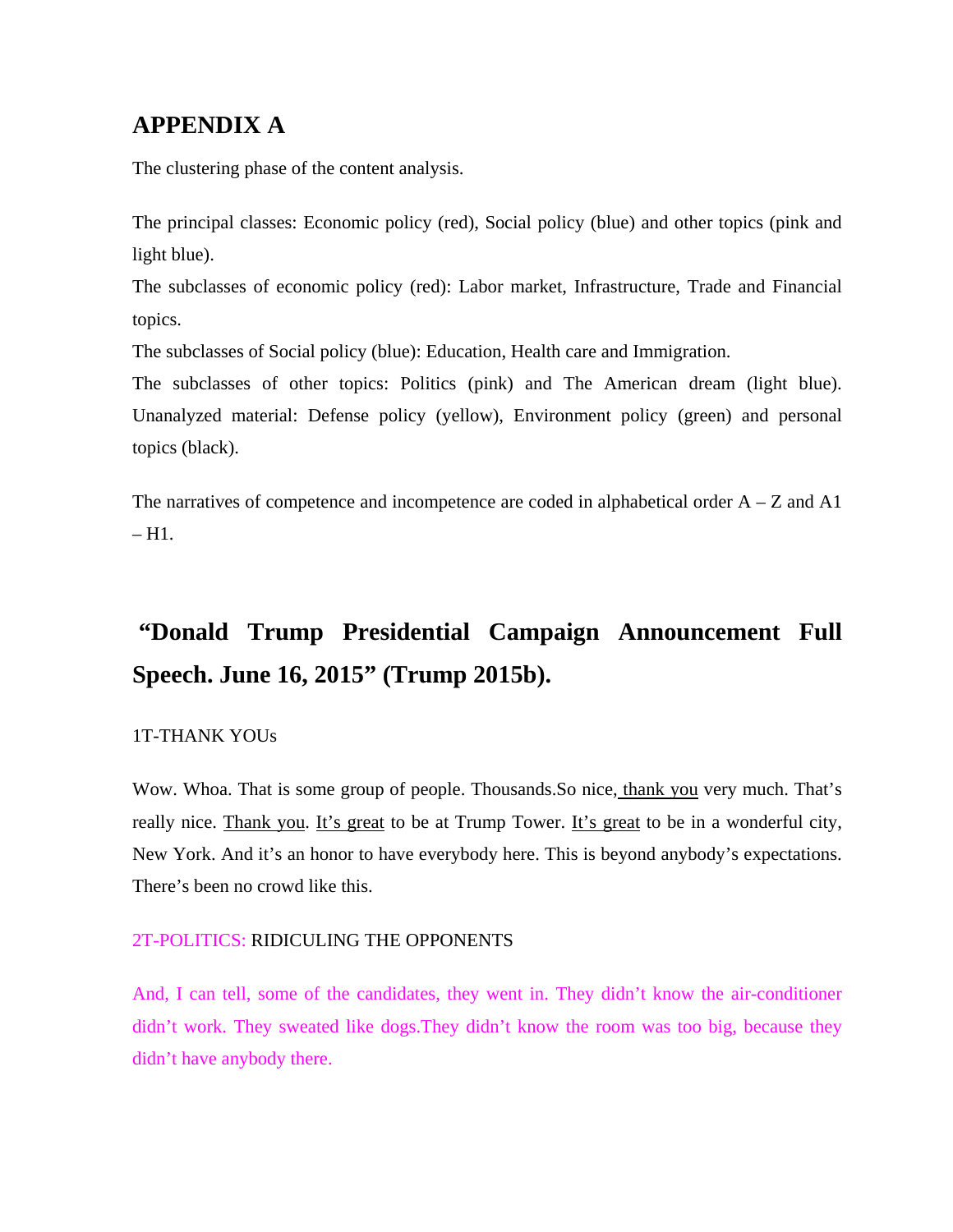#### 3T-DEFENSE/WAR:A) INCOMPETENCE

How are they going to beat ISIS? I don't think it's gonna happen.

# 4T-ECONOMIC/TRADE:B) INCOMPETENCE AS A COUNTRY vs PERSONAL **COMPETENCE**

Our country is in serious trouble. We don't have victories anymore. We used to have victories, but we don't have them. When was the last time anybody saw us beating, let's say, China in a trade deal? They kill us. I beat Chinaall the time. All the time.When did we beat Japan at anything? They send their cars over by the millions, and what do we do? When was the last time you saw a Chevrolet in Tokyo? It doesn't exist, folks. They beat us all the time.When do we beat Mexico at the border? They're laughing at us, at our stupidity. And now they are beating us economically. They are not our friend, believe me. But they're killing us economically.The U.S. has become a dumping ground for everybody else's problems.

# 5T-SOCIAL/IMMIGRATION: C) POSSIBLE CRIMINALS MUST BE STOPPED ENTERING THE U.S., INCOMPETENCE AS A COUNTRY

Thank you. It's true, and these are the best and the finest. When Mexico sends its people, they're not sending their best. They're not sending you.They're not sending you.They're sending people that have lots of problems, and they're bringing those problems with us. They're bringing drugs. They're bringing crime. They're rapists. And some, I assume, are good people.But I speak to border guards and they tell us what we're getting. And it only makes common sense. It only makes common sense. They're sending us not the right people.It's coming from more than Mexico. It's coming from all over South and Latin America, and it's coming probably— probably— from the Middle East. But we don't know. Because we have no protection and we have no competence, we don't know what's happening. And it's gotta stop and it's gotta stop fast.

# 6T-DEFENSE/WAR & ECONOMIC/FINANCIAL: D) PERSONAL COMPETENCE

Islamic terrorism is eating up large portions of the Middle East. They've become rich. I'm in competition with them.They just built a hotel in Syria. Can you believe this? They built a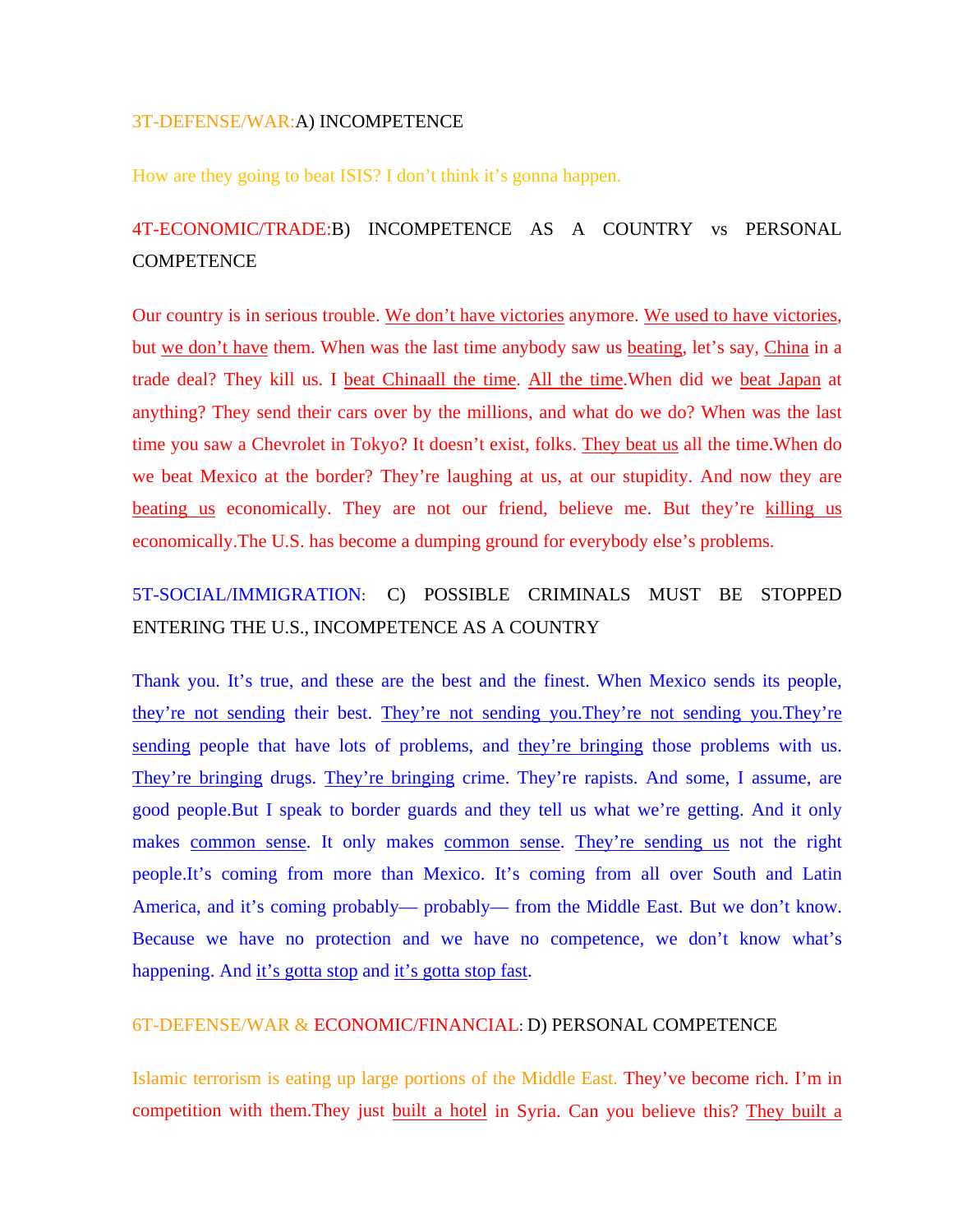hotel. When I have to build a hotel, I pay interest. They don't have to pay interest, because they took the oil that, that when we left Iraq, I said we should've taken.So now ISIS has the oil, and what they don't have, Iran has.

# 7T-DEFENSE/WAR: E) PERSONAL COMPETENCE

And in 19— and I will tell you this, and I said it very strongly, years ago, I said— and I love the military, and I want to have the strongest military that we've ever had, and we need it more now than ever. But I said, "Don't hit Iraq," because you're going to totally destabilize the Middle East.

# 8T-ECONOMIC/FINANCIAL: LARGE COSTS

Iran is going to take over the Middle East, Iran and somebody else will get the oil, and it turned out that Iran is now taking over Iraq. Think of it. Iran is taking over Iraq, and they're taking it over big league. We spent \$2 trillion in Iraq, \$2 trillion.

# 9T-DEFENSE/VETERANS: SYMPATHY TOWARDS THE VETERANS

We lost thousands of lives, thousands in Iraq. We have wounded soldiers, who I love, I love — they're great — all over the place, thousands and thousands of wounded soldiers.

# 10T-ECONOMIC/FINANCIAL: WE LOSE MONEY

And we have nothing. We can't even go there. We have nothing. And every time we give Iraq equipment, the first time a bullet goes off in the air, they leave it.Last week, I read 2,300 Humvees— these are big vehicles— were left behind for the enemy. 2,000? You would say maybe two, maybe four? 2,300 sophisticated vehicles, they ran, and the enemy took 'em. You're right.

# 11T-ECONOMIC/FINANCIAL: GDP BELOW ZERO

Last quarter, it was just announced our gross domestic product— a sign of strength, right? But not for us. It was below zero. Whoever heard of this? It's never below zero.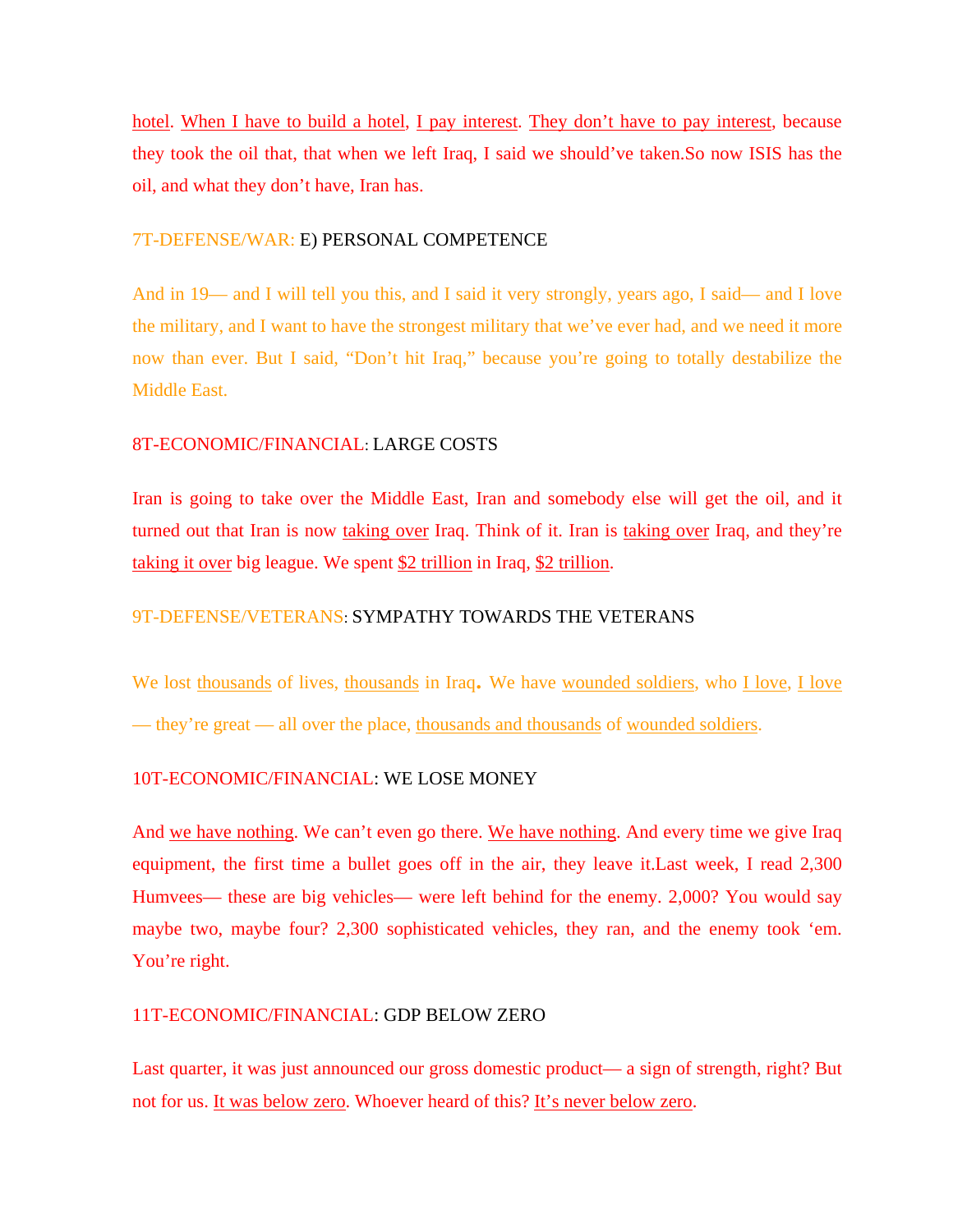#### 12T-ECONOMIC/LABOR: OTHER COUNTRIES TAKE OUR JOBS

Our labor participation rate was the worst since 1978. But think of it, GDP below zero, horrible labor participation rate.And our real unemployment is anywhere from 18 to 20 percent. Don't believe the 5.6. Don't believe it.That's right. A lot of people up there can't get jobs. They can't get jobs, because there are no jobs, because China has our jobs and Mexico has <u>our jobs</u>. They all have (our) jobs. But the real number, the real number is anywhere from 18 to 19 and maybe even 21 percent, and nobody talks about it, because it's a statistic that's full of nonsense.

#### 13T-DEFENSE/WAR: F) INCOMPETENCE AS A COUNTRY

Our enemies are getting stronger and stronger by the day, and we as a country are getting weaker. Even our nuclear arsenal doesn't work.It came out recently they have equipment that's 30 years old. They don't know if it worked. And I thought it was horrible when it was broadcast on television, because boy, does that send signals to Putin and all of the other people that look at us and they say, "That is a group of people, and that is a nation that truly -has no clue. They don't know what they're doing. They don't know what they're doing…(inaudible).

#### 14T-SOCIAL/HEALTH: OBAMACARE FAILS

We have a disaster called the big lie: Obamacare.Obamacare.Yesterday, it came out that costs are going for people up 29, 39, 49, and even 55 percent, and deductibles are through the roof. You have to be hit by a tractor, literally, a tractor, to use it, because the deductibles are so high, it's virtually useless. It is a disaster.

#### 15T-ECONOMIC/FINANCIAL: G) INCOMPETENCE vs PERSONAL COMPETENCE

And remember the \$5 billion website? \$5 billion we spent on a website, and to this day it doesn't work. A \$5 billion dollar website.I have so many websites, I have them all over the place. I hire people, they do a website. It costs me \$3. \$5 billion website.

#### 16T-POLITICS: H) INCOMPETENCE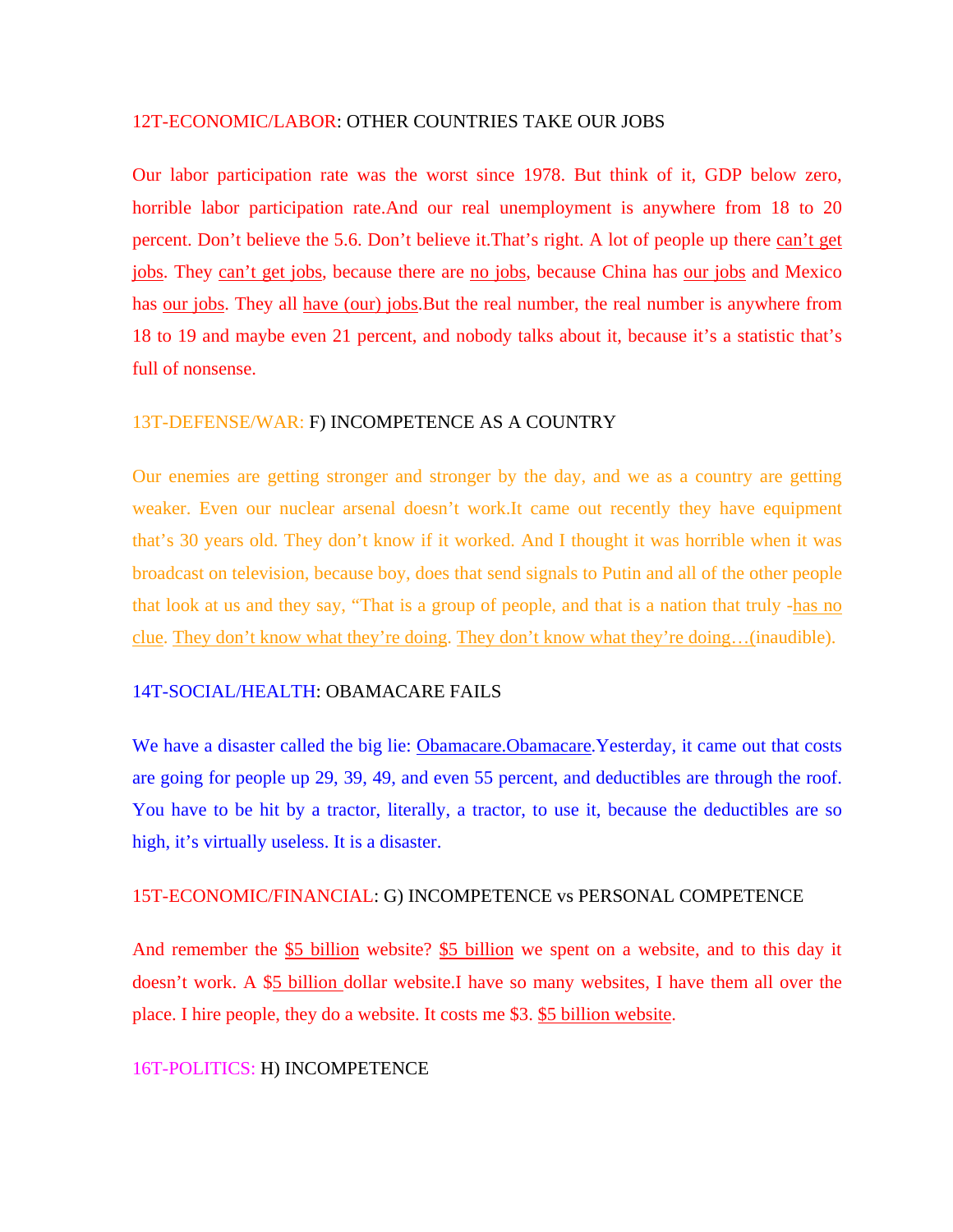Well, you need somebody, because politicians are all talk, no action. Nothing's gonna get done. They will not bring us— believe me— to the promised land. They will not.As an example, I've been on the circuit making speeches, and I hear my fellow Republicans. And they're wonderful people. I like 'em. They all want me to support them. They don't know how to bring it about. They come up to my office. I, I'm meeting with three of them in the next week. And they don't know— "Are you running? Are you not running? Could we have your support? What do we do? How do we do it?"I like them.

# 17T-POLITICS & ECONOMICS/TRADE: H) CONTINUES

And I hear their speeches. And they don't talk jobs and they don't talk China. When was the last time you heard China is killing us?

# 18T-ECONOMIC/FINANCIAL: WE LOSE

They're devaluing their currency to a level that you wouldn't believe. It makes it impossible for our companies to compete, impossible. They're killing us.

# 19T-POLITICS: H) CONTINUES

But you don't hear that from anybody else. You don't hear it from anybody else. And I watch the speeches. Thank you.<sup>I</sup> watch the speeches of these people, and they say the sun will rise, the moon will set, all sorts of wonderful things will happen.

# 20T-ECONOMIC/LABOR: PEOPLE WANT A JOB

And people are saying, "What's going on? I just want a job. Just get me a job. I don't need the rhetoric. I want a job."

# 21T-SOCIAL/HEALTH: OBAMACARE TO BE REPLACED AND FOR EVERYBODY

And that's what's happening. And it's going to get worse, because remember, Obamacare really kicks in in 16, 2016. Obama is gonna be out playing golf. He might be on one of my courses. I would invite him, I actually would say. I have the best courses in the world, so I'd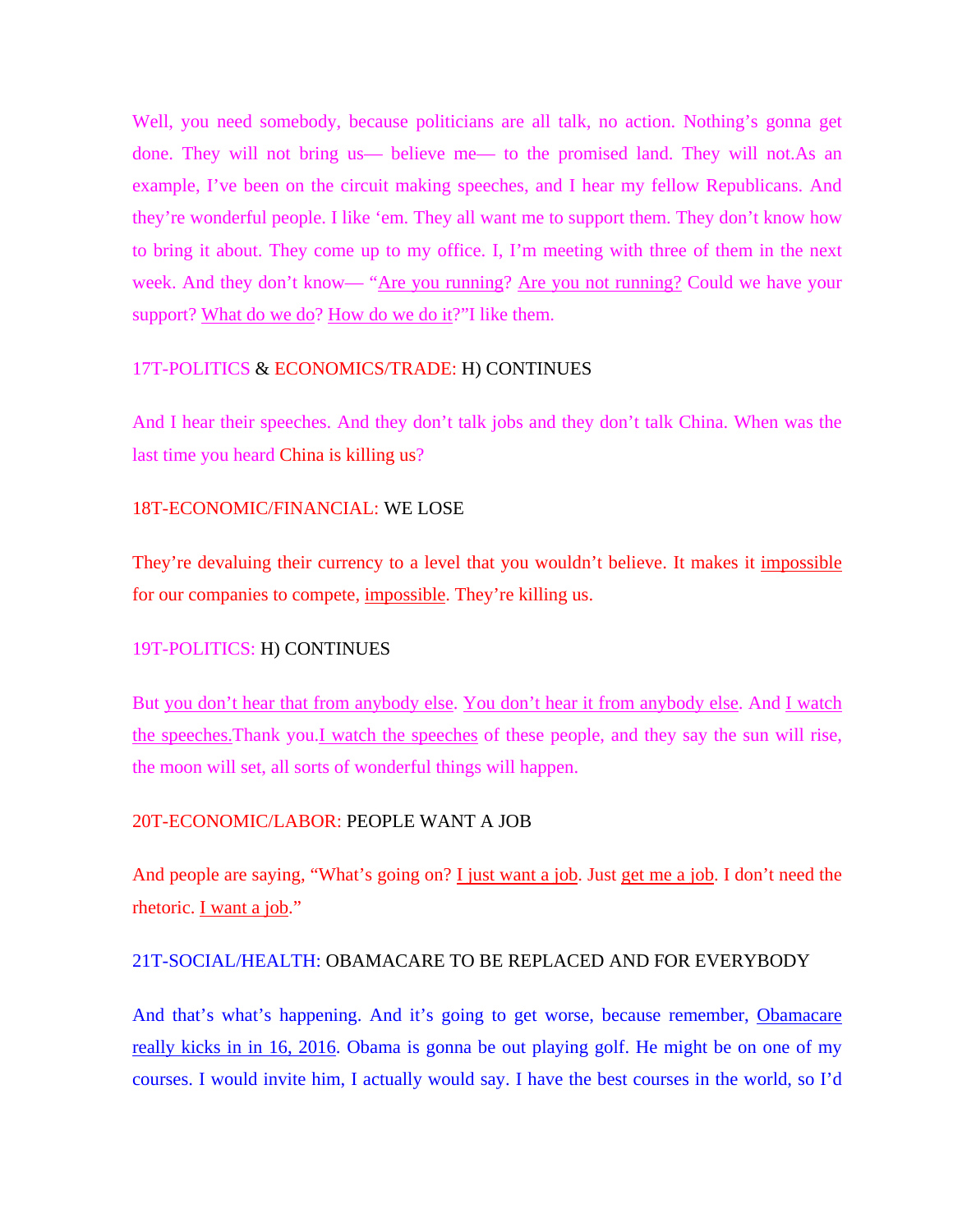say, you what, if he wants to— I have one right next to the White House, right on the Potomac. If he'd like to play, that's fine.In fact, I'd love him to leave early and play, that would be a very good thing.

But Obamacare kicks in in 2016. Really big league. It is going to be amazingly destructive. Doctors are quitting. I have a friend who's a doctor, and he said to me the other day, "Donald, I never saw anything like it. I have more accountants than I have nurses. It's a disaster. My patients are beside themselves. They had a plan that was good. They have no plan now."

We have to repeal Obamacare, and it can re...— and— and it can be replaced with something much better for everybody. Let it be for everybody. But much better and much less expensive for people and for the government. And we can do it.

# 22T-POLITICS: I) INCOMPETENCE vs PERSONAL COMPETENCE, CONTROLLED POLITICIANS

So I've watched the politicians. I've dealt with them all my life. If you can't make a good deal with a politician, then there's something wrong with you. You're certainly not very good. And that's what we have representing us. They will never make America great again. They don't even have a chance. They're controlledfully— they're controlled fully by the lobbyists, by the donors, and by the special interests, fully.Yes, they control them. Hey, I have lobbyists. I have to tell you. I have lobbyists that can produce anything for me. They're great. But you know what? it won't happen. It won't happen. Because we have to stop doing things for some people, but for this country, it's destroying our country. We haveto stop, and it has to stop now.

#### 23T-POLITICS: J) COMPETENCE

Now, our country needs— our country needs a truly great leader, and we need a truly great leader now. We need a leader that wrote "The Art of the Deal."We need a leader that can bring back our jobs, can bring back our manufacturing,

# 24T-DEFENSE/VETERANS: ABANDONED VETERANS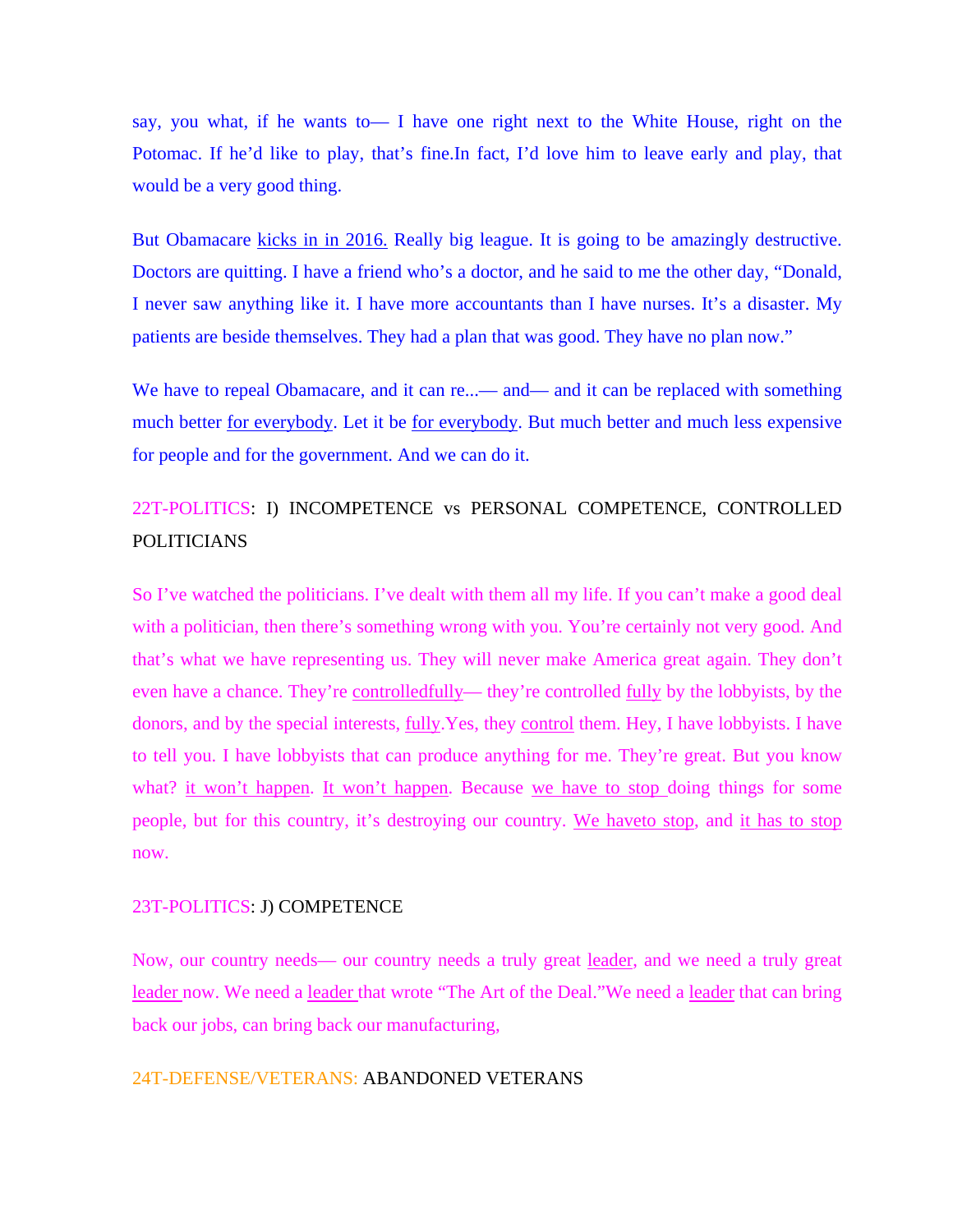can bring back our military, can take care of our vets. Our vets have been abandoned.

# 25T-POLITICS: K) INCOMPETENCE OF PRESIDENT

And we also need a cheerleader. You know, when President Obama was elected, I said, "Well, the one thing, I think he'll do well. I think he'll be a great cheerleader for the country. I think he'd be a great spirit."He was vibrant. He was yo(ung). I really thought that he would be a great cheerleader.He's not a leader. That's true. You're right about that.But he wasn't a cheerleader. He's actually a negative force. He's been a negative force. He wasn't a cheerleader; he was the opposite.We need somebody that can take the brand of the United States and make it great again. It's not great again.We need— we need somebody— we need somebody that literally will take this country and make it great again. We can do that.

#### 26T-FAMILY

And, I will tell you, I love my life. I have a wonderful family. They're saying, "Dad, you're going to do something that's going to be so tough."

#### 27T-POLITICS: L) PERSONAL COMPETENCE

You know, all of my life, I've heard that a truly successful person, a really, really successful person and even modestly successful cannot run for public office. Just can't happen. And yet that's the kind of mindset that you need to make this country great again. So ladies and gentlemen…I am officially running… for president of the United States, and we are going to make our country great again.

#### 28T-AMERICANDREAM: POTENTIAL AS A COUNTRY

It can happen. Our country has tremendous potential. We have tremendous people.

#### 29T-ECONOMIC/LABOR: JOBS

We have people that aren't working. We have people that have no incentive to work. But they're gonna have an incentive to work, because the greatest social program is a job. And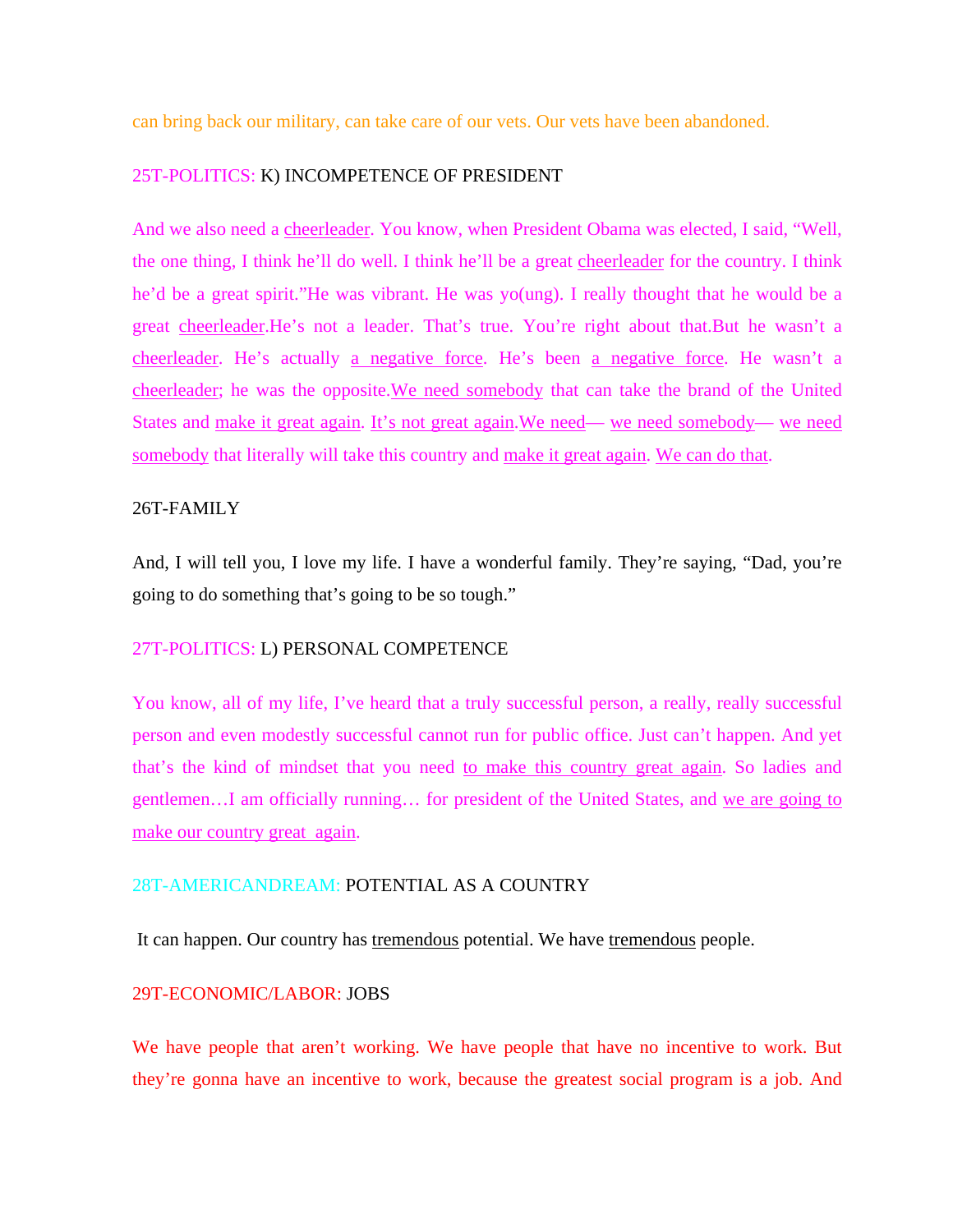they'll be proud, and they'll love it, and they'll make much more money than they would've ever made, and they'll be— they'll be doing so well, and we're gonna be thriving as a country, thriving. It can happen.

# 30T- ECONOMIC/LABOR: M) PERSONAL COMPETENCE, JOBS PRESIDENT

I will be the greatest jobs president that God ever created. I tell you that. I'll bring back our jobs from China, from Mexico, from Japan, from so many places. I'll bring back our jobs, and I'll bring back our money.

# 31T-ECONOMIC/FINANCIAL: WE LOSE

Right now, think of this: We owe China \$1.3 trillion. We owe Japan more than that. So they come in, they take our jobs, they take our money, and then they loan us back the money, and we pay them in interest, and then the dollar goes up so their deal's even better.

# 32T-POLITICS: N) INCOMPETENCE

How stupid are our leaders? How stupid are these politicians to allow this to happen? How stupid are they?

# 33T-ECONOMIC/TRADE: AGAINST THE TRADE BILL

I'm gonna tell you— thank you. I'm gonna tell you a couple of stories about trade, because I'm totally against the trade bill for a number of reasons.

# 34T-POLITICS: O) INCOMPETENCE OF PRESIDENT

Number one, the people negotiating it don't have a clue. Our president doesn't have a clue. He's a bad negotiator.He's the one that did Bergdahl. We get Bergdahl, they get five killer terrorists that everybody wanted over there.We get Bergdahl. We get a traitor. We get a nogood traitor, and they get the five people that they wanted for years, and those people are now back on the battlefield trying to kill us. That's the negotiator we have.Take a look at the deal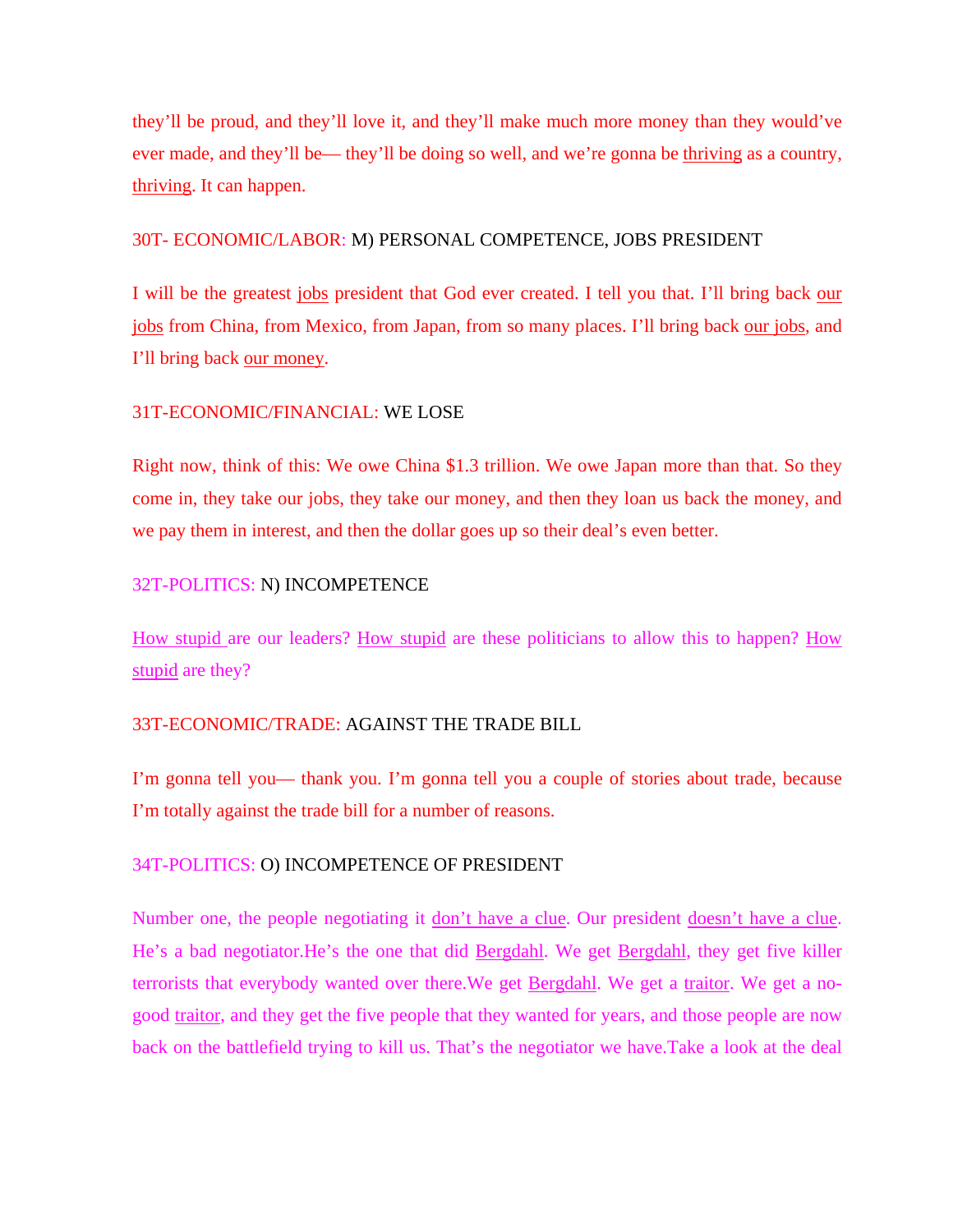he's making with Iran. He makes that deal, Israel maybe won't exist very long. It's a disaster, and we have to protect Israel. But…

# 35T-POLITICS & ECONOMIC/TRADE: P) INCOMPETENCE OF POLITICIANS

So we need people— I'm a free trader. But the problem with free trade is you need really talented people to negotiate for you. If you don't have talented people, if you don't have great leadership, if you don't have people that know business, not just a political hack that got the job because he made a contribution to a campaign, which is the way all jobs, just about, are gotten, free trade is terrible.Free trade can be wonderful if you have smart people, but we have people that are stupid. We have people that aren't smart. And we have people that are controlled by special interests. And it's just not gonna work.

# 36T-ECONOMIC/TRADE & ENVIRONMENT: WE LOSE

So, here's a couple of stories happened recently. A friend of mine is a great manufacturer. And, you know, China comes over and they dump all their stuff, and I buy it. I buy it, because, frankly, I have an obligation to buy it, because they devalue their currency so brilliantly, they just did it recently, and nobody thought they could do it again.But with all our problems with Russia, with all our problems with everything— everything, they got away with it again. And it's impossible for our people here to compete.

So I want to tell you this story. A friend of mine who's a great manufacturer, calls me up a few weeks ago. He's very upset. I say, "What's your problem?"He said, "You know, I make great product."And I said, "I know. I know that because I buy the product."He said, "I can't get it into China. They won't accept it. I sent a boat over and they actually sent it back. They talked aboutenvironmental, they talked about all sorts of crap that had nothing to do with it." I said, "Oh, wait a minute, that's terrible. Does anyone know this?"He said, "Yeah, they do it all the time with other people."I said, "They send it back?""Yeah. So I finally got it over there and they charged me a big tariff. They're not supposed to be doing that. I told them."Now, they do charge you tariff on trucks, when we send trucks and other things over there.Ask Boeing. They wanted Boeing's secrets. They wanted their patents and all their secrets before they agreed to buy planes from **Boeing**.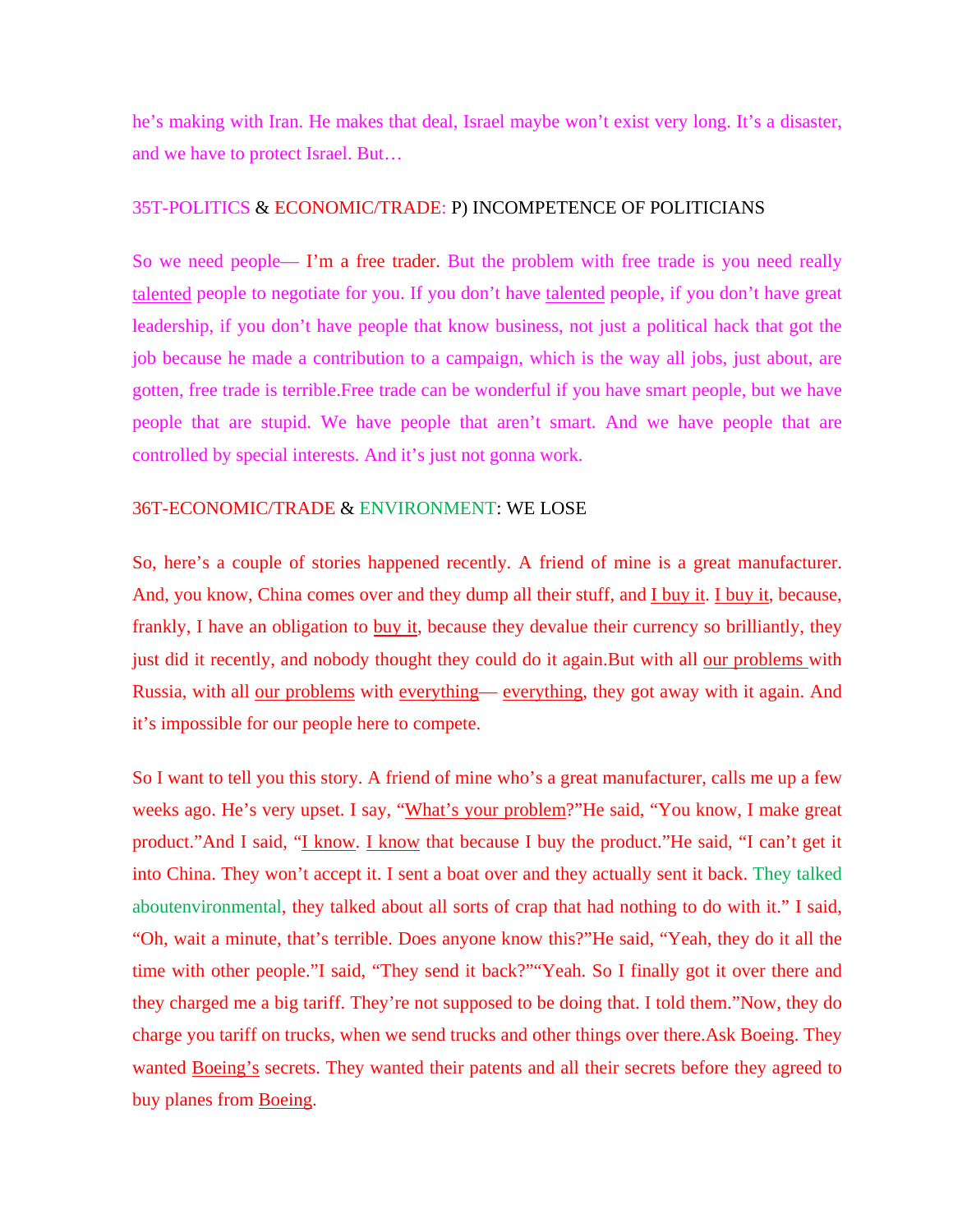#### 37T-ECONOMIC/FINANCIAL: Q) COMPETENCE

Hey, I'm not saying they're stupid. I like China. I sell apartments for ten— I just sold an apartment for \$15 million dollars to somebody from China. Am I supposed to dislike them? I own a big chunk of the Bank of America Building at 1290 Avenue of the Americas, that I got from China in a war. Very valuable.I love China. The biggest bank in the world is from China. You know where their United States headquarters is located? In this building, in Trump Tower. I love China. People say, "Oh, you don't like China?"

#### 38T-POLITICS: R) INCOMPETENCE

No, I love them. But their leaders are much smarter than our leaders, and we can't sustain ourself with that. There's too much— it's like— it's like take the New England Patriots and Tom Brady and have them play your high school football team. That's the difference between China's leaders and our leaders.

#### 39T-ECONOMIC/FINANCIAL: WE LOSE

They are ripping us. We are rebuilding *China*. We're rebuilding many countries. China, you go there now, roads, bridges, schools, you never saw anything like it. They have bridges that make the George Washington Bridge look like small potatoes. And they're all over the place.

#### 40T-POLITICS&ECONOMIC/TRADE: S) INCOMPETENCE vs COMPETENCE

We have all the cards, but we don't know how to use them. We don't even know that we have the cards, because our leaders don't understand the game. We could turn off that spigot by charging them tax until they behave properly.

#### 41T-DEFENSE/WAR & ENVIRONMENT:CHINA IS A MILITARY THREAT

Now they're going militarily. They're building a military island in the middle of the South China sea. A military island. Now, our country could never do that because we'd have to get environmental clearance, and the environmentalist wouldn't let our country— we would never build in an ocean. They built it in about one year, this massive military port. They're building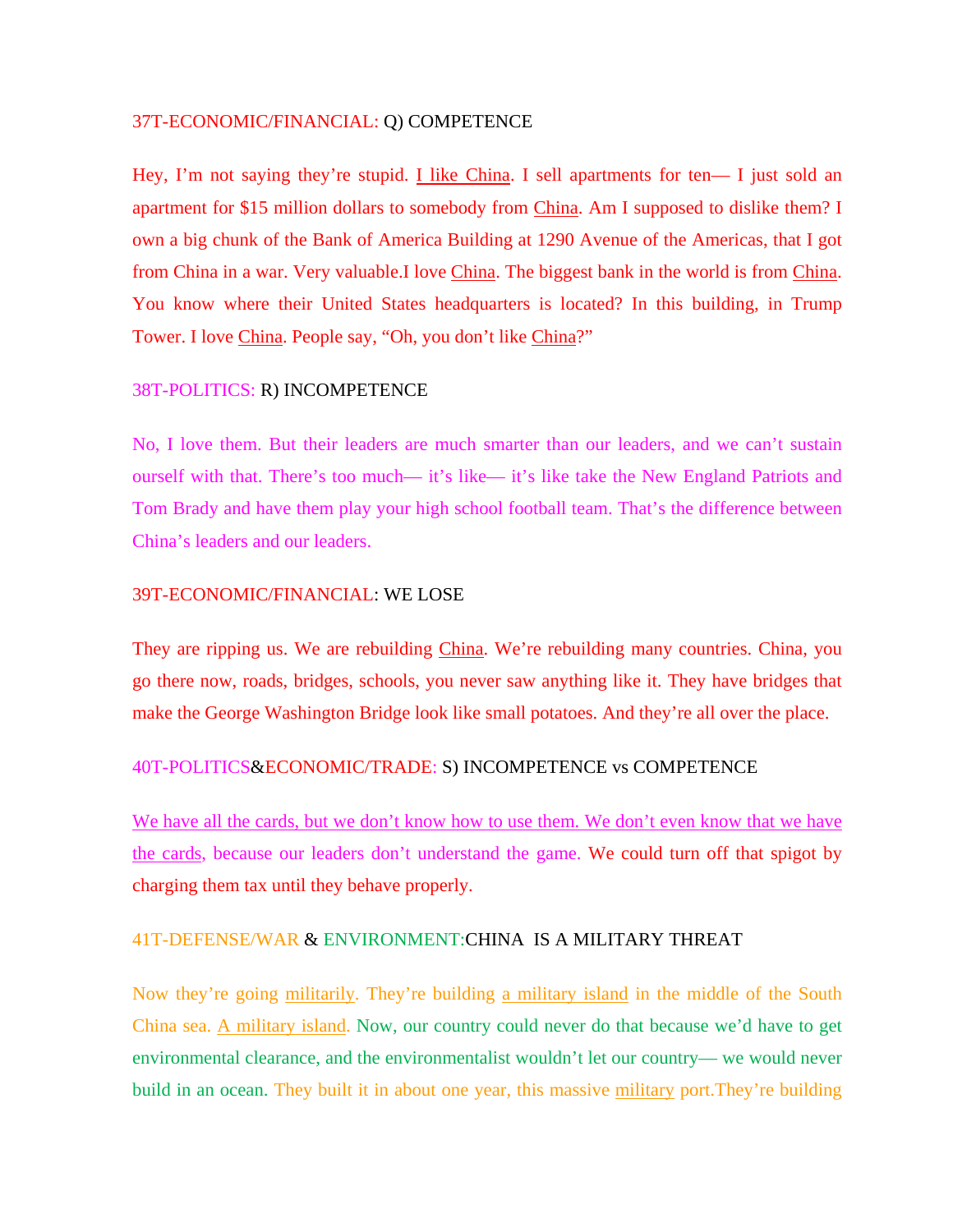up their military to a point that is very scary. You have a problem with ISIS. You have a bigger problem with China.

#### 42T-ECONOMIC/TRADE: MEXICO IS A THREAT IN TRADE

And, in my opinion, the new China, believe it or not, in terms of trade, is Mexico.

#### 43T-ECONOMIC/TRADE: UNIT 36T CONTINUES

So this man tells me about the manufacturing. I say, "That's a terrible story. I hate to hear it."

#### 44T-ECONOMIC/LABOR: T) FORD NARRATIVE BEGINS, PERSONAL COMPETENCE

But I have another one, Ford.So Mexico takes a company, a car company that was going to build in Tennessee, rips it out. Everybody thought the deal was dead. Reported it in the Wall Street Journal recently. Everybody thought it was a done deal. It's going in and that's going to be it, going into Tennessee. Great state, great people.All of a sudden, at the last moment, this big car manufacturer, foreign, announces they're not going to Tennessee. They're gonna spend their \$1 billion in Mexico instead. Not good.Now, Ford announces a few weeks ago that Ford is going to build a  $$2.5$  billion car and truck and parts manufacturing plant in Mexico.  $$2.5$ billion, it's going to be one of the largest in the world. Ford. Good company.So I announced that I'm running for president. I would…

#### 45T-POLITICS: T) CONTINUES

… one of the early things I would do, probably before I even got in— and I wouldn't even use— you know, I have— I know the smartest negotiators in the world. I know the good ones. I know the bad ones. I know the overrated ones.You get a lot of them that are overrated. They're not good. They think they are. They get good stories, because the newspapers get buffaloed. But they're not good.But I know the best negotiators in the world, and I'd put them one for each country. Believe me, folks. We will do very, very well, very, very well.

#### 46T-ECONOMIC/LABOR: T) CONTINUES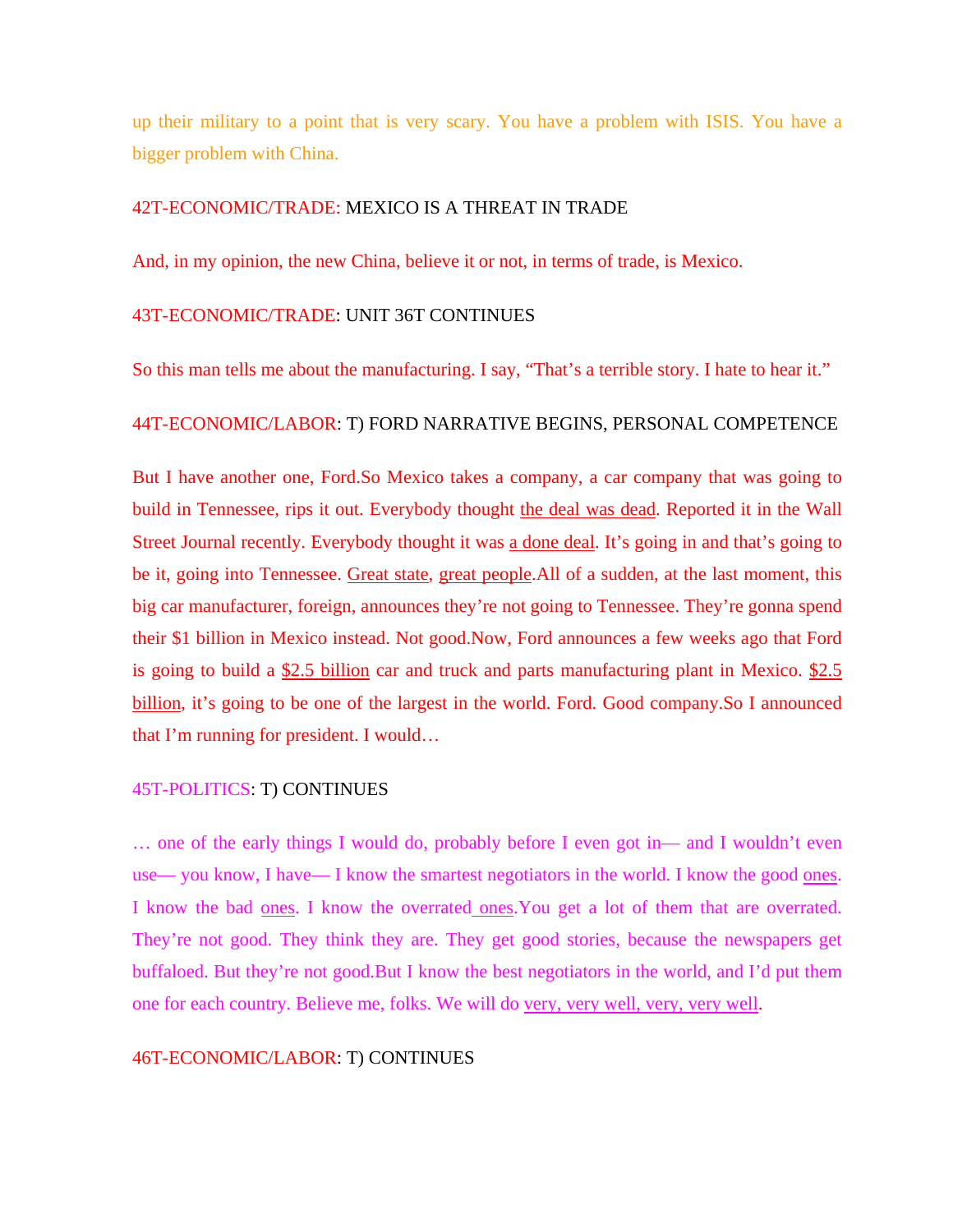But I wouldn't even waste my time with this one. I would call up the head of Ford, who I know. If I was president, I'd say, "Congratulations. I understand that you're building a nice \$2.5 billion dollar car factory in Mexico and that you're going to take your cars and sell them to the United States zero tax, just flow them across the border."And you say to yourself, "How does that help us," right? "How does that help us? Where is that good"? It's not.So I would say, "Congratulations. That's the good news. Let me give you the bad news. Every car and every truck and every part manufactured in this plant that comes across the border, we gonna charge you a 35-percent tax, okay, and that tax is going to be paid simultaneously with the transaction, and that's said.

#### 47T-POLITICS: T) CONTINUES

Now, here's what's gonna happen. If it's not me in the position, it's one of these politicians that we're running against, you know, the 400 people that we're already (inaudible). And here's what's gonna happen. They're not so stupid. They know it's not a good thing, and they may even be upset by it. But then they're gonna get a call from their donors or probably from the lobbyist for Ford and say, "You can't do that to Ford, because Ford takes care of me and I take care of you, and you can't do that to Ford."

# 48T-ECONOMIC/LABOR: T) CONTINUES

And guess what? No problem. They're gonna build in Mexico. They're gonna take away thousands of jobs. It's very bad for us.

#### 49T-POLITICS: T) CONTINUES

So under President Trump, here's what would happen:The head of Ford will call me back, I would say within an hour after I told them the bad news. But it could be he'd wanna be cool, and he'll wait til the next day. You know, they wanna be a little cool.And he'll say, "Please, please, please." He'll beg for little while, and I'll say, "No interest." Then he'll call all sorts of political people, and I'll say, "Sorry, fellas. No interest,

#### 50T-SELF: U) PERSONAL COMPETENCE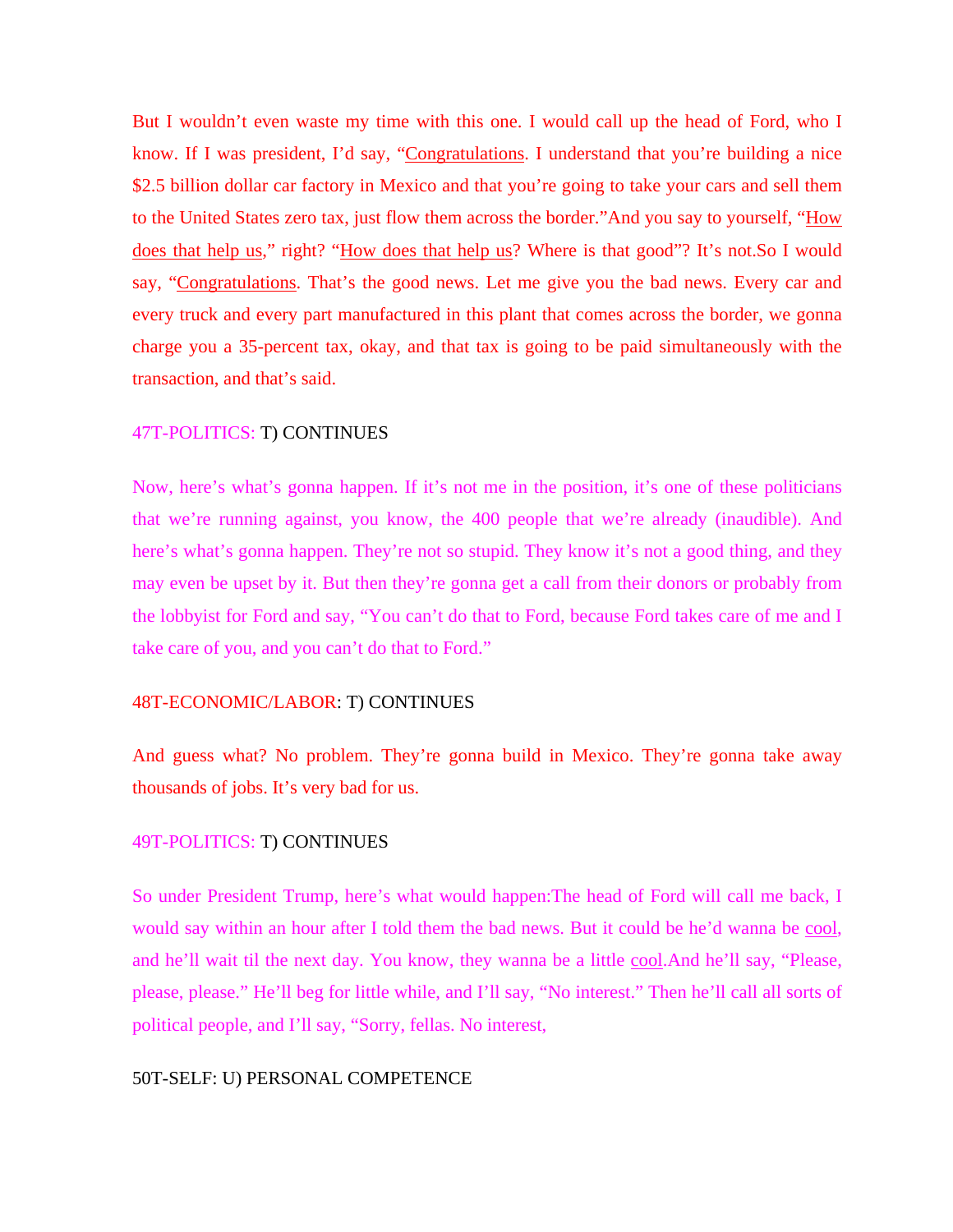" because I don't need anybody's money. It's nice. I don't need anybody's money. I'm using my own money. I'm not using the lobbyists. I'm not using donors. I don't care. I'm really rich. I assure you (inaudible), and by the way, I'm not even saying that in a bragga… (inaudible) that's the kind of mindset, that's the kind of thinking you need for this country. So— because we gotta make the country rich. It sounds crass. Somebody said, "Oh, that's crass." It's not crass.

# 51T-ECONOMIC/FINANCIAL: WE LOSE

We got \$18 trillion in debt. We got nothing but problems.

# 52T-DEFENSE/WAR: NEW EQUIPMENT NEEDED

We got a military that needs equipment all over the place. We got nuclear weapons that are obsolete.

# 53T-SOCIAL/HEALTH: V) PERSONAL COMPETENCE vs INCOMPETENCE

We've got nothing. We've got Social Security that's gonna be destroyed if somebody like me doesn't bring money into the country. All these other people want to cut the hell out of it. I'm not going to cut it at all; I'm gonna bring money in, and we're gonna save it.

# 54T-ECONOMIC/LABOR: T) CONTINUES

But here's what's gonna happen:After I'm called by 30 friends of mine who contributed to different campaigns, after I'm called by all of the special interests and by the— the donors and by the lobbyists— and they have zero chance at convincing me, zero— I'll get a call the next day from the head of Ford. He'll say. "Please reconsider," I'll say no.He'll say, "Mr. President, we've decided to move the plant back to the United States, and we're not going to build it in Mexico." That's it. They have no choice. They have no choice.There are hundreds of things like that.

# 55T-DEFENSE/WAR: W) COMPETENCE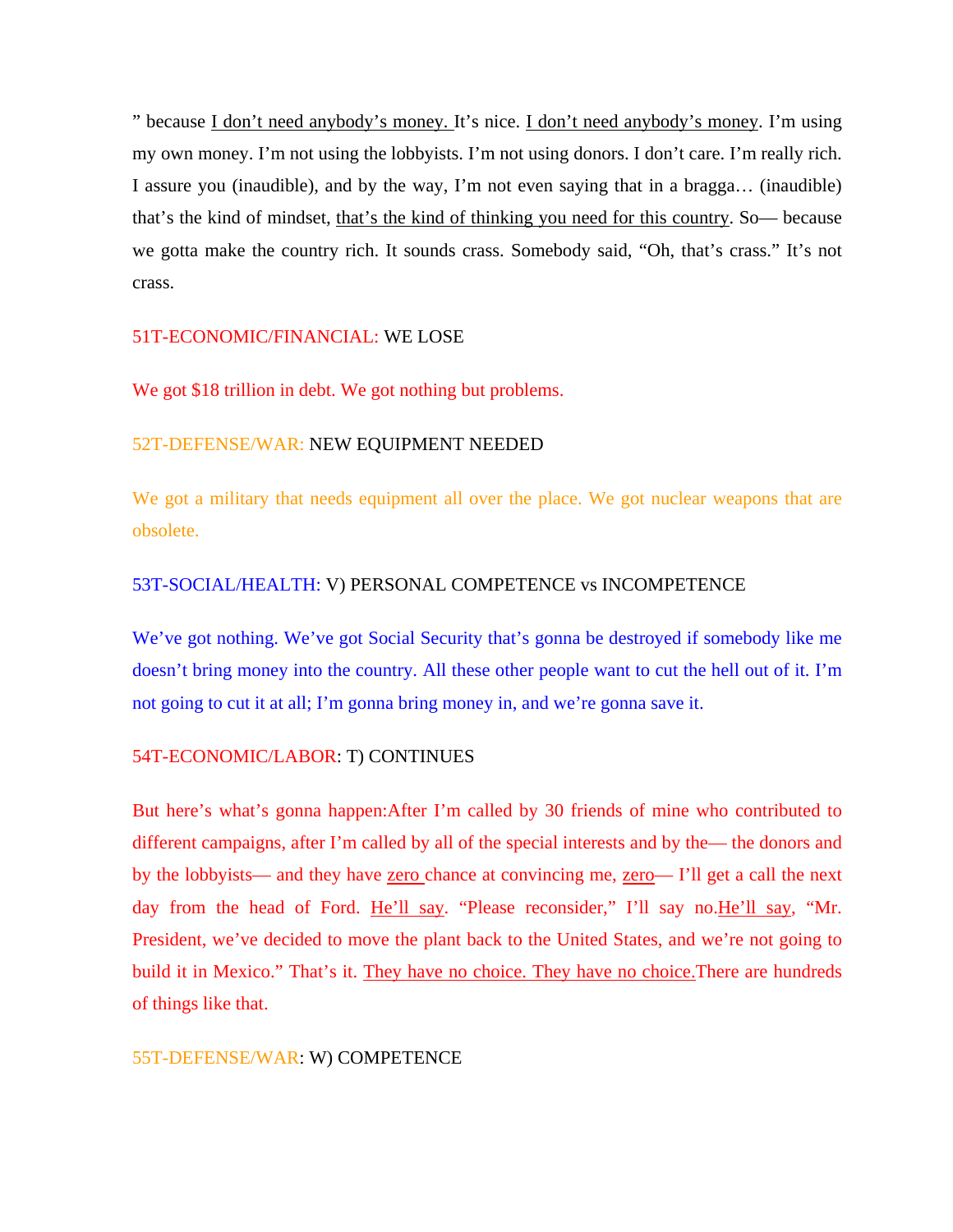I'll give you another example.Saudi Arabia, they make a billion dollars a day. A billion dollars a day. I love the Saudis. Many are in this building. They make a billion dollars a day. Whenever they have problems, we send over the ships. We say "we're gonna protect." What are we doing? They've got nothing but money.If the right person asked them, they'd pay a fortune. They wouldn't be there except for us.

# 56T-DEFENSE/WAR & POLITICS: X) INCOMPETENCE

And believe me, you look at the border with Yemen. You remember Obama a year ago, Yemen was a great victory. Two weeks later, the place was blown up.

#### 57T-ECONOMIC/FINANCIAL: WE LOSE

Everybody got out— and they kept our equipment.They always keep our equipment. We ought to send used equipment, right? They always keep our equipment. We ought to send some real junk, because, frankly, it would be— we ought to send our surplus. We're always losing this gorgeous brand-new stuff.

#### 58T-DEFENSE/WAR: THE U.S. SUPPORTS SAUDI ARABIA

But look at that border with Saudi Arabia. Do you really think that these people are interested in Yemen? Saudi Arabia without us is gone. They're gone.

#### 59T-POLITICS: Y) INCOMPETENCE OF POLITICIANS

And I'm the one that made all of the right predictions about Iraq. You know, all of these politicians that I'm running against now— it's so nice to say I'm running as opposed to if I run, if I run. I'm running.But all of these politicians that I'm running against now, they're trying to disassociate. I mean, you looked at Bush, it took him five days to answer the question on Iraq. He couldn't answer the question. He didn't know. I said, "Is he intelligent?"Then I looked at Rubio. He was unable to answer the question, is Iraq a good thing or bad thing? He didn't know. He couldn't answer the question.How are these people gonna lead us? How are we gonna— how are we gonna go back and make it great again? We can't. They don't have a clue. They can't lead us. They can't. They can't even answer simple questions. It was terrible.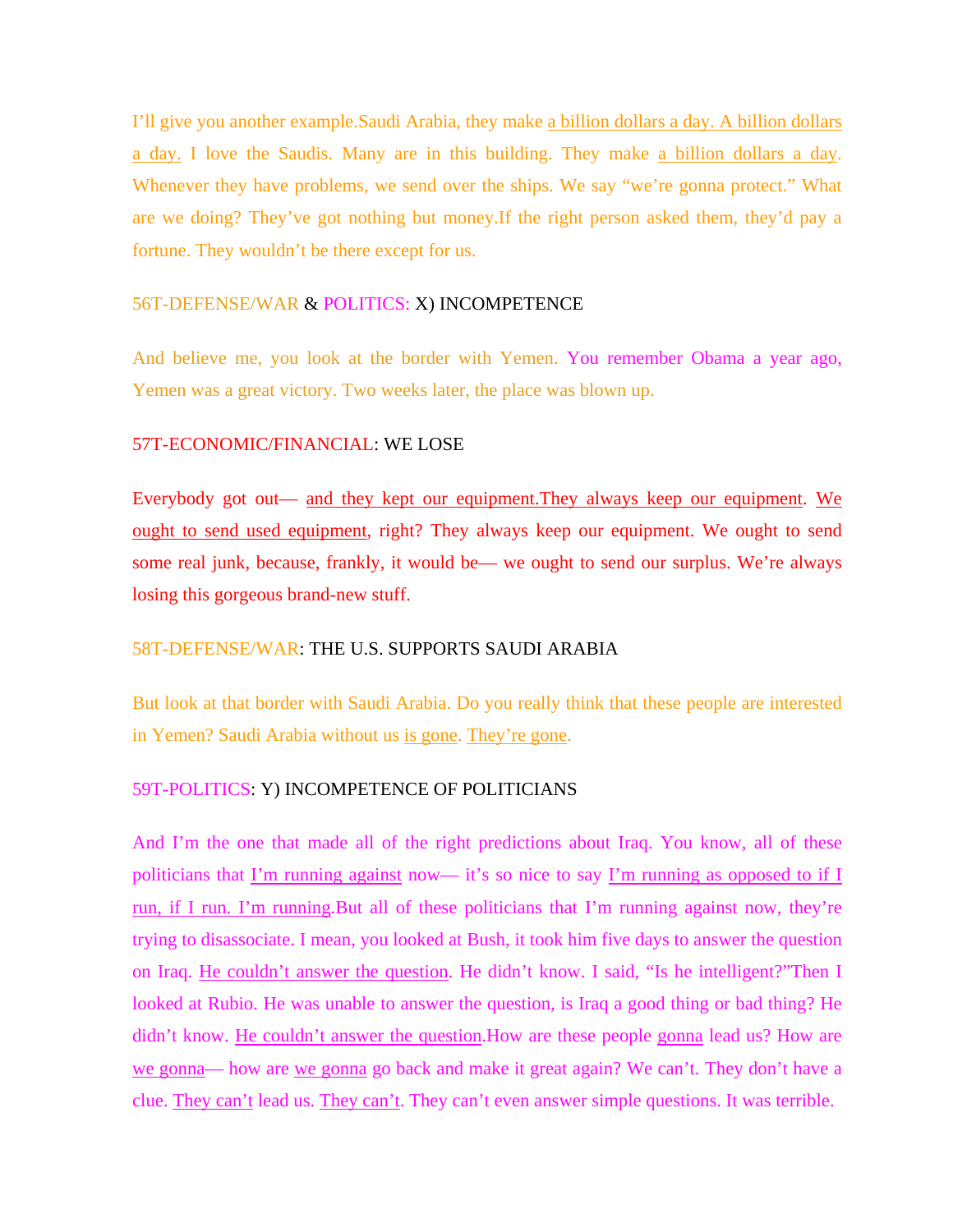#### 60T-POLITICS: Z) INCOMPETENCE OF THE LEADERS

But Saudi Arabia is in big, big trouble. Now, thanks to fracking and other things, the oil is all over the place. And I used to say it, there are ships at sea, and this was during the worst crisis, that were loaded up with oil, and the cartel kept the price up, because, again, they were smarter than our leaders. They were smarter than our leaders.

# 61T-ECONOMIC/FINANCIAL: MAKE THE COUNTRY GREAT AGAIN

There is so much wealth out there that can make our country so rich again, and therefore make it great again. Because we need money. We're dying. We're dying. We need money. We have to do it.

# 62T-POLITICS: A1) PERSONAL COMPETENCE

And we need the right people.So Ford will come back. They'll all come back. And I will say this, this is going to be an election, in my opinion, that's based on competence.

# 63T-SELF: FAMILY

Somebody said — thank you, darlin'. Somebody said to me the other day, a reporter, a very nice reporter, "But, Mr. Trump, you're not a nice person." That's true. But actually I am. I think I am a nice person. People that know me, like me. Does my family like me? I think so, right. Look at my family. I'm proud of my family. By the way, speaking of my family, Melania, Barron, Kai, Donnie, Don, Vanessa, Tiffany, Ivanka did a great job. Did she do a great job? Great. Jared, Laura and Eric, I'm very proud of my family. They're great family. So the reporter said to me the other day, "But, Mr. Trump, you're not a nice person. How can you get people to vote for you?" I said, "I don't know." I said, "I think that number one, I am a nice person. I give a lot of money away to charities and other things. I think I'm actually a very nice person."

64T-POLITICS: (COMPETENCE), MENTIONED IN UNIT 62T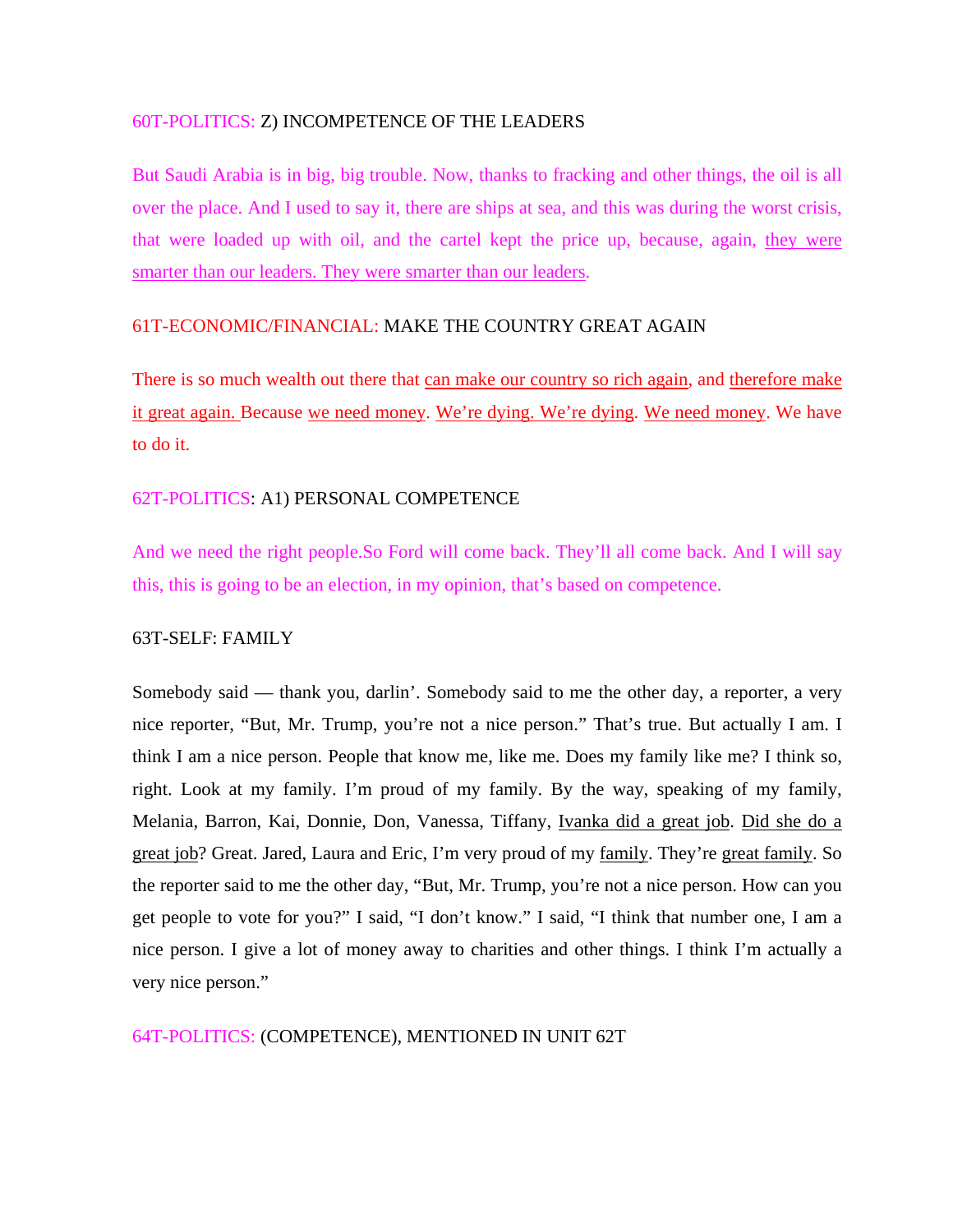But, I said, This is going to be an election that's based on competence, because people are tired of these nice people.

#### 65T-ECONOMIC/FINANCIAL: TIRED PEOPLE

And they're tired of being ripped off by everybody in the world.

# 66T-SOCIAL/EDUCATION: EDUCATION COSTS TOO MUCH

And they're tired of spending more money on education than any nation in the world per capita, than any nation in the world, and we are 26th in the world, 25 countries are better than us in education. And some of them are like third world countries.

# 67T-ECONOMIC/INFRA: INFRASTRUCTURE FAILS

But we're becoming a third world country, because of our infrastructure, our airports, our roads, everything.

# 68T-AMERICANDREAM:B1) COMPETENCE

So one of the things I did, and I said, you know what <u>I'll do. I'll do it</u>. Because a lot of people said, "He'll never run. Number one, he won't want to give up his lifestyle." They're right about that, but I'm doing it. Number two, I'm a private company, so nobody knows what I'm worth. And the one thing is that when you run, you have to announce and certify to all sorts of governmental authorities your net worth. So I said, "That's OK." I'm proud of my net worth. I've done an amazing job. I started off— thank you— I started off in a small office with my father in Brooklyn and Queens, and my father said — and I love my father. I learned so much. He was a great negotiator. I learned so much just sitting at his feet playing with blocks listening to him negotiate with subcontractors. But I learned a lot. But he used to say, "Donald, don't go into Manhattan. That's the big leagues. We don't know anything about that. Don't do it." I said, "I gotta go into Manhattan. I gotta build those big buildings. I gotta do it, Dad. I've gotta do it." And after four or five years in Brooklyn, I ventured into Manhattan and did a lot of great deals— the Grand Hyatt Hotel. I was responsible for the convention center on the west side. I did a lot of great deals, and I did them early and young. And now I'm building all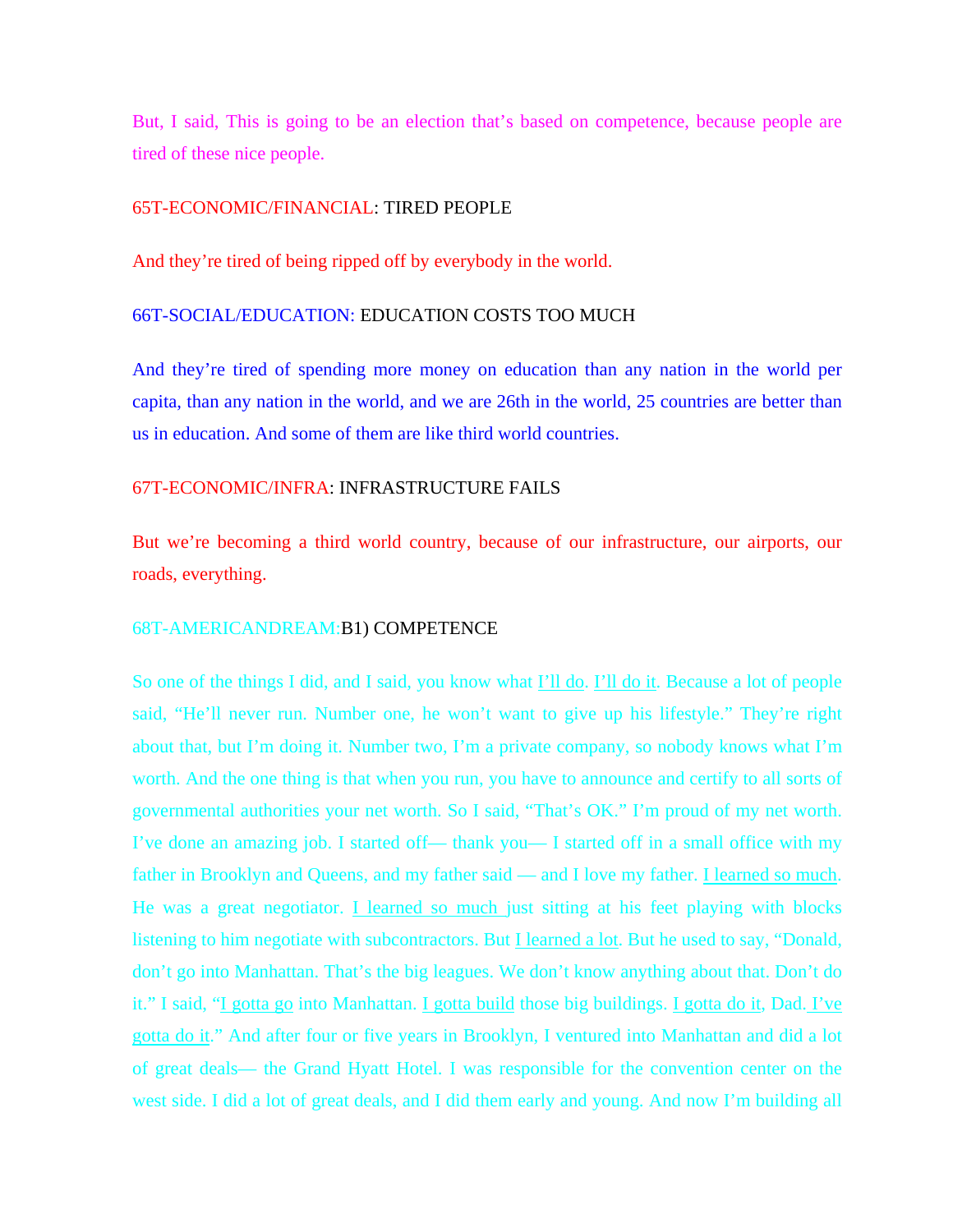over the world, and I love what I'm doing. But they all said, a lot of the pundits on television, "Well, Donald will never run, and one of the main reasons is he's private and he's probably not as successful as everybody thinks." So I said to myself, you know, nobody's ever gonna know unless I run, because I'm really proud of my success. I really am. I've employed— I've employed tens of thousands of people over my lifetime. That means medical. That means education. That means everything. So a large accounting firm and my accountants have been working for months, because it's big and complex, and they've put together a statement, a financial statement, there's a summary. But everything will be filed eventually with the government, and we don't need extensions or anything. We'll be filing it right on time. We don't need anything. And it was even reported incorrectly yesterday, because they said, "He had assets of \$9 billion." So I said, "No, that's the wrong number. That's the wrong number. Not assets." So they put together this. And before I say it, I have to say this. I made it the oldfashioned way. It's real estate. You know, it'sreal estate. It's labor, and it's unions good and some bad and lots of people that aren't in unions, and it's all over the place and building all over the world. And I have assets— big accounting firm, one of the most highly respected— 9 billion 240 million dollars. And I have liabilities of about \$500 million. That's long-term debt, very low interest rates. In fact, one of the big banks came to me and said, "Donald, you don't have enough borrowings. Could we loan you \$4 billion dollars"? I said, "I don't need it. I don't want it. And I've been there. I don't want it." But in two seconds, they give me whatever I wanted. So I have a total net worth, and now with the increase, it'll be well-over \$10 billion dollars. But here, a total net worth of 8 billion—net worth, not assets, not liab...— a net worth, after all debt, after all expenses, the greatest assets— Trump Tower, 1290 Avenue of the Americas, Bank of America building in San Francisco, 40 Wall Street, sometimes referred to as the Trump building right opposite the New York— many other places all over the world. So the total is \$8,737,540,00 dollars. Now I'm not doing that… I'm not doing that to brag, 'cause you know what? I don't have to brag. I don't have to, believe it or not.

#### 69T-POLITICS: (PERSONAL COMPETENCE), MENTIONED IN 50T

I'm doing that to say that that's the kind of thinking our country needs. We need that thinking. We have the opposite thinking.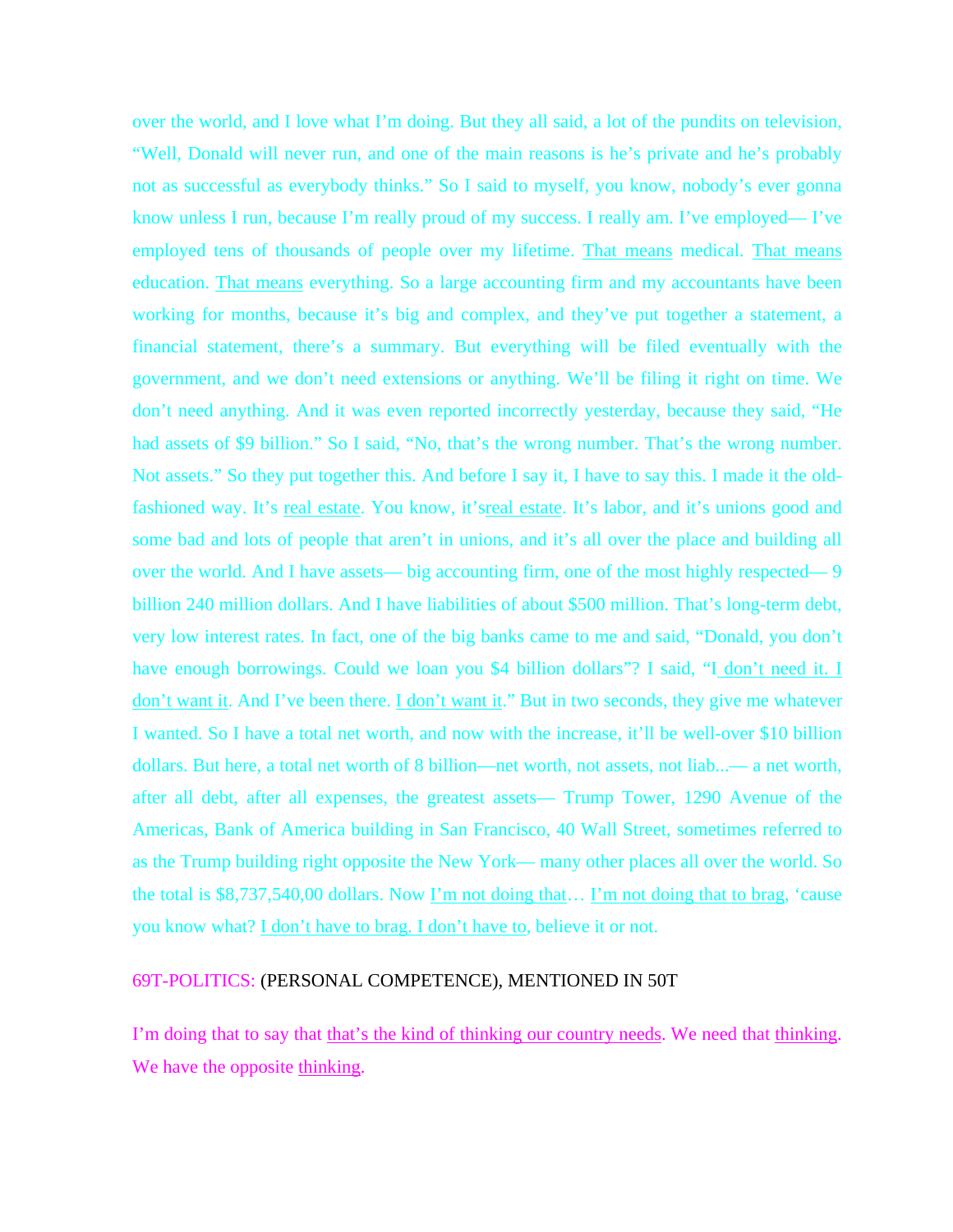#### 70T-POLITICS: C1) INCOMPETENCE, CORRUPTION

We have losers. We have losers. We have people that don't have it. We have people that are morally corrupt. We have people that are selling this country down the drain.

# 71T-ECONOMIC/FINANCIAL: DEBT

So I put together the statement, and the only reason I'm telling you about it today is because we really do have to get going, because if we have another three or four years— you know, we're at \$18 trillion now. We're soon gonna be at \$20 trillion. According to the economists who I'm not big believers in, but, nevertheless, this is what they're saying— that \$24 trillion— we're very close— that's the point of no return. \$24 trillion dollars. We will be there soon. That's when we become Greece. That's when we become a country that's unsalvageable. And we're gonna be there very soon. We're gonna be there very soon.

# 72T-SOCIAL/HEALTH: OBAMACARE FAILS

So, just to sum up, I would do various things very quickly. I would repeal and replace the big lie, Obamacare.

# 73T-SOCIAL/IMMIGRATION: D1) COMPETENCE

I would build a great wall, and nobody builds walls better than me, believe me, and I'll build them very inexpensively, I will build a great, great wall on our southern border. And I will have Mexico pay for that wall.Mark my words.

#### 74T-DEFENSE/WAR: E1) COMPETENCE vs INCOMPETENCE

Nobody would be tougher on ISIS than Donald Trump. Nobody. I will find — within our military, I will find the General Patton or I will find General MacArthur, I will find the right guy. I will find the guy that's going to take that military and make it really work. Nobody, nobody will be pushing us around. I will stop Iran from getting nuclear weapons. And we won't be using a man like Secretary Kerry that has absolutely no concept of negotiation, who's making a horrible and laughable deal, who's just being tapped along as they make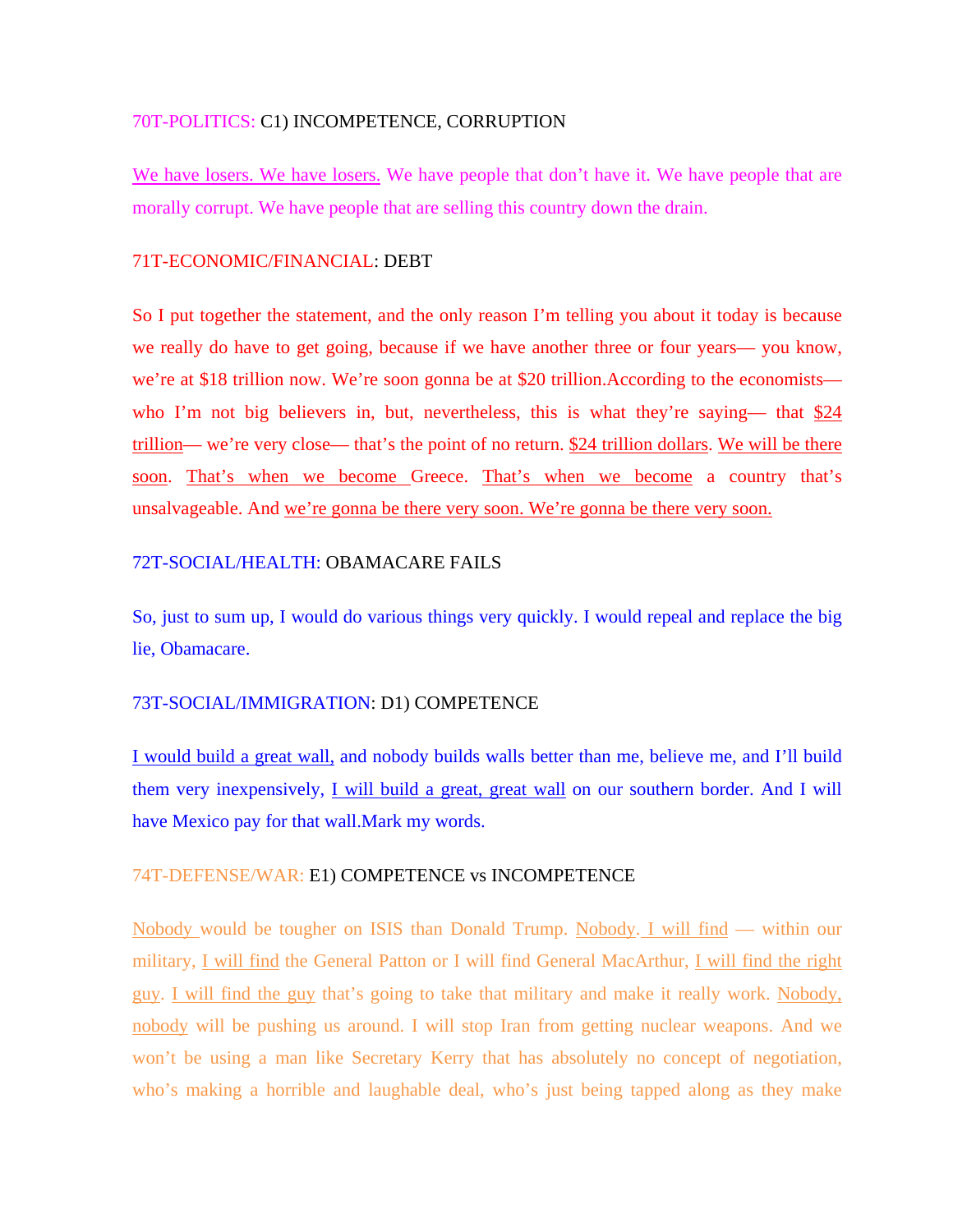weapons right now, and then goes into a bicycle race at 72 years old, and falls and breaks his leg. I won't be doing that. And I promise I will never be in a bicycle race. That I can tell you.

# 75T-SOCIAL/IMMIGRATION:TERMINATE OBAMA'S ILLEGAL EXECUTIVE ORDER ON IMMIGRATION

I will immediately terminate President Obama's illegal executive order on immigration, immediately.

#### 76T-DEFENSE/THE 2- AMENDMENT: SUPPORT THE 2- AMENDMENT

Fully support and back up the Second Amendment.Now, it's very interesting. Today I heard it. Through stupidity, in a very, very hard core prison, interestingly named Clinton, two vicious murderers, two vicious people escaped, and nobody knows where they are. And a woman was on television this morning, and she said, "You know, Mr. Trump," and she was telling other people, and I actually called her, and she said, "You know, Mr. Trump, I always was against guns. I didn't want guns. And now since this happened"— it's up in the prison area— "my husband and I are finally in agreement, because he wanted the guns. We now have a gun on every table. We're ready to start shooting."I said, "Very interesting."So protect the Second Amendment.

#### 77T-SOCIAL/EDUCATION: F1) INCOMPETENCE

End— end Common Core. Common Core should— it is a disaster. Bush is totally in favor of Common Core. I don't see how he can possibly get the nomination. He's weak on immigration. He's in favor of Common Core. How the hell can you vote for this guy? You just can't do it. We have to end, education has to be local.

#### 78T-ECONOMIC/INFRA: G1) COMPETENCE

Rebuild the country's infrastructure.Nobody can do that like me. Believe me. It will be done on time, on budget, way below cost, way below what anyone ever thought.I look at these roads being built all over the country, and I say I can build those things for one-third. What they do is unbelievable, how bad.You know, we're building on Pennsylvania Avenue, the Old Post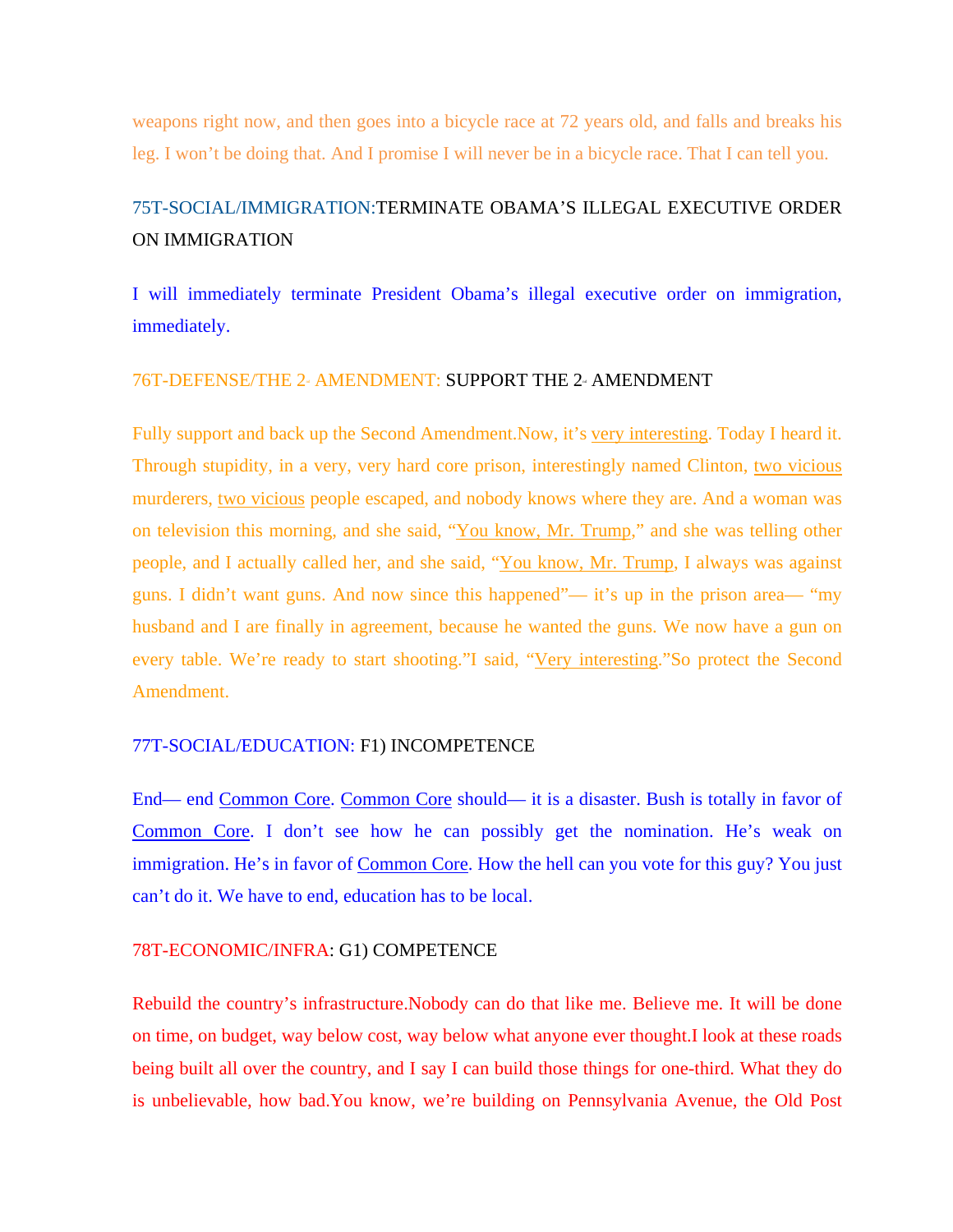Office, we're converting it into one of the world's great hotels. Gonna be the best hotel in Washington, D.C. We got it from the General Services Administration in Washington. The Obama administration. We got it. It was the most highly sought after— or one of them, but I think the most highly sought after project in the history of General Services. We got it. People were shocked, Trump got it.Well, I got it for two reasons. Number one, we're really good. Number two, we had a really good plan. And I'll add in the third, we had a great financial statement. Because the General Services, who are terrific people, by the way, and talented people, they wanted to do a great job. And they wanted to make sure it got built.So we have to rebuild our infrastructure, our bridges, our roadways, our airports. You come into La Guardia Airport, it's like we're in a third world country. You look at the patches and the 40-year-old floor. They throw down asphalt, and they throw...You look at these airports, we are like a third world country.And I come in from China and I come in from Qatar and I come in from different places, and they have the most incredible airports in the world. You come back to this country and you have LAX, disaster. You have all of these disastrous airports. We have to rebuild our infrastructure.

# 79T-SOCIAL/HEALTH: SAVE MEDICARE, MEDICAID AND SOCIAL SECURITY, (COMPETENCE), MENTIONED IN UNITS 21T, 53T, 72T

Save Medicare, Medicaid and Social Security without cuts. Have to do it.Get rid of the fraud. Get rid of the waste and abuse, but save it. People have been paying it for years. And now many of these candidates want to cut it. You save it by making the United States, by making us rich again, by taking back all of the money that's being lost.

#### 80T-ECONOMIC/TRADE: RENEGOTIATE TRADE DEALS

Renegotiate our foreign trade deals.

#### 81T-ECONOMIC/FINANCIAL: REDUCE DEBT

Reduce our \$18 trillion in debt, because, believe me, we're in a bubble. We have artificially low interest rates. We have a stock market that, frankly, it has been good to me, but I still hate to see what's happening. We have a stock market that is so bloated.Be careful of a bubble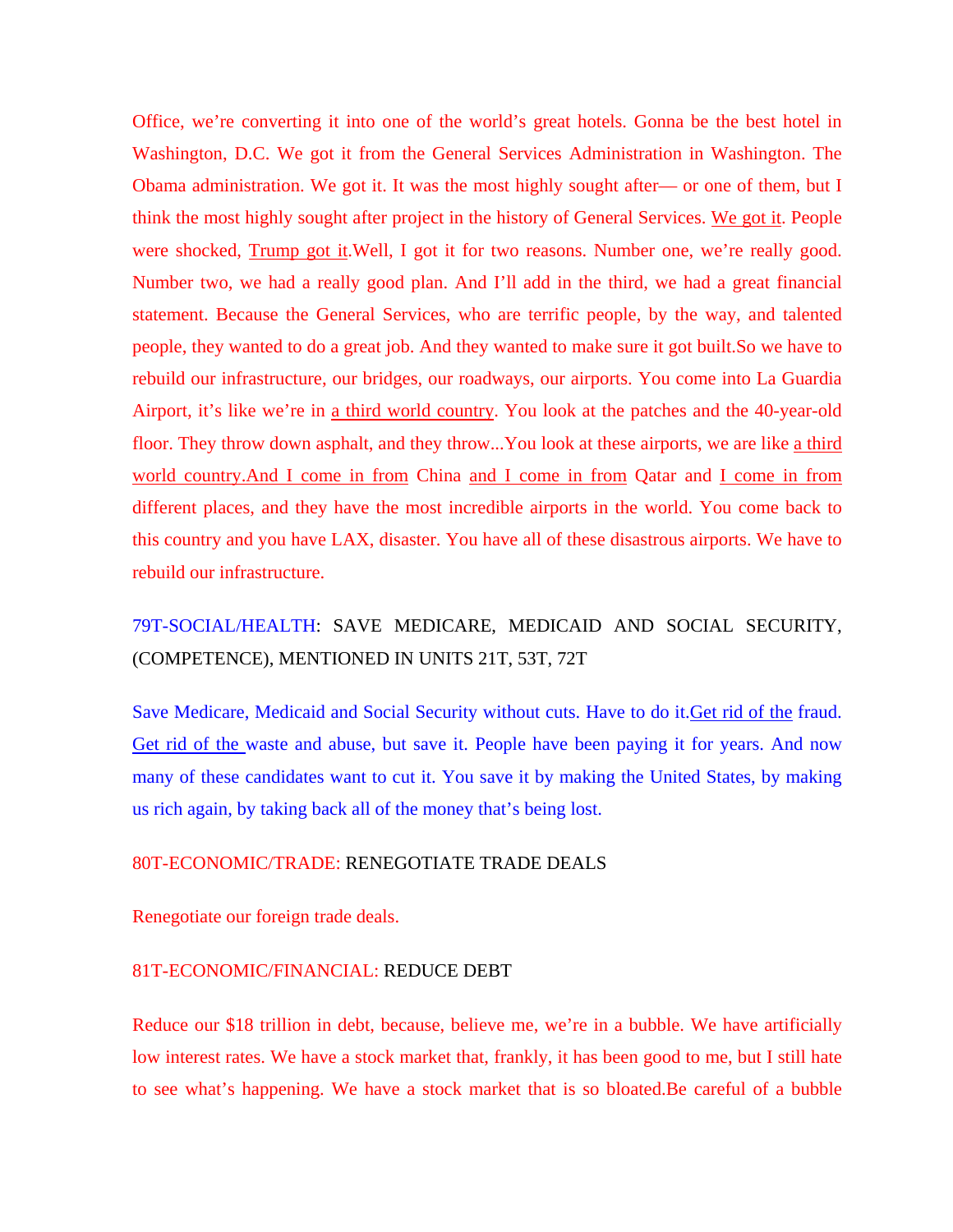'cause what you've seen in the past might be small potatoes compared to what happens. So be very, very careful.

# 82T-DEFENSE/WAR: TAKE CARE OF OUR VETERANS

And strengthen our military and take care of our vets. So, so important.

# 83T-AMERICANDREAM:H1) COMPETENCE

Sadly, the American dream is dead. But if I get elected president I will bring it back bigger and better and stronger than ever before, and we will make America great again.

#### 84T-THANK YOUs

Thank you. Thank you very much.

# **"Bernie's Announcement. May 26, 2015" (Sanders 2015).**

# 1S-THANK YOUs

Oh! This is an emot... This is an emotional day for me, not just for what I'm going be to announcing but to see so many people here and to hear what's been said, thank you very much. Let me thank all of you not only for being here today and for the support that you have given me over the years: as the mayor of this beautiful city, as Vermont's only congressman and now as our Unites States state senator. I also wanna thank my longtime friends and fellow Vermonters Bill McKibben, Brenda Torpey, Donna Bailey, Mike O'Day and Ben and Jerry for all that they do – and for their very generous remarks. Thanks also to Jenny Nelson for moderating this event and for your incredible leadership in Vermont agriculture. I also wanna thank my family: My wife Jane, my brother Larry, my children Levi, Heather, Carina and Dave for their love and support, and my beautiful seven grandchildren – Sonny, Cole, Ryleigh, Grayson, Ella, Tess and Dylan who provide so much joy in my life.

#### 2S-THE ANNOUNCEMENT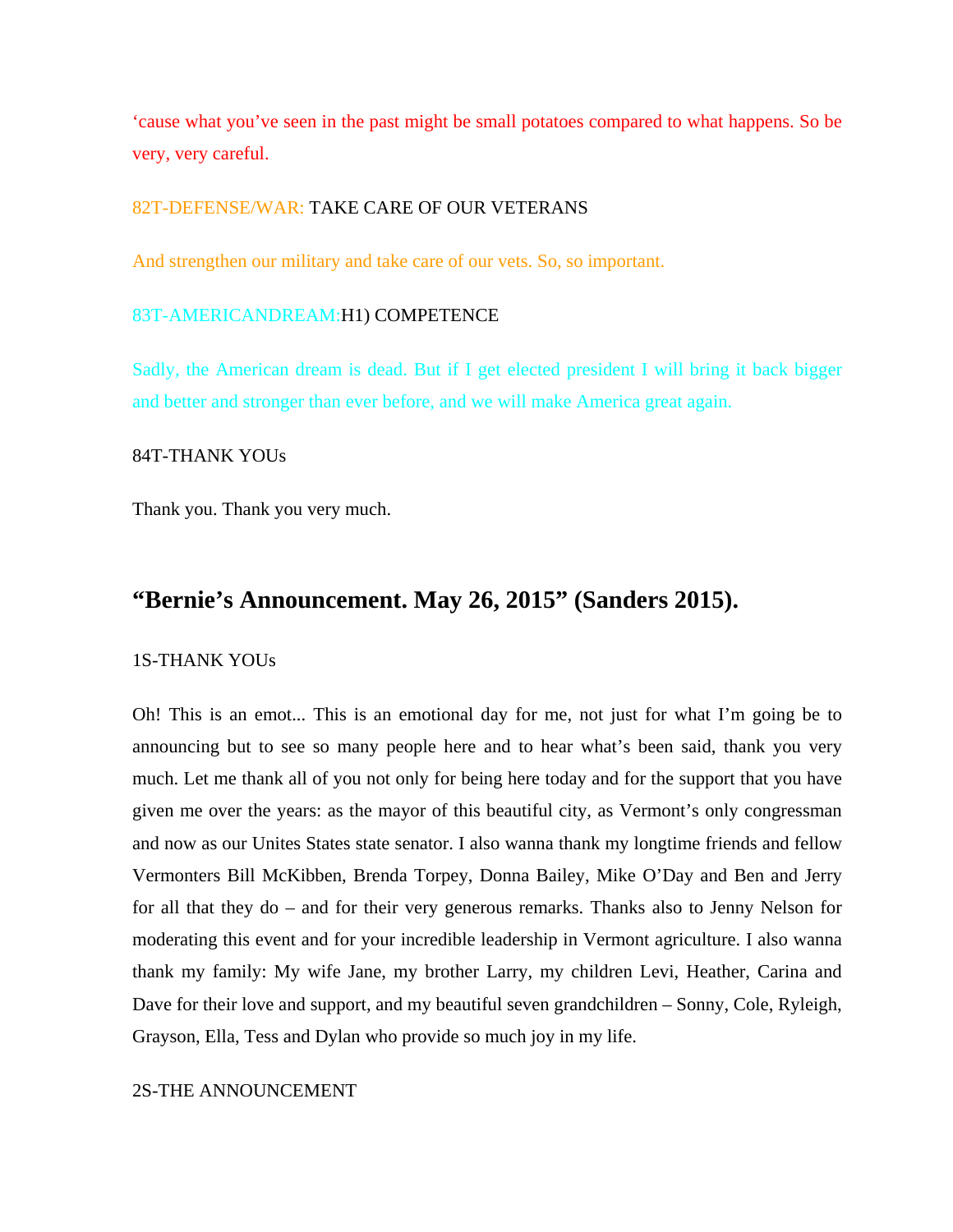Today, here in our small state – a state that has led this nation in so many ways  $-1$  am proud to announce my candidacy for President of United States of America.

# 3S-POLITICS: POLITICAL REVOLUTION

Today, today with your support and the support of millions of people throughout our country, we begin a political revolution to transform our country economically, politically, socially and environmentally.

# 4S-POLITICS: OPPOSING BILLIONAIRES

Today, we stand here and say loudly and clearly; "Enough is enough. This great nation and its government belong to all of the people, and not to a handful of billionaires.

# 5S-POLITICS: OPPOSING THE ESTABLISMENT

Brothers and sisters: Now is not the time for thinking small. Now is not the time for the same old – same old establishment politics and stale inside-the-beltway ideas.

# 6S-POLITICS: UNITING PEOPLE

Now is the time for millions of working families to come together, to revitalize American democracy, to end the collapse of our middle class and to make certain that our children and grandchildren are able to enjoy a quality of life that brings them health, prosperity, security and joy – and that once again makes the United States the leader in the world in the fight for economic and social justice, for environmental sanity and for a world of peace.

# 7S-ENVIRONMENT: ADDRESSING THE PROBLEMS

My fellow Americans: This country faces more serious problems today than at any time since the Great Depression and, if you include the planetary crisis of climate change, it may well be that the challenges we face now are more direr than at any time in the modern history of our country.

# 8S-POLITICS: BUILDING A MOVEMENT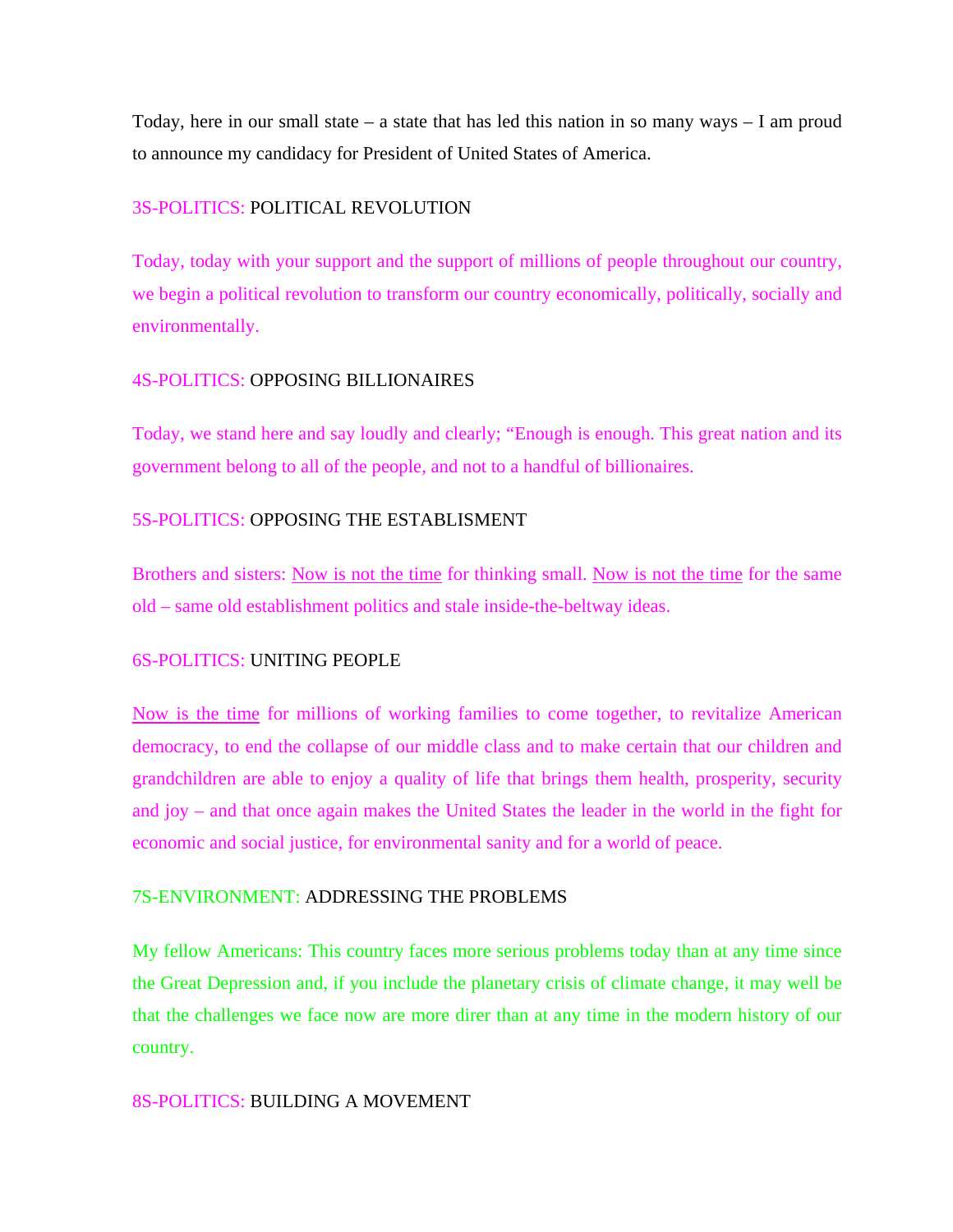And here is my promise to you for this campaign. Not only will I fight to protect the working families of this country, but we're going to build a movement of millions of Americans who are pre…, prepared to stand up and fight back. We are going to take this campaign directly to the people – in town meetings, door to door conversations, on street corners and in social media. This week we're gonna be in New Hampshire, we gonna be Iowa and we gonna be Minnesota – and that is just the start of this national campaign.

#### 9S-POLITICS: AGENDA NOT A PERSON, COMPETENCE

Let me be clear. This campaign is not about Bernie Sanders. It is not about Hillary Clinton. It is not about Jeb Bush or anyone else. This campaign is about the needs of the American people, and the ideas and proposals that effectively address those needs. As someone who has never run a negative political ad in my life, my campaign will not be driven by political gossip, or reckless personal attacks. This is what the American people want and deserve. These are serious times, we need serious debates. Politics in a democratic society should not be treated as it were a baseball game, a game show or a soap opera. And I hope the media understands that as well.Let me take a minute to touch on some of the issues that I will be focusing on in the coming months, and then give you a breef outline of an Agenda for America and an agenda which, in fact, will deal with these serious problems and lead us to a better future.

#### 10S-ECONOMIC/FINANCIAL: INCOME INEQUALITY

Today, today we live in a nation which is the wealthiest nation in the history of the world but that reality means very little for most of us because almost all of that wealth is owned and controlled by a tiny handful of individuals. In America we now have more income and wealth inequality than any other major country on earth, and the gap between the very rich and everyone else is growing wider and wider. The issue of wealth and income inequality is the great moral issue of our time, it is the great economic issue of our time and it is the great political issue of our time. And we will address it. Let me be very clear. Let the top 1 percent understand this. There is something profoundly wrong when the top one-tenth of 1 percent owns almost as much wealth as the bottom 90 percent, and when 99 percent of all new income goes to the top 1 percent. There is something profoundly wrong when, in recent years, we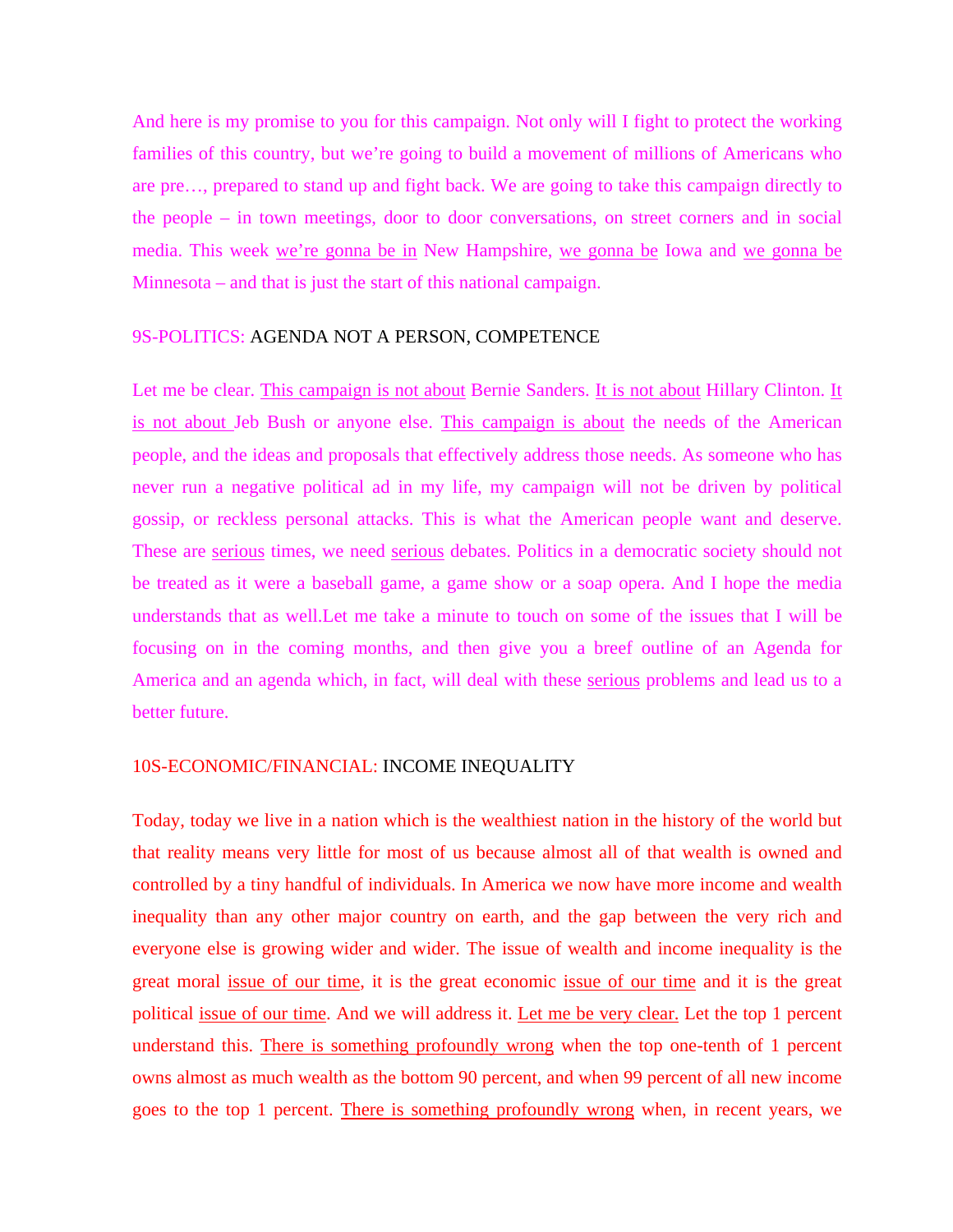have seen a proliferation of millionaires and billionaires at the same time as millions of Americans are working longer hours for lower wages and we have shamely the highest rate of childhood poverty of any major country. There is something profoundly wrong when one family, one family, owns more wealth than the bottom 130 million Americans. This grotesque level of inequality is immoral. It is bad economics. It is unsustainable. This type of rigged economy is not what America is supposed to be about.

#### 11S-POLITICS: WE TOGETHER

This has got to change and, and as your president, together we are going to change it.

#### 12S-ECONOMIC/LABOR: THE SUFFERING MIDDLE CLASS

But it is not just income and wealth inequality. It is a tragic reality that for the last 40 years the great middle class of our country – once the envy of the entire world – has been disappearing. Despite exploding technology and increased worker productivity, median family income is almost \$5,000 dollars less today than it was in 1999. In our great state and all over this country people are working not one job but two or three jobs trying to cobble together an income and some health care. That is not acceptable. We can and must do better. The truth is that real unemployment is not 5.4 percent what you read in the papers. It is close to 11 percent, youth unemployment 17 percent, African-American youth unemployment off the charts. Today, shamefully, we have 45 million people living in poverty, many of whom are working in lowwage jobs. In America today despite the games of the affordable care act, 35 million Americans still lack any health insurance. My friends, that is the reality of the middle class in America today. And that is the reality not just for us but for our kids and our grandchildren that we are going to change.

#### 13S-POLITICS: OLIGARCHY

My fellow Americans: Let me as blunt, be as blunt as I can and tell you what you already know. As a result of the disastrous Supreme Court decision on Citizens United, the American political system has been totally corrupted, and the foundations of American democracy are now being undermined. What the Supreme Court said essentially was that it was not good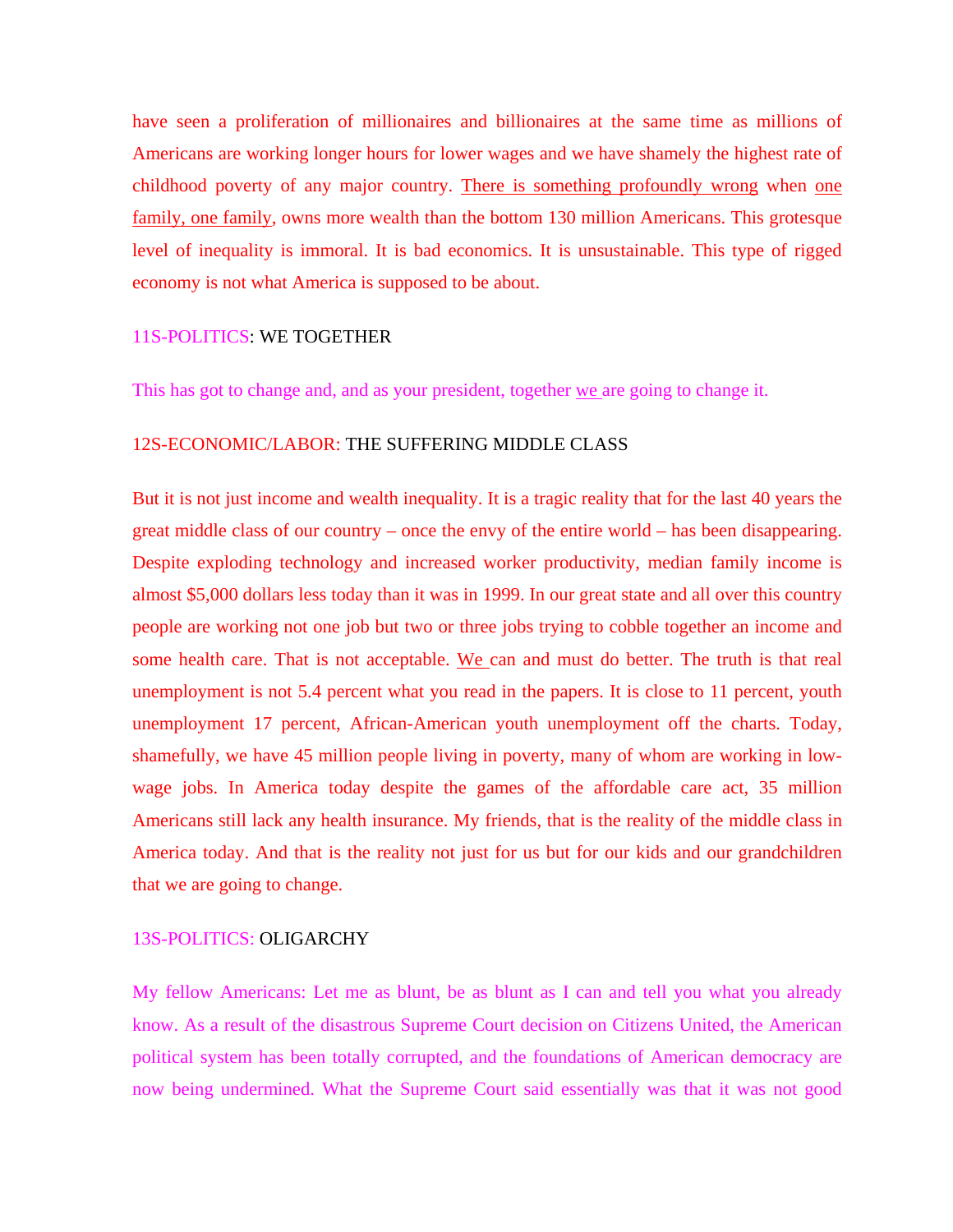enough for the billionaires to own much of the economy. They could now own the United States governing as well. And that is precisely what they are trying to do. Now what I learned in school, and I think that the women and men who put their lives on the line to defend our country have long known that American democracy is not about billionaires being able to buy candidates and buy elections. It is not about the Koch brothers and Sheldon Adelson and other incredibly wealthy individuals spending billions of dollars to elect candidates who will make the rich richer and everyone else poorer. According to media reports, if you can believe it, the Koch brothers in this election cycle are prepared to spend more money than either the Democratic or Republican parties. That is not democracy. That is oligarchy. In Vermont and our town meetings we know what democracy is about. That is one person, one vote. And that's the kind of political system we are going to fight for and are going to achieve.

# 14S-ENVIRONMENT: THE CLIMATE CHANGE

Now when we talk about our responsibilities as human beings and as parents, there is nothing more important than leaving this country and the entire planet in a way that is habitable for our kids and our grandchildren. The debate is over. The scientific community has spoken in a virtually unanimous voice. Climate change is real. It is caused by human activity and it is already causing devastating problems in our country and around the world.And let's be clear. If we do not get our act together and have the United States to lead the world in combatting climate change. There will be more drought, more famine, more rising sea level, more floods, more ocean acidification, more extreme weather disturbances. As human beings we walk out over this environment or appreciate the beauty of this planet. We are not going to allow the fossil fuel industry to destroy this planet.

#### 15S-POLITICS: POLITICAL SYSTEM IS CORRUPTED

Brothers and sisters it is no secret that there is massive discontent with politics in America today. In the last mid-term election, some 63 percent of Americans did not vote, including 80 percent of young people. Poll after poll tells us that our citizens no longer have confidence in our political institutions and, given the power of Big Money in the political process in general. They understand that their pay is not being heard in Washington, and the people in Washington elected officially are much more concerned about the lobbyists and the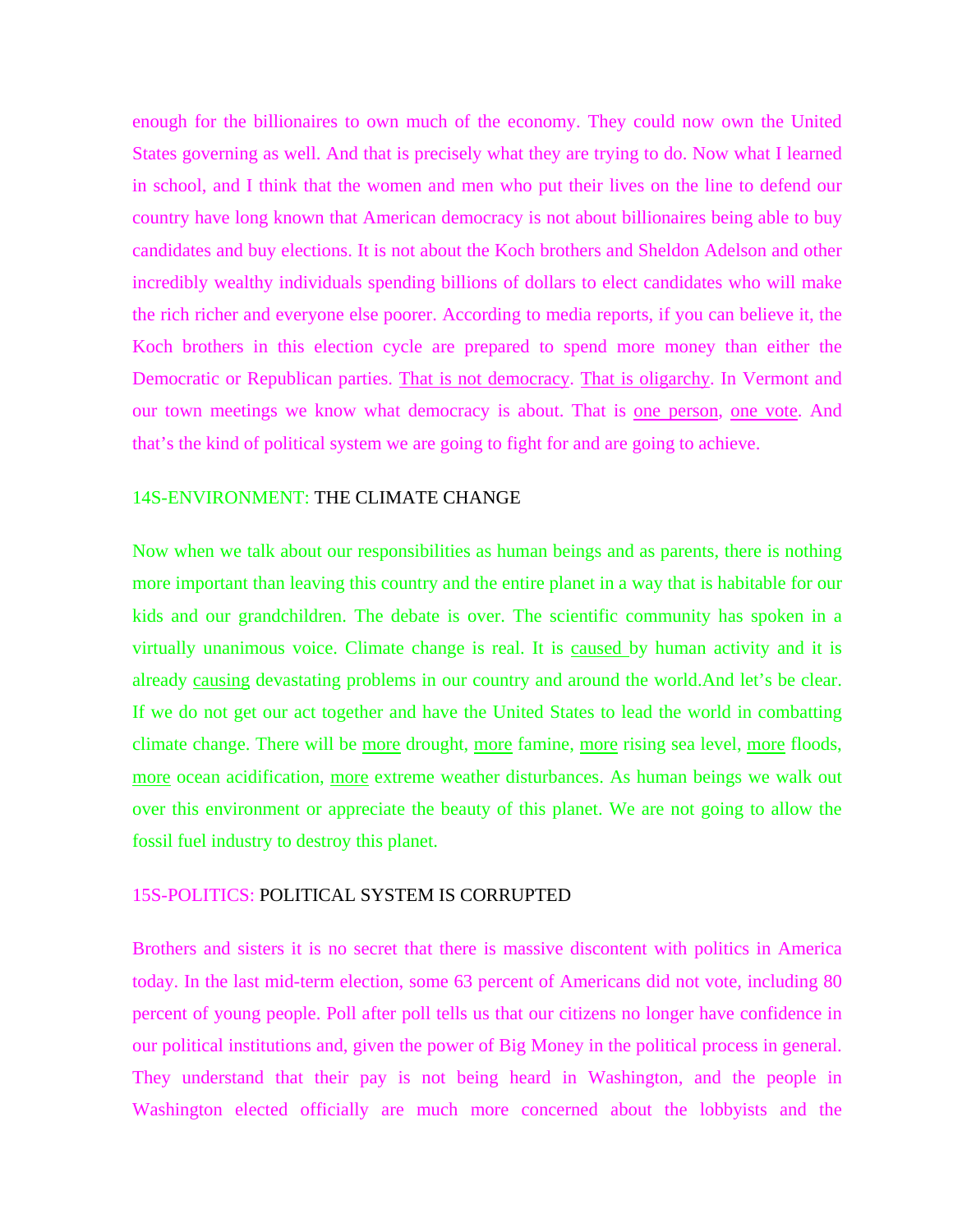billionaires than the suffering of ordinary people.Now combating this political alienation, this cynicism and this legitimate anger will not be easy. That's for sure. But that is exactly what, together, we must do if we are going to turn this country around – and that is what this campaign is all about.

#### 16S-POLITICS: POLITICAL REVOLUTION

And if we are going to bring people together we need a simple, straight-forward progressive agenda which speaks to the needs of the American people, and provides us with a vision of a very different America. And what is that agenda? Let me briefly tell you what I think.

#### 17S-ECONOMIC/LABOR&INFRA: JOBS PROGRAM

The agenda begins with jobs, jobs and more jobs. If we are serious about reversing the decline of the middle class we need a major federal jobs program which puts millions of people back to work at good paying jobs. At a time when our roads, our bridges, our water systems, rail and airports are decaying, the most effective way to rapidly create meaningful jobs is to rebuild our crumbling infrastructure. And that is why I've introduced legislation which would invest \$1 trillion dollars over 5 years to modernize our country's physical infrastructure. Legislation that would create and maintain 13 million good-paying jobs. And as your president I will lead the effort to make sure that legislation is passed.

# 18S-ECONOMIC/TRADE: OPPOSING CURRENT TRADE POLICIES

I will also continue to oppose our current trade policies. For decades, presidents from both parties have supported trade agreements which have cost us millions of decent paying jobs as corporate America shuts down plants in Vermont throughout this country and moves to lowwage countries. As president, my trade policies will break that cycle of agreements which enrich the few at the expense of the...(inaudible)

# 19S-ECONOMIC/LABOR: WOMEN'S WAGE, PAID SICK LEAVE AND VACATION MINIMUM WAGE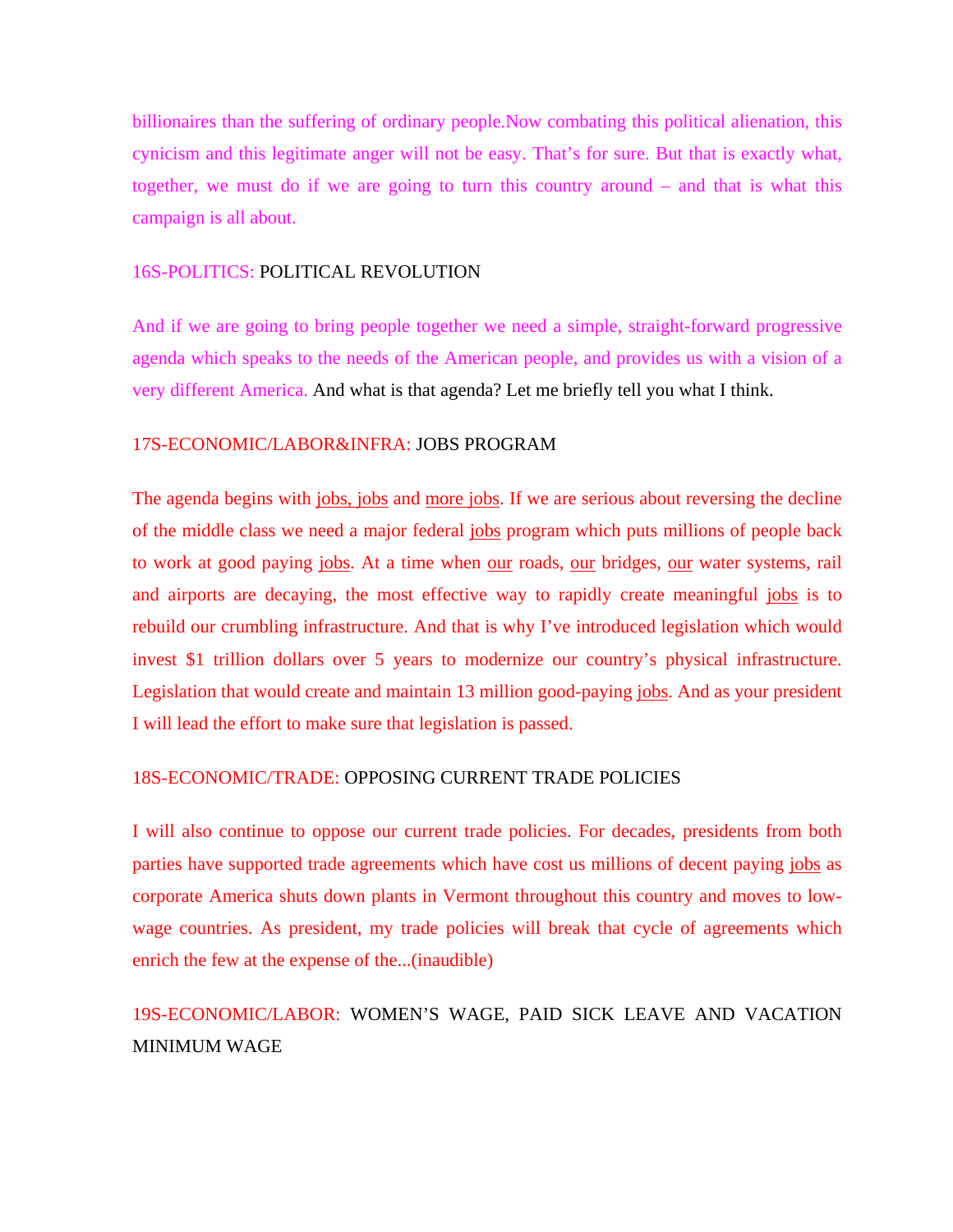Let us also be honest and acknowledge that today millions of American workers are now working for totally inadequate wages. The current federal minimum wage of \$7 and a quarter an hour is a starvation wage and must be raised. The minimum wage in this country must become a living wage – which means raising it to \$15 dollars an hour over the next few years. Our goal, this is not a radical idea, but our goal must be that any worker in this country who works 40 hours a week is not living in poverty. Further, we must establish pay equity for women workers. It is unconscionable that women earn 78 cents on the dollar compared to men who perform the same work. We must also revise our overtised standards so that people they get 25 000 or \$30,000 a year, who are working 50-60 hours a week, get time (in ahead). And, and we need paid sick leave and guaranteed vacation time for every worker in this country.

# 20S-ECONOMIC/FINANCIAL: PROGRESSIVE AND FAIR TAX SYSTEM

This campaign starting today is going to send a message to the billionaire class. And that is: you can't have it all. You can't get huge tax breaks while children in this country go hungry. You can't continue sending our jobs abroad while millions are looking for work. You can't hide your profits in the Cayman Islands and other tax havens, while there are massive unmet needs on every corner of this nation. To the billionaire class I say that your greed has got to end. You cannot take advantage of all the benefits of America, if you refuse to accept your responsibilities. And that is why we need a tax system which is fair and progressive, which tells the wealthiest individuals and the largest corporations that they are going to begin to start paying their fair share of taxes.When we talk about power, we talk about Wall Street. In my view, it is time to break up the largest financial institutions in this country. Wall Street cannot continue to be an island unto itself, gambling trillions in risky financial instruments while expecting the public to bail it out. If a bank is too big to fail that bank is too big to exist.

# 21S-ENVIRONMENT & POLITICS: CITIZENS UNITED DECISION

If we are serious about of a progressive agenda that speaks of the needs of working families that talks about climate change and the needs of our kids and the elderly, we must be focused on campaign finance reform and the need for a constitutional amendment to overturn this disastrous Citizens United decision. I have said it before and I'll say it again. I will not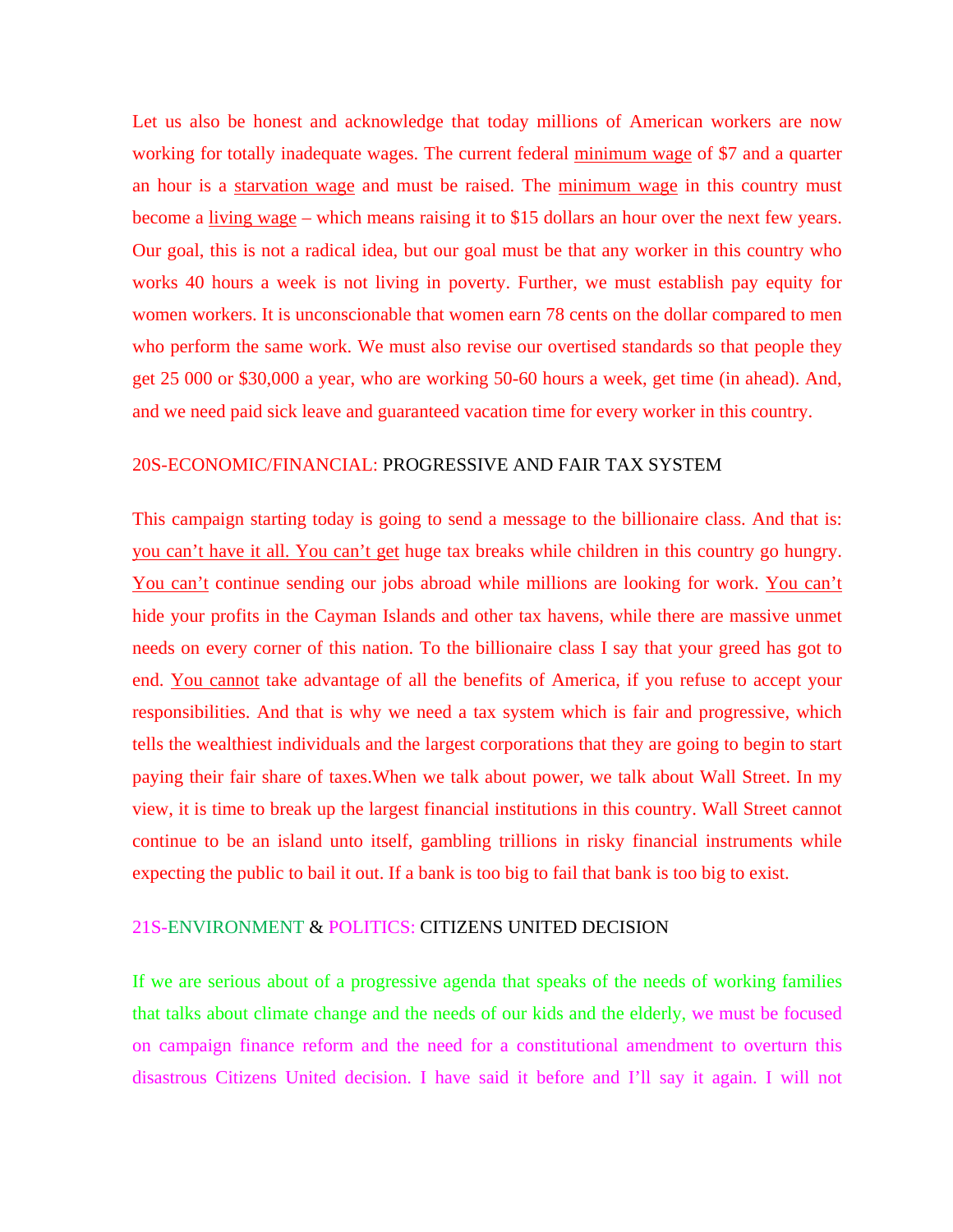nominate any justice to the Supreme Court who has not made it clear that he or she will move to overturn that disastrous decision which is undermining our American democracy.

#### 22S-POLITICS: PUBLIC FUNDING OF ELECTIONS

Longer term, we need to go further and establish public funding of elections.

#### 23S-ENVIRONMENT: THE CLIMATE CHANGE

If I look to our future it is clear to me that the United States of America must lead the world in reversing climate change. We can do that like transforming our energy system away from fossil fuels, toward energy efficiency and such sustainable energies as wind, solar, geothermal and bio-mass.

#### 24S-SOCIAL/HEALTH:MEDICARE FOR ALL SINGLE-PAYER PROGRAM

Brothers and sisters, the United States of America today remains the only major country on earth that does not guarantee health care for all people as a right. Despite the modest gains of the Affordable Care Act, 35 million Americans continue to have no health insurance and even more are under-insured. Yet, despite that the ...record we end up spending almost twice as much per capita on health care as any other nation. In my strong opinion United States must join the rest of the industrialized world and guarantee health care to all as a right and we must [move] toward a Medicare-for-All single-payer program.

# 25S-POLITICS:OPPOSING THE REPUBLICANS

At a time when millions of Americans are struggling to keep their heads above water economically, at a time when senior poverty is increasing, at a time when millions of kids in this country don't get enough food to eat, my Republican colleagues, as part of their recentlypassed budget, are trying to make a terrible situation even worse. If you can believe it, and this is the truth, the Republican budget throws 27 million Americans off of health insurance, makes drastic cuts in Medicare, throws millions of low-income Americans, including pregnant women off of nutrition programs, and makes it harder, it's true, and makes it harder for working-class families to afford college or put their kids in the Head Start program. And then,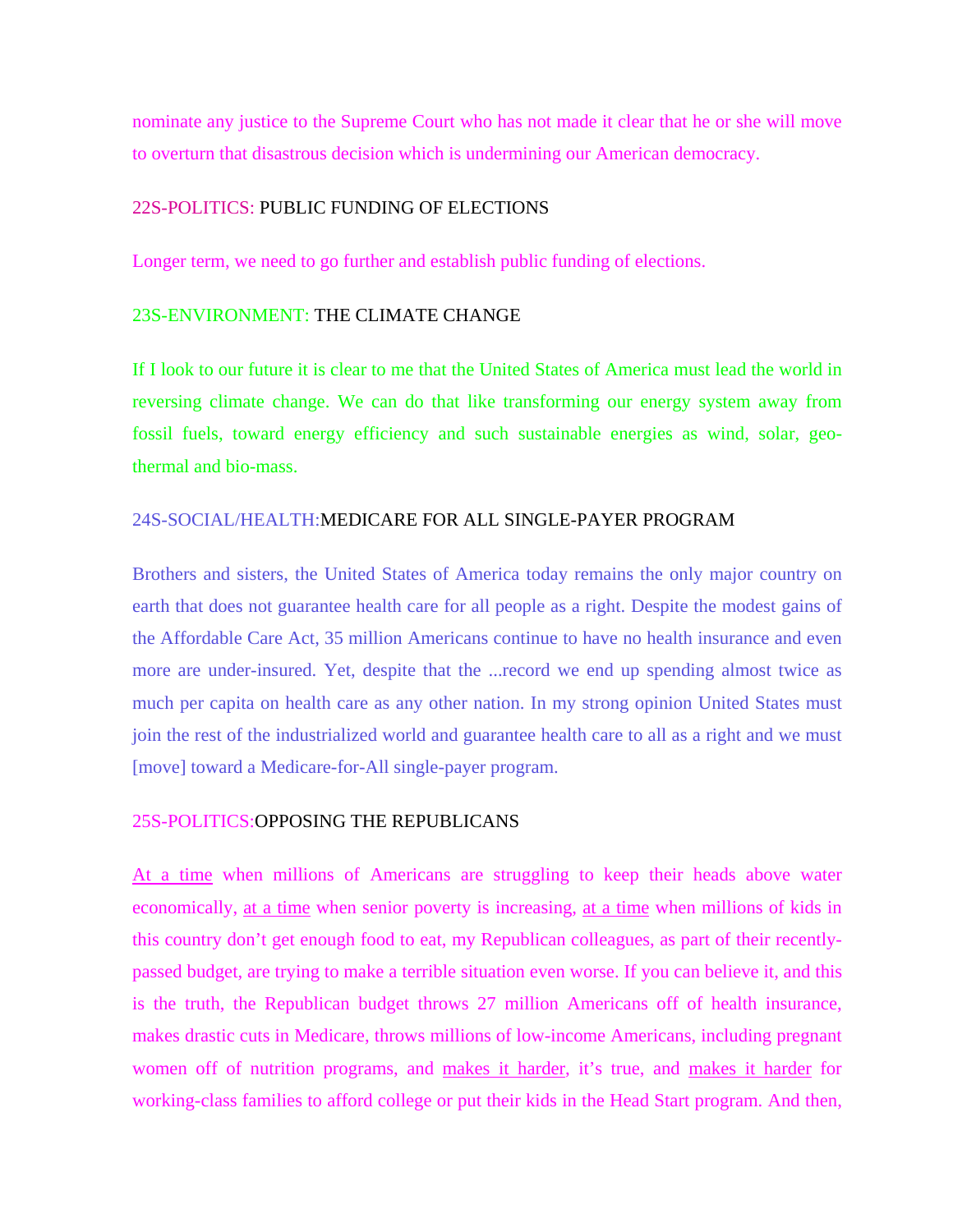to add insult to injury, the Republican budget provides huge tax breaks for the very richest people in this country while they raise taxes on working families.

#### 26S-SOCIAL/HEALTH&EDUCATION:UNIVERSAL PRE-K SYSTEM

Well, let me tell my Republican colleagues that I respectfully disagree with their approach. Instead of cutting Social Security, we're going to expand Social Security benefits. Instead of cutting Head Start and child care, we are going to move to a universal pre-K system for all the children of this country. As Franklin Delano Roosevelt reminded us, a nation's greatness is judged not by what it provides to the most well-off, but how it treats the people most in need. And that is the kind of country we must become.

#### 27S-SOCIAL/EDUCATION:TUITION FREE COLLEGES AND UNIVERSITIES

And when we talk about education, let me make it very clear. In a highly competitive global economy, we need the best educated workforce we can create. It is insane, it is counterproductive to the best interests of our country, that hundreds of thousands of bright young people cannot afford to go to college, and that millions of others leave school with a mountain of debt that burdens them for decades. This is not what a great country is about. That must end. That is why, I as president, will fight to make tuition in public colleges and universities free, as well as substantially lower interest rates on student loans. The young people of our country are the future, they've gotta get the education they need.

#### 28S-DEFENSE/WAR&PEACE: COMPETENCE

As everybody knows, we live in a difficult and dangerous world, and there are people out there who would do us harm. As president,  $I$  will defend this nation – but  $I$  will do it responsibly. As a member of Congress I voted against the war in Iraq, and that was the right vote. I am vigorously opposed to an endless perpetual war in the Middle East. Yes, we must be vigorous in combating terrorism and defeating ISIS, but we as a nation should not have to bear that burden alone. We must be part of an international coalition, led by the Muslim nations, that can not only defeat ISIS but begin the process of creating conditions for lasting peace.

#### 29S-AMERICANDREAM:A FAMILY STORY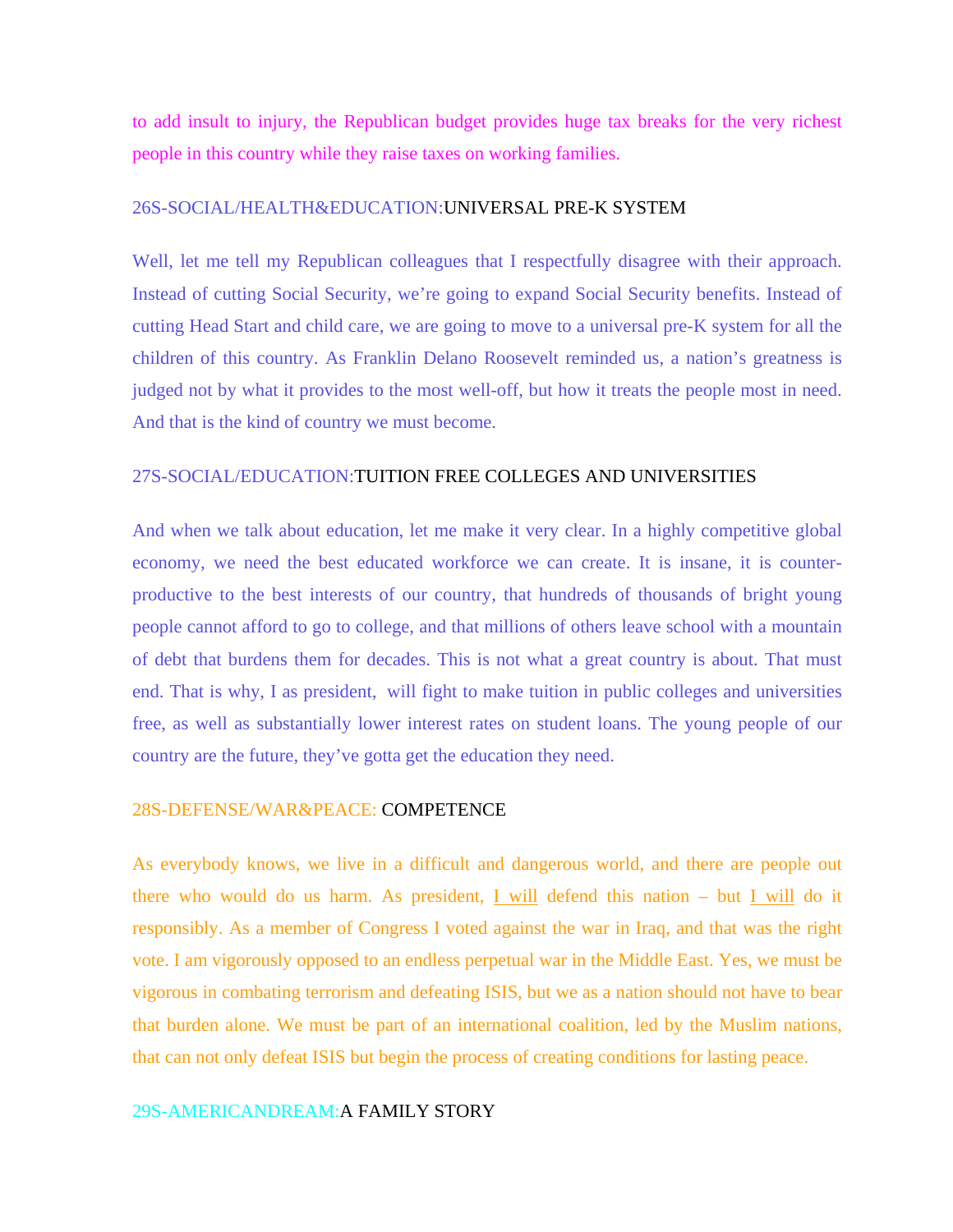As some of you know, I was born in a far-away land called Brooklyn, New York. My father came to this country from Poland without a penny in his pocket and having dropped out of school at a young age. My mother graduated high school in New York City. My father worked his entire life as a paint salesman, never made much money. My parents, brother and I lived in a small rent-controlled apartment. My mother's dream was to move out of that small 3,5 room apartment and get a home of her own. She died young and her dream was never fulfilled. As a kid I learned, in many, many ways everyday in my house, what lack of money means to a family and that is a lesson I have never forgotten and never will forget. I have seen, I have seen as many of you have the promise of America in our own lives. My parents never never never would have dreamed that their son would become a United States Senator, let alone run for president. But for too many of our fellow Americans, the dream of progress and opportunity is being denied by the grind of an economy that funnels virtually all of the wealth and all of the income to the top.

#### 30S-AMERICANDREAM:COMPETENCE AS A GROUP

And to those who say we cannot restore the dream, I say just look where we are standing today. As some of you will remember this beautiful place was once an unsightly rail yard that served no public purpose and was an eyesore. As mayor, I worked with the people of Burlington to help turn this waterfront into the beautiful people-oriented public space it is today. We took that fight to the courts, to the legislature and to the people. And we won. The lesson to be learned and it is a profound political lesson is that when people stand together, when people are prepared to fight back, there is nothing that can not be accomplished.

#### 31S-SOCIAL/EDUCATION & HEALTH REPETITION

We can live in a country: Where every person has health care as a right, not a privilege; We can live in a country: Where every parent can have quality and affordable childcare and where all of our qualified young people can get a college education, regardless of their income; We can live in a country: Where every senior can live in dignity and security, and not be forced to choose between food and medicine;